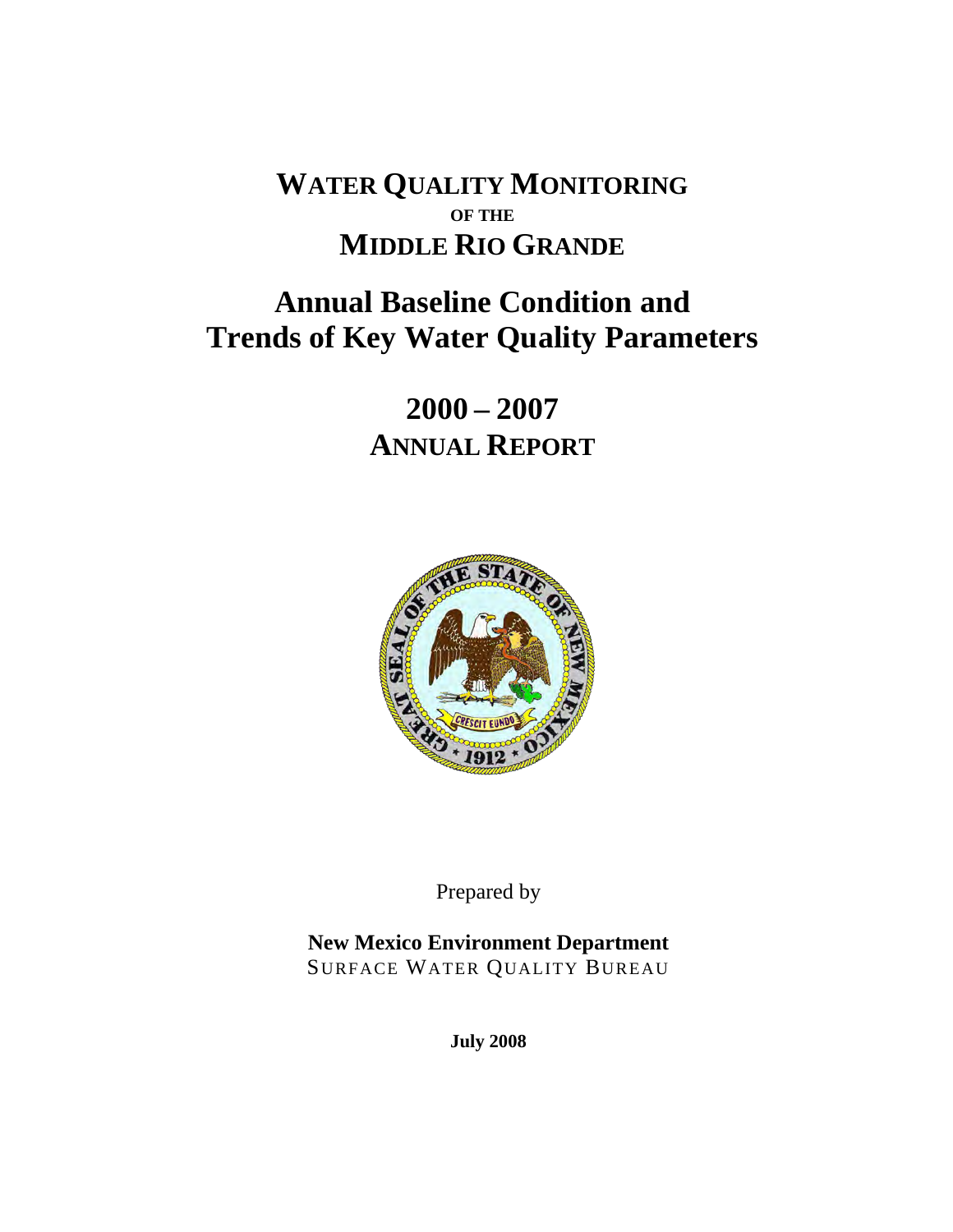

BILL RICHARDSON Governor

## **NEW MEXICO ENVIRONMENT DEPARTMENT**

# *Surface Water Quality Bureau*

Harold Runnels Building 1190 St. Francis Drive, Santa Fe, NM 87505 Phone (505) 827-0187 Fax (505) 827-0160 www.nmenv.state.nm.us/swqb



RON CURRY Secretary

# PRINCIPAL INVESTIGATORS

# **Survey Leads / Participants**

Douglas Eib, PhD Charles Dentino Shann Stringer Heidi Henderson Greg Huey Anne Davis

## **GIS / Mapping**

Bill Skinner

[This project was funded by Federal Grant # 06-FG-40-2551 from the](http://www.mrgesa.com/)  Middle Rio Grande Endangered Species Act Collaborative Program through the US Department of Interior, Bureau of Reclamation.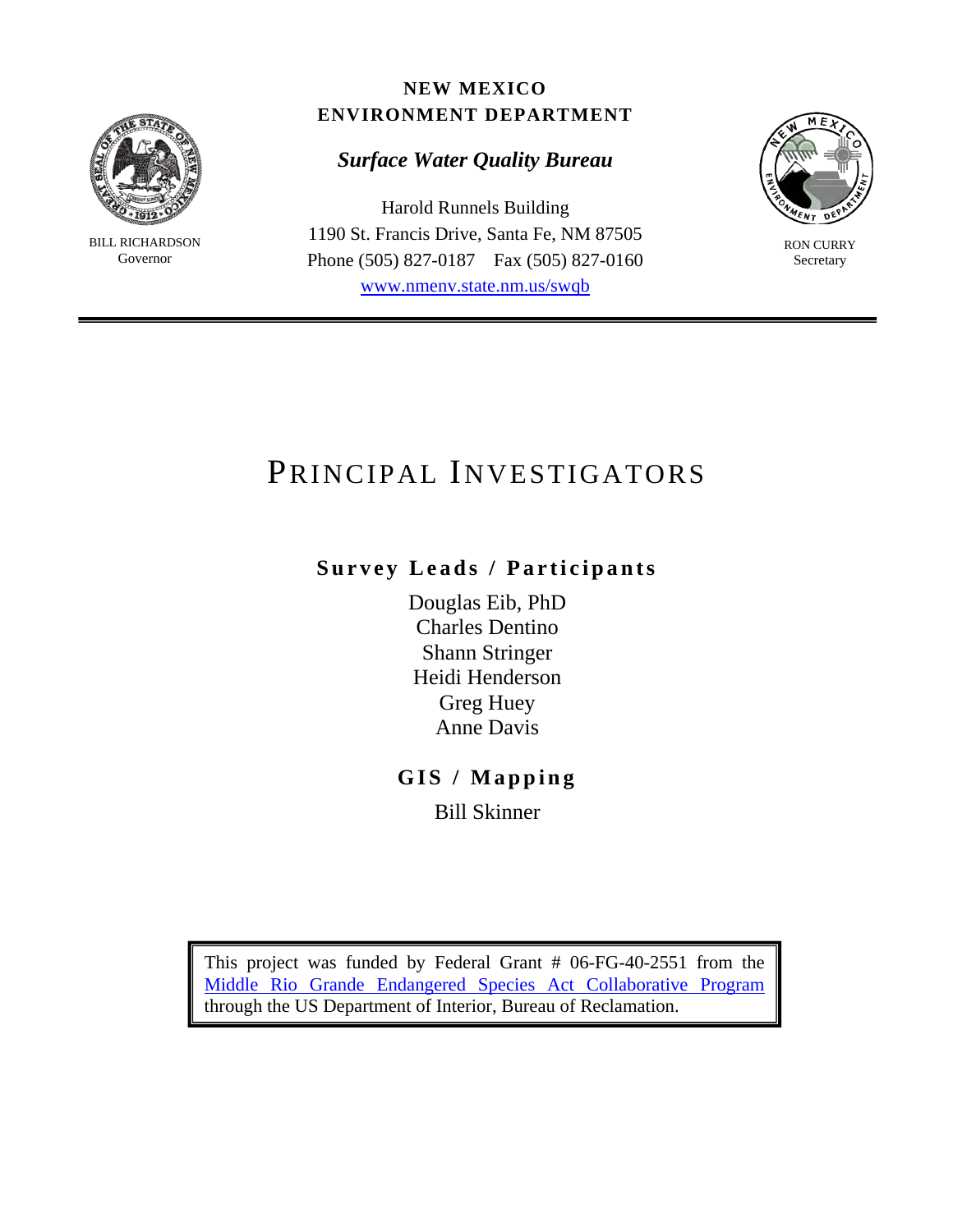# **TABLE OF CONTENTS**

| 1.0 |                                                                     |  |
|-----|---------------------------------------------------------------------|--|
| 2.0 |                                                                     |  |
| 3.0 |                                                                     |  |
| 4.0 |                                                                     |  |
| 5.0 | WATER QUALITY ASSESSMENT OF WATER CHEMISTRY AND FIELD DATA  13      |  |
| 6.0 |                                                                     |  |
| 7.0 |                                                                     |  |
|     | Appendix A Numeric Criteria from New Mexico Water Quality Standards |  |

# **LIST OF T ABLES**

| Table 1 | Summary of 2006-2008 Integrated List Impairments and Existing TMDLs               |
|---------|-----------------------------------------------------------------------------------|
| Table 2 |                                                                                   |
| Table 3 | Water Quality Monitoring Stations in the                                          |
| Table 4 |                                                                                   |
| Table 5 | Summary of the Number of Data Collection Events per Data Type in the              |
| Table 6 | Summary of the Number of Data Collection Events per Data Type for – Middle Rio    |
| Table 7 | Middle Rio Grande Water Quality Criteria Exceedences, 2000-2007 15-16             |
| Table 8 | Summary of NMED Water Quality Impairments for Middle Rio Grande to be included in |
| Table 9 | Summary of Temperature Data from Data                                             |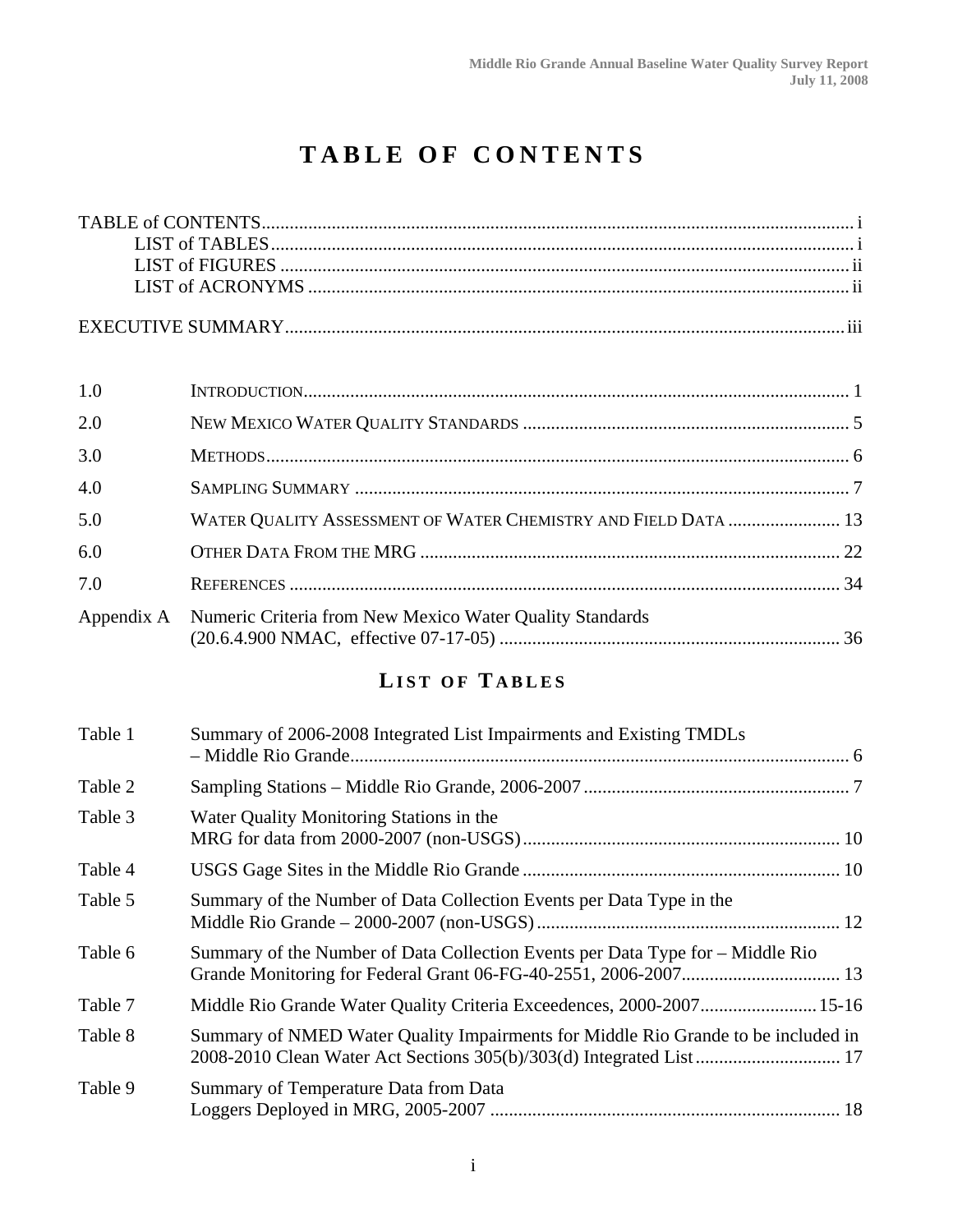<span id="page-3-0"></span>

| Table 10 |                                              |  |
|----------|----------------------------------------------|--|
| Table 11 | Summary of Dissolved Oxygen Data from        |  |
| Table 12 | Summary of MRG Sediment Data for Metals and  |  |
| Table 13 | Summary of Sediment Data for Semivolatile/   |  |
| Table 14 |                                              |  |
| Table 15 |                                              |  |
| Table 16 |                                              |  |
| Table 17 |                                              |  |
| Table 18 |                                              |  |
| Table 19 | List of Other Water Quality Monitoring Sites |  |

# **LIST OF FIGURES**

| Figure 1 |                                                                                            |  |
|----------|--------------------------------------------------------------------------------------------|--|
| Figure 2 | Middle Rio Grande Discharge at USGS Gages<br>Throughout the Sampling Area During the 2006- |  |
| Figure 3 | Middle Rio Grande Discharge at Selected USGS Gages in                                      |  |
| Figure 4 |                                                                                            |  |
| Figure 5 |                                                                                            |  |
| Figure 6 |                                                                                            |  |

## **LIST OF ACRONYMS**

| <b>ALU</b>    | Aquatic Life Use                                                        |
|---------------|-------------------------------------------------------------------------|
| AU            | <b>Assessment Unit</b>                                                  |
| <b>BOR</b>    | Bureau of Reclamation                                                   |
| DO            | Dissolved Oxygen                                                        |
| <b>MRG</b>    | Middle Rio Grande                                                       |
|               | MRGESACP Middle Rio Grande Endangered Species Act Collaborative Program |
| <b>NMAC</b>   | New Mexico Administrative Code                                          |
| <b>NMED</b>   | New Mexico Environment Department                                       |
| <b>NOAA</b>   | National Oceanic and Atmospheric Administration                         |
| <b>RGSM</b>   | Rio Grande Silvery Minnow                                               |
| <b>STORET</b> | <b>Storage and Retrieval System</b>                                     |
| <b>SWQB</b>   | <b>Surface Water Quality Bureau</b>                                     |
| <b>TMDL</b>   | <b>Total Maximum Daily Load</b>                                         |
| <b>USEPA</b>  | United States Environmental Protection Agency                           |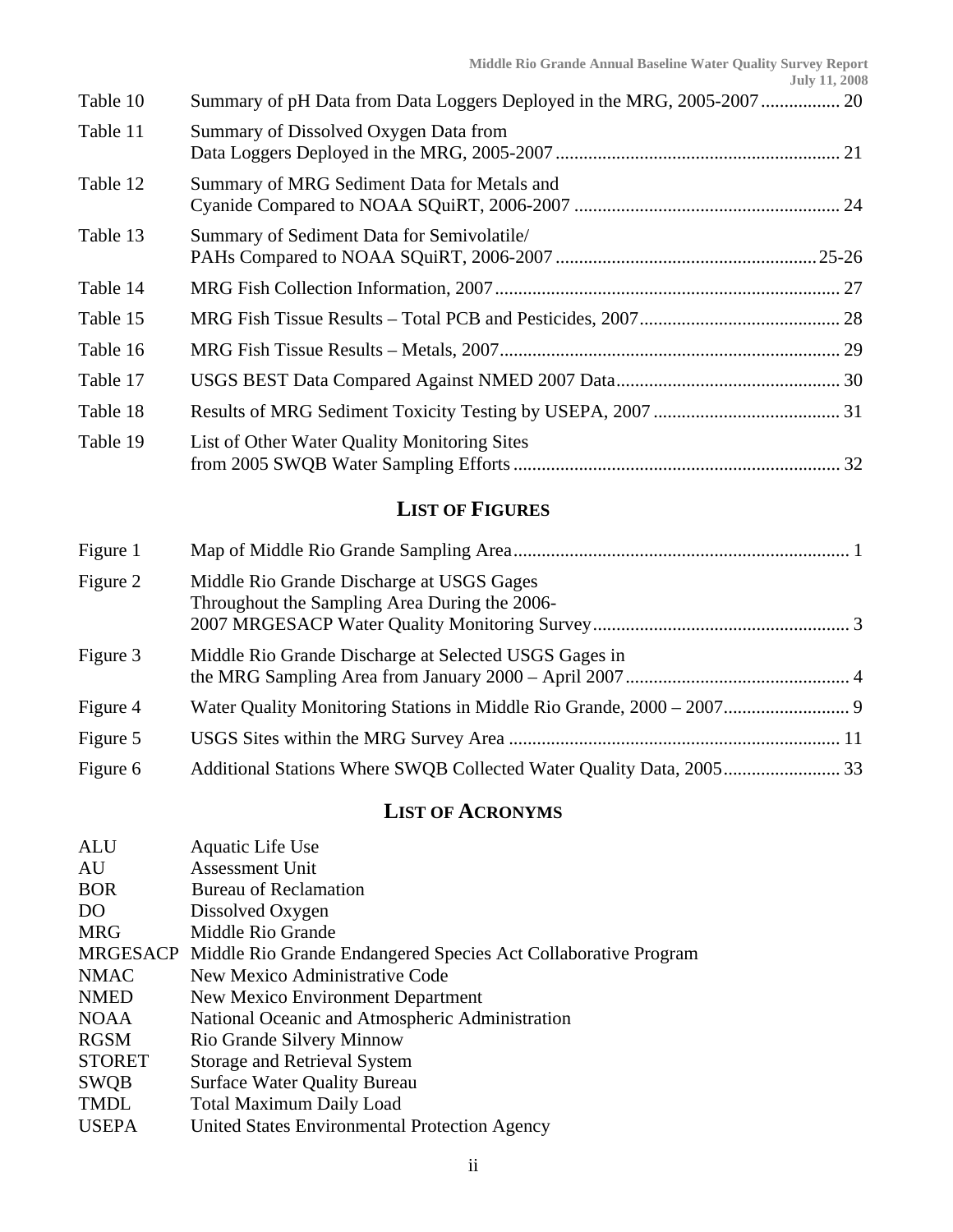## **EXECUTIVE SUMMARY**

This annual report is submitted in partial fulfillment of workplan commitments for federal Grant 06-FG-40-2551.

The Middle Rio Grande Endangered Species Act Collaborative Program (MRGESACP) contracted with the New Mexico Environment Department (NMED) Surface Water Quality Bureau (SWQB) to conduct water-quality monitoring and assessment to allow the MRGESACP to determine potential water-quality relationships that may affect Rio Grande silvery minnow (RGSM) recovery in the MRG.

Specifically, NMED conducted quarterly sampling of water and sediment, toxicity tests, and annual fish tissue collection and analysis at ten stations in the MRG as determined by the MRGESACP.The survey extended from Bosque del Apache, downstream of San Antonio, north to the Angostura Diversion Works, upstream of Bernalillo covering approximately 180 miles of river during each sampling event. This report provides details on the survey work completed between October 2006 and September 2007.

In addition to the sampling conducted specifically for this grant, NMED solicited and compiled water chemistry data for sites on the MRG within the study area from other sources and an earlier NMED study collected in the years 2000 through 2007. NMED evaluated the data against available New Mexico Water Quality Control Commission (WQCC) approved water quality standards to determine exceedences in water quality criteria. The analysis of water quality data (2000-2007) shows exceedences of water quality criteria for dissolved oxygen in two areas "Rio Grande (non-pueblo Alameda Bridge to Angostura Div)" and "Rio Grande (Isleta Pueblo bnd to Alameda Bridge)" and for bacteria (E. coli) in most of the area. Based on a 2005 microbial tracking study, the sources of the bacteria are believed to be primarily from dogs or wildlife.

Additional discussion on the findings is provided i[n Section 5.0 o](#page-18-0)f this report.

Sediment chemistry, fish tissue contaminant concentrations and sediment toxicity data were not used for water quality assessments, but rather are summarized in this report to provide additional information of potential chemical stressors in the MRG and the effect on the fish community.

Quarterly progress reports including data updates were provided under the contract. All data from this study and data compiled from 2000 to 2007 will be supplied to the MRGESACP via CD and will be available upon request for other parties.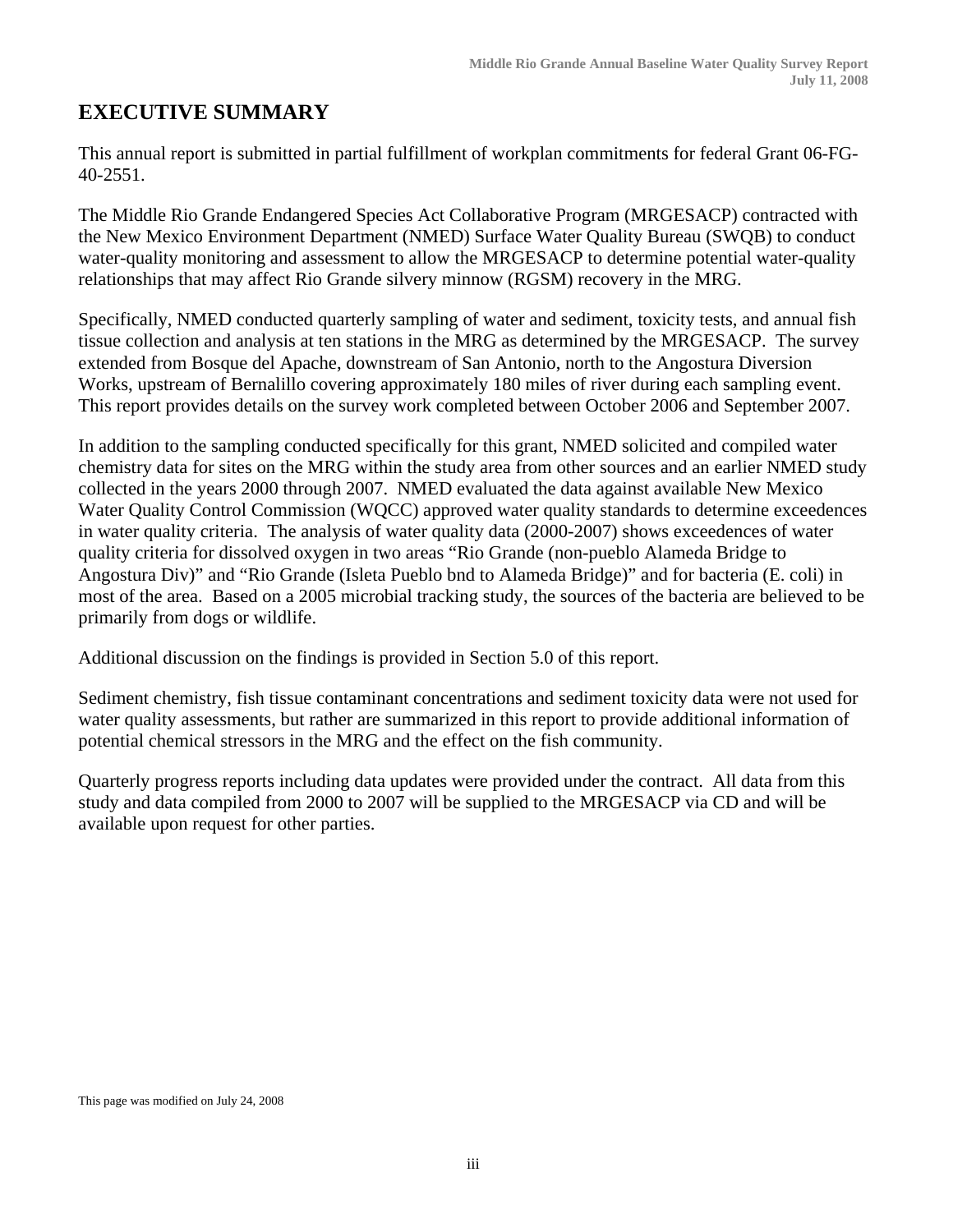**Middle Rio Grande Annual Baseline Water Quality Survey Report July 11, 2008** 

THIS PAGE INTENTIONALLY LEFT BLANK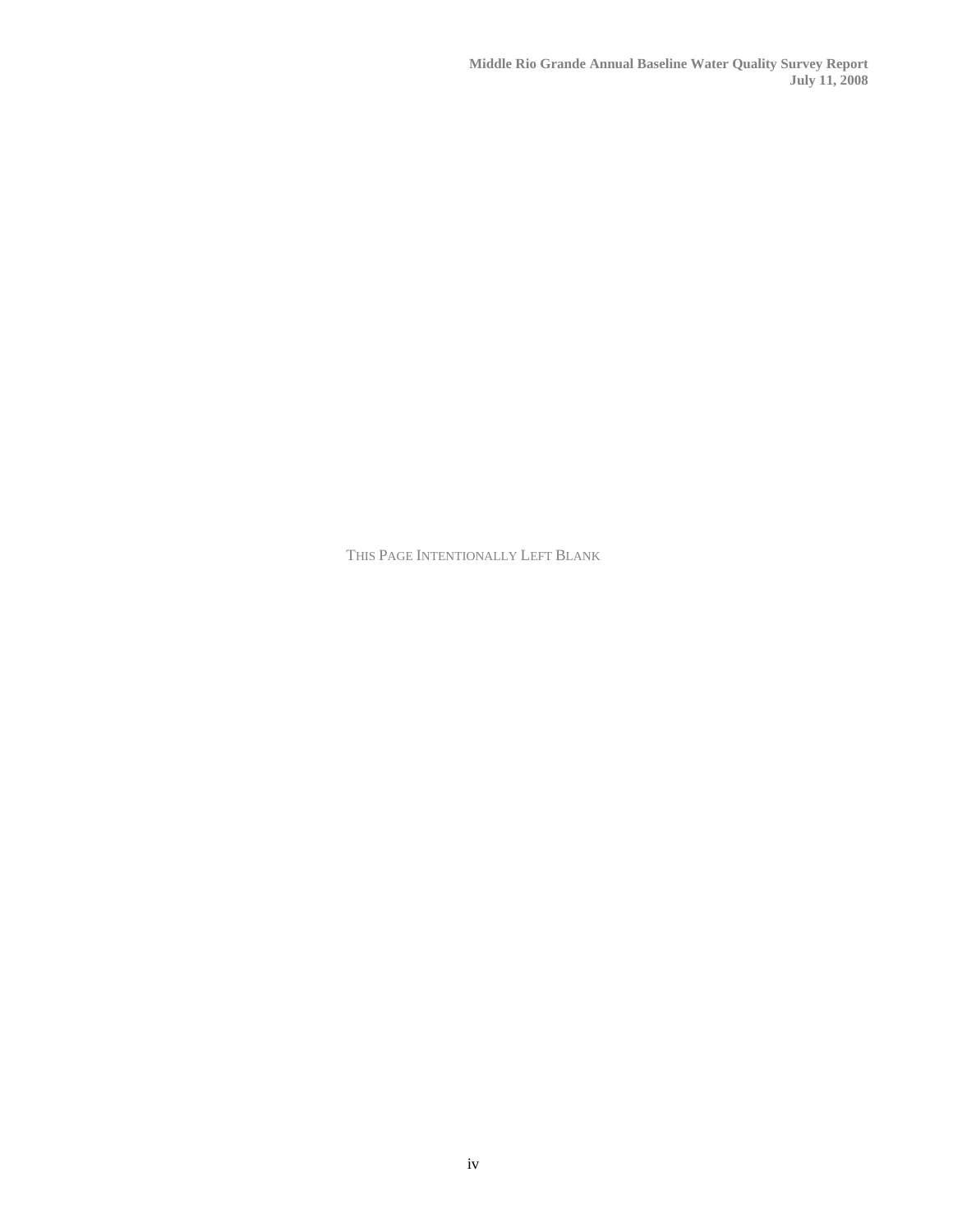## <span id="page-6-0"></span>**1.0 INTRODUCTION**

This study was established to provide an annual baseline condition and trends for key water quality parameters for the Middle Rio Grande (MRG) watershed (see **Figure 1**) as part of a comprehensive water-quality monitoring and assessment program in the MRG to assess potential water-quality relationships that may affect silvery minnow recovery. To complement the numerous projects in the MRG focusing on the biological components of the river, this study provides the foundation for a longterm water quality monitoring and assessment program by adding to the total number of water quality samples being collected by other agencies within the MRG.



Middle Rio Grande Sampling Area

**Figure 1.** Map of Middle Rio Grande Sampling Area

By providing a framework of water quality data, future research can begin to focus on the potential of specific stressors to impact RGSM. The value of water quality monitoring to the MRGESACP increases with the longevity and consistency of the monitoring.

Specifically, NMED conducted quarterly sampling of water and sediment, toxicity tests, and annual fish tissue collection and analysis at ten stations in the MRG as determined by the MRGESACP.The survey extended from Bosque del Apache, downstream of San Antonio, north to the Angostura Diversion Works, upstream of Bernalillo covering approximately 180 miles of river during each sampling event. This report provides details on the survey work completed between October 2006 and September 2007.

In addition to the sampling conducted specifically for this grant, NMED compiled water chemistry data for sites within the study area from other sources collected between the years 2000 through 2007.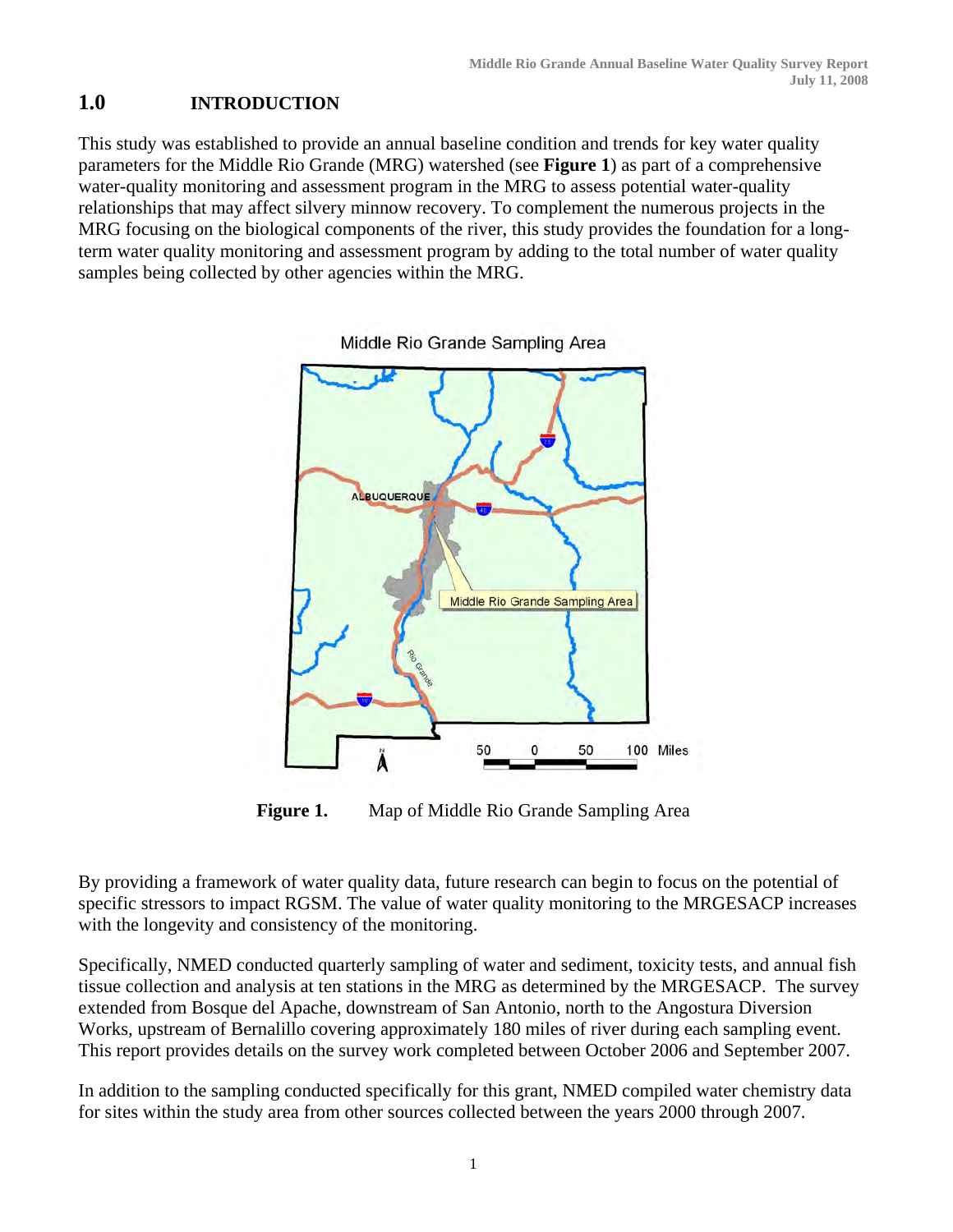As described in the workplan, NMED solicited recent (2000-2006) water quality data from non-NMED sources from the MRG. The solicitation was conducted in two stages first in July-August 2007 as part of the overall data solicitation for the 2008-2010 CWA Section 303(d)/305(d) Integrated List and second in October-November 2007 through a targeted email notice. The July-August 2007 notice was published in six newspapers in New Mexico (Albuquerque Journal, Albuquerque Journal North, Santa Fe New Mexican, Las Cruces Sun News, Farmington Daily Record, and the Raton Range, see files of documentation (website pages, notices, affidavits of publication, email)). The July-August notice solicited data for any water in New Mexico.

SWQB attempted a different approach to solicit data for the MRG in October-November 2007 by sending an email request to the participants in the Middle Rio Grande ESA Collaborative Program through the riogrande@fws.gov list serve. (supporting documentation provided to the MRGESACP via CD and available upon request to other parties.) SWQB received long term sonde data from Dave Van Horn, a graduate student at the University of New Mexico Department of Biology. The Van Horn data collection effort also was funded by the MRGESACP (see [Section 5.2](#page-22-0) for assessment conclusions).

SWQB compiled daily average discharge of the MRG as measured at USGS stations for the period October 1, 2006 to September 1, 2007 to capture the flows during the period of this study. Results are shown in **[Figure 2](#page-8-0)** with sampling runs indicated on the graph at the closest active USGS gage. SWQB also compiled daily average discharge from selected USGS gages in the MRG from January 2000 to April 2007 to capture flows during the entire period associated with data collected for use in water quality assessments (**[Figure 3](#page-9-0)**).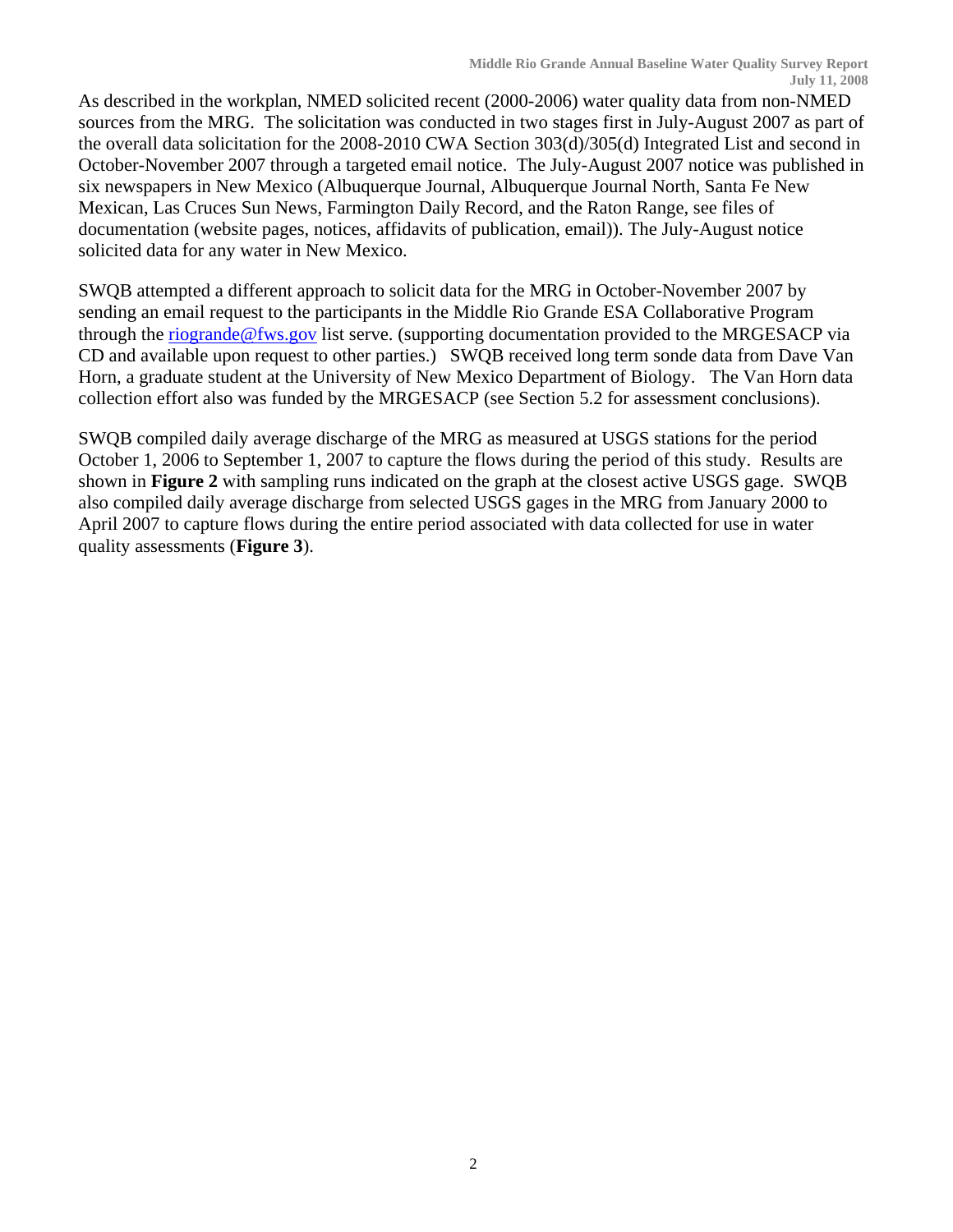<span id="page-8-0"></span>

**Figure 2.** Middle Rio Grande Discharge at USGS Gages Throughout the Sampling Area during the 2006-2007 MRGESACP Water Quality Monitoring Survey.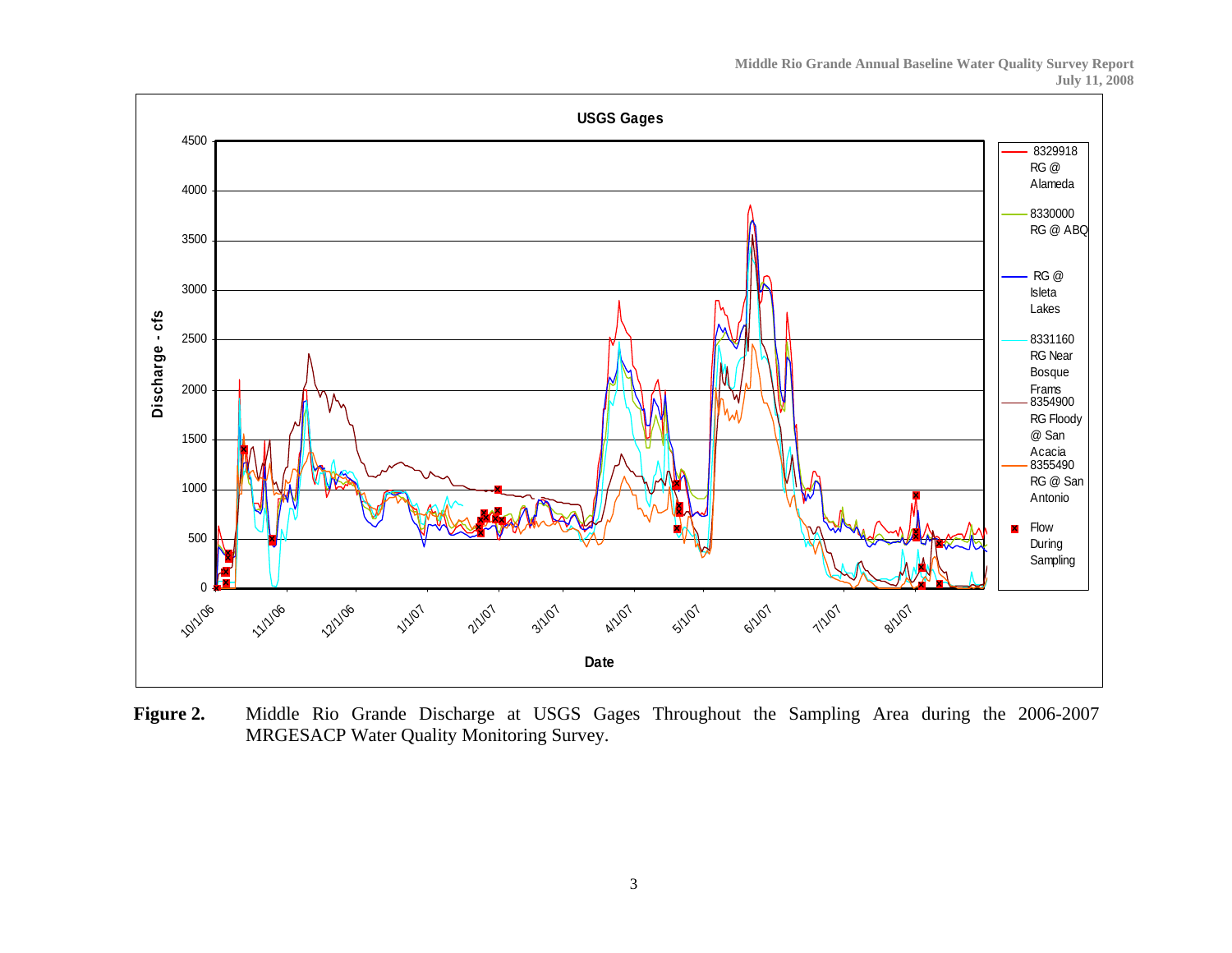<span id="page-9-0"></span>

**Figure 3.** Middle Rio Grande Discharge at Selected USGS Gages in the MRG Sampling Area from January 2000 – April 2007.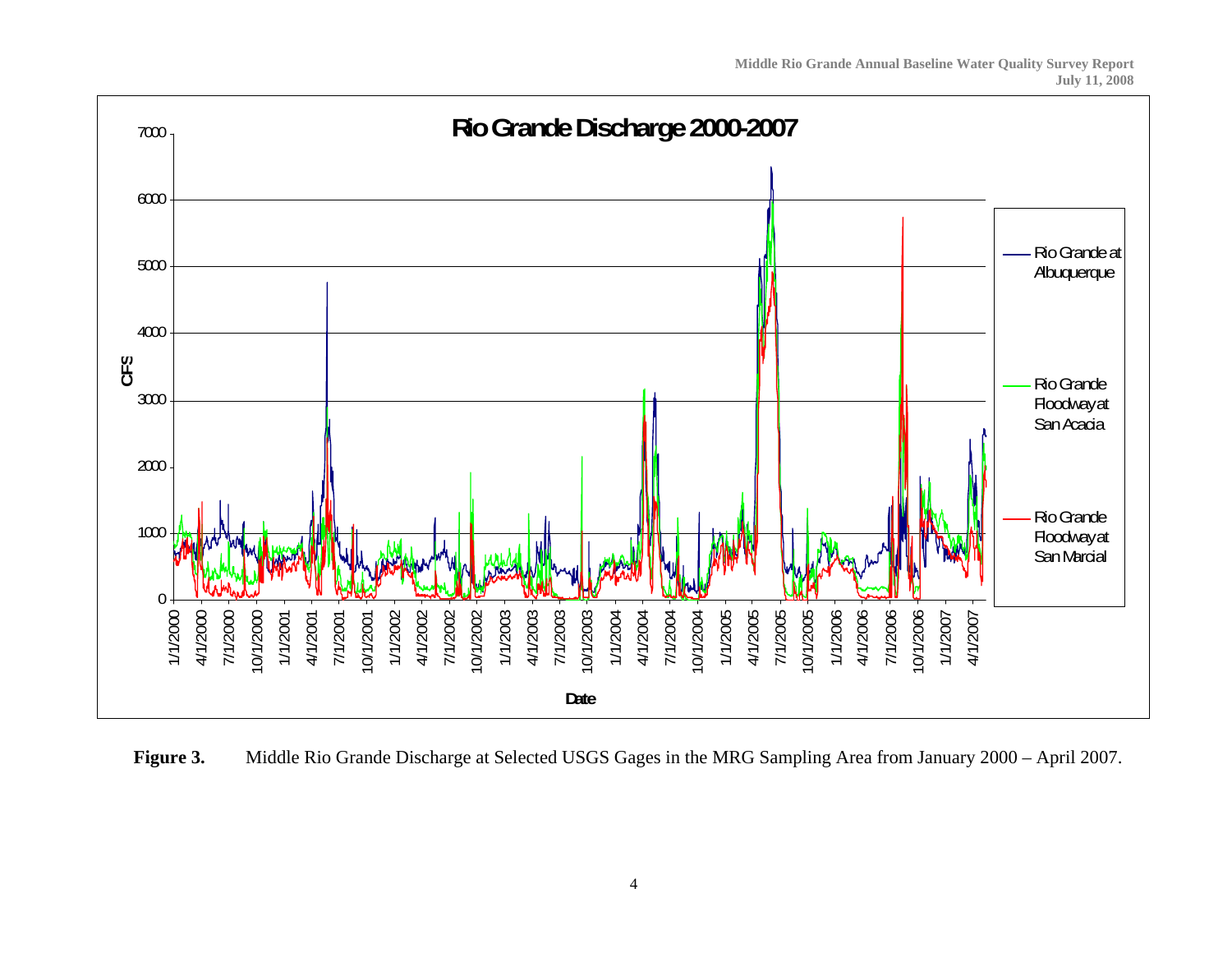# <span id="page-10-0"></span>**2.0 NEW MEXICO WATER QUALITY STANDARDS**

USEPA approved water quality standards were used to determine if the MRG was supporting the designated uses. The *State of New Mexico Standards for Interstate and Intrastate Surface Waters* (20.6.4 NMAC August 2007) were consulted for this determination. Sections 20.6.4.105 and 20.6.4.106 NMAC describes the general water quality criteria applicable to designated uses for the Middle Rio Grande Basin surveyed in this study:

**20.6.4.105 RIO GRANDE BASIN - The main stem of the Rio Grande from the headwaters of Elephant Butte reservoir upstream to Alameda bridge (Corrales bridge) and intermittent water below the perennial reaches of the Rio Puerco that enters the main stem of the Rio Grande.**

**A. Designated Uses**: irrigation, marginal warmwater aquatic life, livestock watering, wildlife habitat and secondary contact.

**B. Criteria**:

**(1)** In any single sample: pH within the range of 6.6 to 9.0 and temperature 32.2°C (90°F) or less. The use-specific numeric criteria set forth in 20.6.4.900 NMAC are applicable to the designated uses listed above in Subsection A of this section.

**(2)** The monthly geometric mean of E. coli bacteria 126 cfu/100 mL or less; single sample 410 cfu/100 mL or less (see Subsection B of 20.6.4.14 NMAC).

**(3)** At mean monthly flows above 100 cfs, the monthly average concentration for: TDS l,500 mg/L or less, sulfate 500 mg/L or less and chloride 250 mg/L or less.

[20.6.4.105 NMAC - Rp 20 NMAC 6.1.2105, 10-12-00; A, 05-23-05]

#### **20.6.4.106 RIO GRANDE BASIN - The main stem of the Rio Grande from Alameda bridge (Corrales bridge) upstream to the Angostura diversion works and intermittent water in the Jemez river below the Jemez pueblo boundary that enters the main stem of the Rio Grande.**

**A. Designated Uses**: irrigation, marginal warmwater aquatic life, livestock watering, wildlife habitat and secondary contact.

**B. Criteria**:

**(1)** In any single sample: dissolved oxygen greater than 5.0 mg/L, pH within the range of 6.6 to 9.0 and temperature less than 32.2°C (90°F). The use-specific numeric criteria set forth in 20.6.4.900 NMAC are applicable to the designated uses listed above in Subsection A of this section.

**(2)** The monthly geometric mean of E. coli bacteria 126 cfu/100 mL or less; single sample 410 cfu/100 mL or less (see Subsection B of 20.6.4.14 NMAC).

**(3)** At mean monthly flows above 100 cfs, the monthly average concentration for: TDS 1,500 mg/L or less, sulfate 500 mg/L or less and chloride 250 mg/L or less.

[20.6.4.106 NMAC - Rp 20 NMAC 6.1.2105.1, 10-12-00; A, 05-23-05]

Section 20.6.4.900 NMAC, as referenced in the above site specific criteria, provides a list of water chemistry analytes for which SWQB tests and a range of criteria for protecting various designated uses. The table of numeric criteria provided in 20.6.4.900 NMAC is used for assessing use support. (See Appendix A for most recent version of the numeric criteria.)

Water quality data are evaluated against water quality standards to determine whether waters are meeting assigned water quality standards. Based on the most recent assessments conducted for the Middle Rio Grande, two segments of the Middle Rio Grande are impaired for fecal coliform and one for toxicity. (See **[Table 1](#page-11-0)**) A total maximum daily load (TMDL) strategy document was developed for fecal coliform for the two reaches.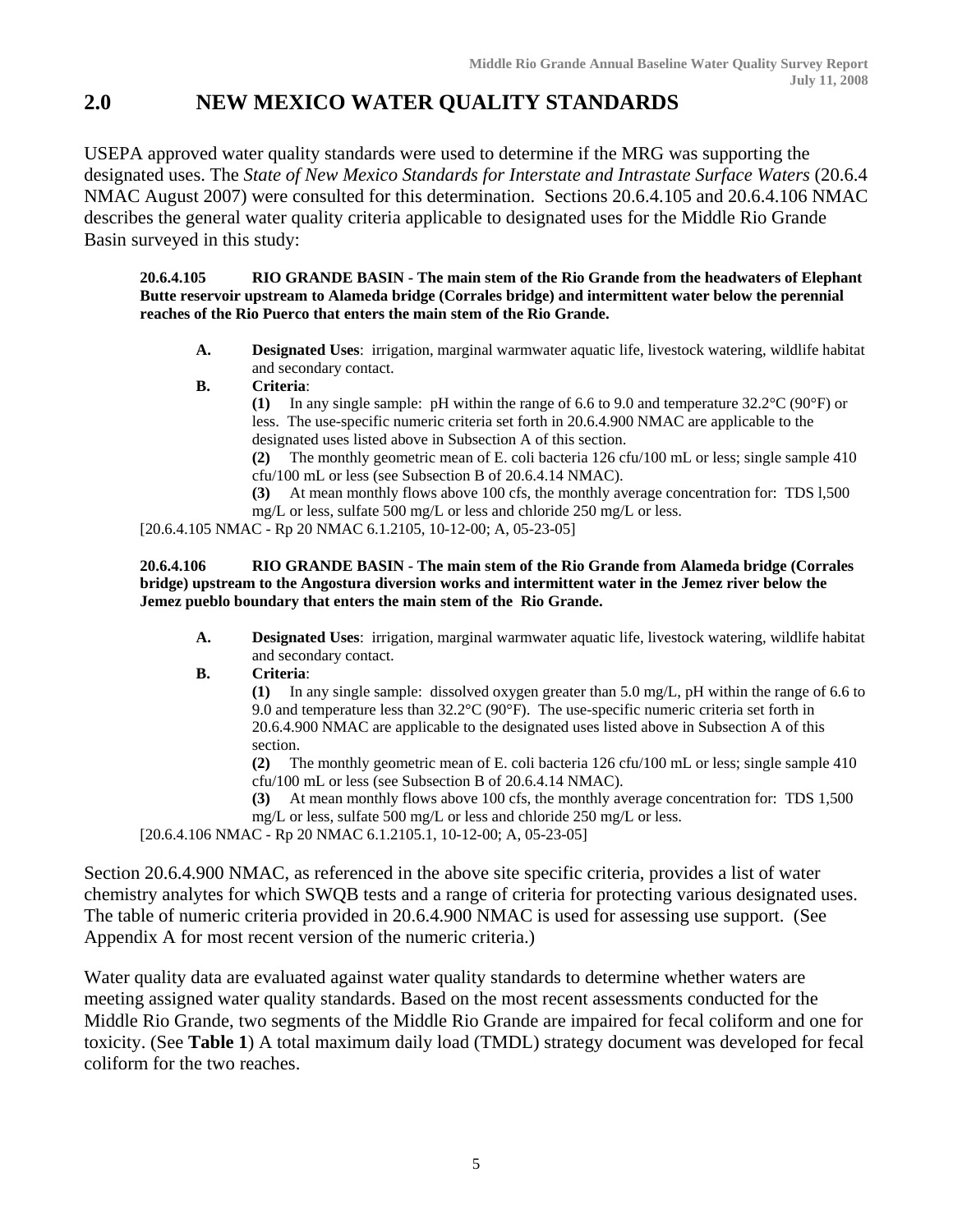<span id="page-11-0"></span>

| Table 1. | Summary of 2006-2008 Integrated List Impairments and Existing TMDLs |
|----------|---------------------------------------------------------------------|
|          | - Middle Rio Grande                                                 |

| <b>Assessment Unit</b>                                   | 2006-2008 Integrated List<br><b>Impairments</b>                                                                                                                     | <b>Probable Sources</b>                                                                                                                                                                                                                                                            | <b>Existing</b><br><b>TMDLs</b><br>(date) |
|----------------------------------------------------------|---------------------------------------------------------------------------------------------------------------------------------------------------------------------|------------------------------------------------------------------------------------------------------------------------------------------------------------------------------------------------------------------------------------------------------------------------------------|-------------------------------------------|
| Rio Grande (Elephant Butte to San<br>Marcial)            | None                                                                                                                                                                | N/A                                                                                                                                                                                                                                                                                | None                                      |
| Rio Grande (San Marcial to Rio<br>Puerco)                | None                                                                                                                                                                | N/A                                                                                                                                                                                                                                                                                | None                                      |
| Rio Grande (Rio Puerco to Isleta<br>Pueblo<br>Boundary)  | None                                                                                                                                                                | N/A                                                                                                                                                                                                                                                                                | None                                      |
| Rio Grande (Isleta Pueblo<br>Boundary to Alameda Bridge) | <b>Fecal Coliform</b>                                                                                                                                               | Impervious Surface/Parking Lot Runoff<br>$\bullet$<br>Municipal (Urbanized High Density<br>$\bullet$<br>Area)<br><b>Municipal Point Source Discharges</b><br>$\bullet$<br>On-site Treatment Systems (Septic<br>$\bullet$<br>Systems and<br>Similar Decentralized Systems)<br>٠     | <b>Fecal Coliform</b><br>(2002)           |
| Rio Grande (Alameda Bridge to<br>Angostura Diversion)    | <b>Fecal Coliform</b><br>$\bullet$<br>Ambient Bioassays* - Acute<br><b>Aquatic Toxicity</b><br>Ambient Bioassays* - Chronic<br>$\bullet$<br><b>Aquatic Toxicity</b> | Impervious Surface/Parking Lot Runoff<br>$\bullet$<br>Municipal (Urbanized High Density<br>$\bullet$<br>Area)<br>Municipal Point Source Discharges<br>$\bullet$<br>On-site Treatment Systems (Septic<br>$\bullet$<br>Systems and<br>Similar Decencentralized Systems)<br>$\bullet$ | <b>Fecal Coliform</b><br>(2002)           |

The toxicity listing is based on toxicity testing below the Bernalillo WWTP between 2002 and 2004. The NPDES permit for Bernalillo WWTP was renewed in January 2004, including an implementation schedule for de-chlorination.

# **3.0 METHODS**

All water quality data within this project were collected in accordance with the procedures set forth in the *SWQB Quality Assurance Project Plan* [\(NMED/SWQB 2006 or 2007\)](#page-39-0) for the perspective year of the actual data collection and the *SWQB Standard Operating Procedures for Data Collection*  [\(NMED/SWQB 2004 or 2007\).](#page-39-0) The data collected as part of this study were later combined with all other readily available or submitted data that meet state quality assurance/quality control requirements to form the basis of designated use attainment determinations. These data were assessed in accordance with protocols established in the *State of New Mexico Procedures for Assessing Standards Attainment for the Integrated §303(d)/§305(b) Water Quality Monitoring and Assessment Report [Assessment Protocols]*  [\(NMED/SWQB 2008\)](#page-39-0)*.*

In addition, data collection generally followed the methods detailed in [Abeyta and Lusk \(2004\).](#page-39-0) Water column samples were collected using equal width increment (EWI) sampling across macrohabitat transects during wadeable conditions. If wading was not possible and a bridge was present at the sampling site, the sample was collected from a bridge with a sampler suspended from a bridgeboard. If wading was not possible and no bridge was at the station, grab samples were collected by wading a safe distance from the bank. Sediment samples were collected from recently deposited sediments in depositional areas. All chemical analyses followed methods published in *Annual Book of ASTM Standards* (2005), *Standard Methods for the Examination of Water and Wastewater* (2005), *Methods for Chemical Analysis of Water and Wastes* (1983 and subsequent revisions), and *Methods for Organic Chemical Analysis of Municipal and Industrial Wastewater* (1986 and subsequent revisions).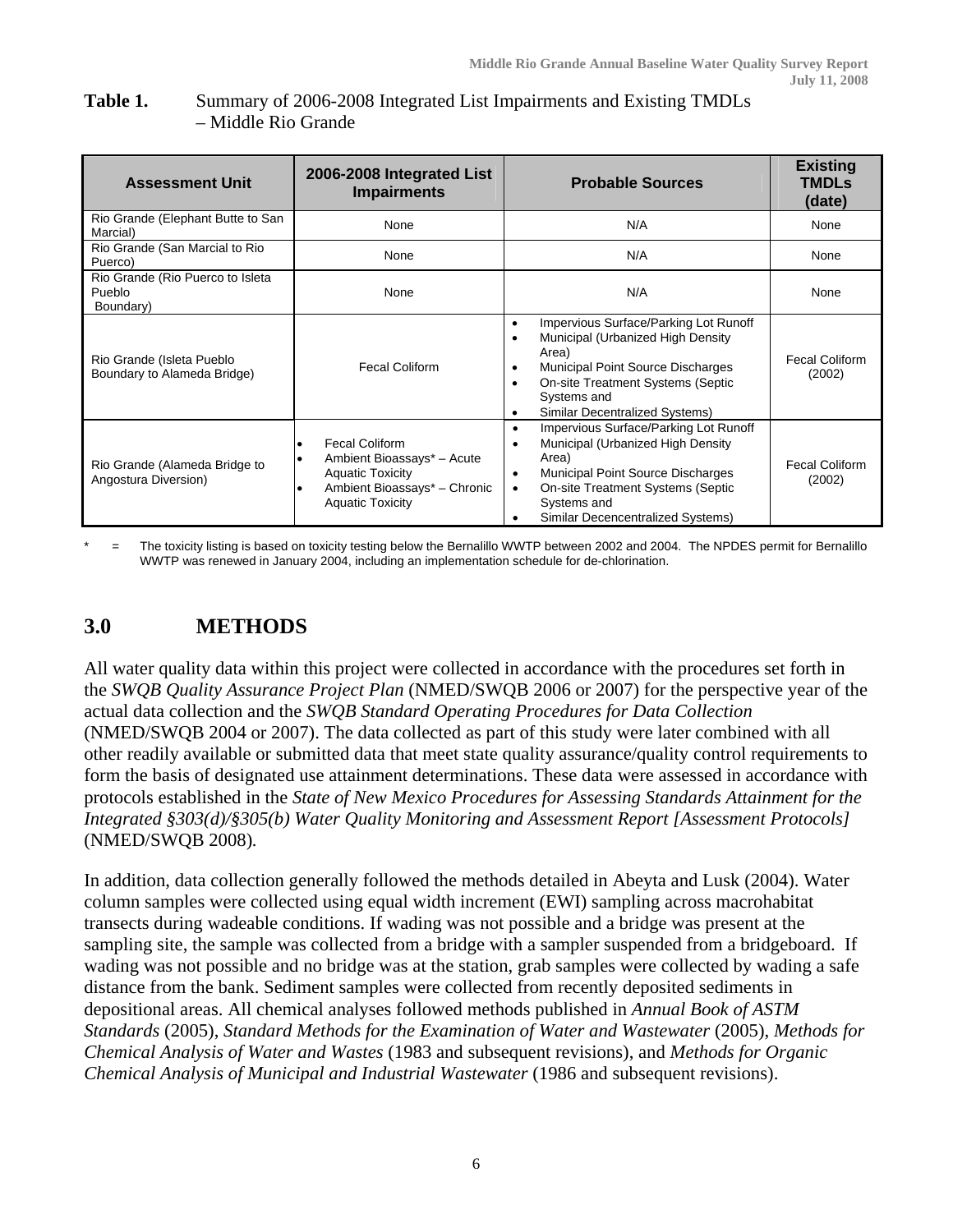<span id="page-12-0"></span>Fish tissue analyses were conducted by GEL and AXYS Labs. Fish collected for analyses consisted of common carp (*Cyprinus carpio*) based on recommendations from the MRGESACP. Fish tissue contaminant levels were evaluated using guidelines developed by USGS-BEST and USFWS [\(Schmitt](#page-40-0)  [2004,](#page-40-0) [Eisler 1993\).](#page-39-0)

The stations and the affiliated studies are summarized in **[Tables 3 and 4](#page-15-0)**. The type of monitoring conducted at each site and number of sampling events (non-USGS data) is summarized in **[Tables 5](#page-17-0) [and](#page-18-0)  6**[.](#page-18-0) Monitoring site locations and sampling timing for data collected per the workplan was coordinated to the extent possible with the Fish Health study also funded by the MRGESACP.

During this survey, blanks were only collected during the April 2007 quarterly run. A few analytes were detected in those blank samples and are noted by qualifier codes in the raw data. Of parameters that were assessed, ammonia and copper were detected in the blank samples. SWQB reviewed the results and determined that the amounts detected were insignificant and would not impact water quality assessments. SWQB has taken steps to identify blank issues for future sampling runs.

# **4.0 SAMPLING SUMMARY**

SWQB staff sampled water and sediment quarterly at selected stations determined by the MRGESACP and detailed in the 2006 Request for Proposal (RfP). A state-wide map of the study area is provided in **[Figure 1](#page-6-0)**. The station names and corresponding USEPA Storage and Retrieval database (STORET) identification codes selected for sites specified in the workplan are provided in **Table 2**.

| <b>STATION NAME</b>                                                           | <b>STORET NUMBER</b> | <b>CORRESPONDING SITE NAME FROM</b><br><b>CONTRACT WORKPLAN</b>                                                                                                                                                                                                                                                                             |
|-------------------------------------------------------------------------------|----------------------|---------------------------------------------------------------------------------------------------------------------------------------------------------------------------------------------------------------------------------------------------------------------------------------------------------------------------------------------|
| Bosque del Apache                                                             | 32RGrand286.9        |                                                                                                                                                                                                                                                                                                                                             |
| Rio Grande near San Antonio                                                   | 32RGrand292.1c       | "Rio Grande near Lemitar or, Rio Grande at Bosque del<br>Apache National Wildlife Refuge"                                                                                                                                                                                                                                                   |
| Rio Grande near Lemitar                                                       | 32RGrand323.4        |                                                                                                                                                                                                                                                                                                                                             |
| Rio Grande upstream of San Acacia Dam                                         | 32RGrand332.5        | "Upstream of San Acacia Dam"                                                                                                                                                                                                                                                                                                                |
| Rio Grande below the confluence with Rio<br>Puerco - La Joya                  | 32RGrand341.2        | "Rio Grande below confluence with the Rio Puerco"                                                                                                                                                                                                                                                                                           |
| Rio Grande at Los Lunas                                                       | 32RGrand394.8        | "Rio Grande at Los Lunas"                                                                                                                                                                                                                                                                                                                   |
| Rio Grande at the I-25 Bridge                                                 | 32RGrand413.2        | "At the I-25 bridge"                                                                                                                                                                                                                                                                                                                        |
| Rio Grande downstream of the AMAFCA<br>South Diversion Channel - Los Padillas | 32RGrand416.5        | "From near the mouth to about 0.25 miles downstream.<br>as access permits, of the AMAFCA South Diversion<br>Channel"                                                                                                                                                                                                                        |
| Rio Grande downstream of Albuquerque<br><b>Wastewater Treatment Plant</b>     | 32RGrand421.2        | "From near the mouth to about 0.25 miles downstream,<br>as access permits, of the City's Southside Water<br>Reclamation Plant discharge (careful consideration<br>shall be made of sample location as depending on flow,<br>Plant discharge tends to hug the east bank of the<br>channel and may not mix for several miles<br>downstream)." |
| Rio Grande at Alameda Bridge                                                  | 32RGrand445.4        | "From near the mouth to about 0.25 miles downstream,<br>as access permits, of the AMAFCA North Diversion<br>Pilot Channel."                                                                                                                                                                                                                 |
| Rio Grande downstream of Rio Rancho<br><b>Wastewater Treatment Plant</b>      | 32RGrand455.0        | "From near the mouth to about 0.25 miles downstream.<br>as access permits, of Rio Rancho Waste Water<br>Treatment Plant discharge (careful consideration shall<br>be made of sample location as depending on flow, Plant<br>discharge tends to hug the west bank of the channel for                                                         |

 **Table 2.** Sampling Stations – Middle Rio Grande, 2006-2007.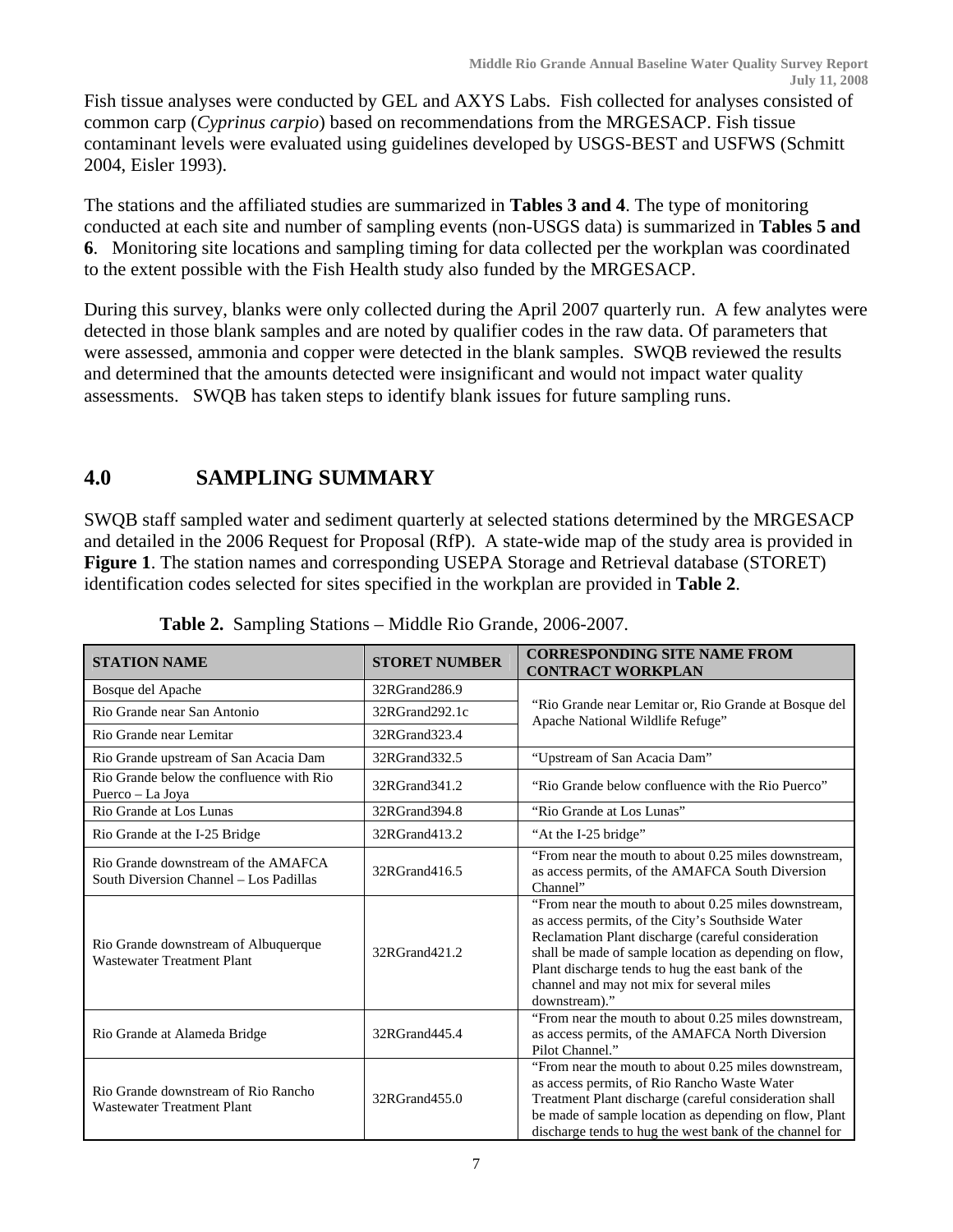|                             |               | about 0.5 miles downstream)" |
|-----------------------------|---------------|------------------------------|
| Rio Grande at Angostura Dam | 30RGrand473.7 | "At Angostura Dam"           |

Although not part of the list of 10 sites, SWQB staff also sampled the Rio Grande at Belen for nutrients. The Belen sample and two extra Los Lunas nutrient samples were collected on August 17, 2007 due to a report of high pH values observed by members of the U.S. Fish and Wildlife Service. During the extra sampling, pH values of 8.38 s.u. at Belen and 9.10 and 9.22 s.u. at Los Lunas were observed.

This report collates field and water chemistry data from the MRG collected from 2000 and 2007 received from various sources. **[Figures 4](#page-14-0) [and 5](#page-16-0)** depict the locations of the sampling locations for these data. SWQB assessed the data collected at these stations.

**[Table 5](#page-17-0)** summarizes the number of sampling events in each assessment unit and at each station (excluding USGS data). **[Table 6](#page-18-0)** contains the number of times each parameter (or suite of parameters) was sampled at each station of the MRGESACP water quality monitoring study.

The parameters included in the various "suites" are listed below:

- **Field Data**: pH, temperature, Dissolved Oxygen, Specific Conductance and turbidity.
- **Ions/TDS/TSS/Hardness**: alkalinity, bicarbonate, bromide, calcium, carbonate, chloride, fluoride, iron, magnesium, manganese, potassium, sodium, sulfate, total dissolved solids, total suspended solids, hardness.
- **Nutrients**: ammonia, nitrate, nitrite, nitrate + nitrite (N), orthophosphate, phosphorus, total kjehldal nitrogen.
- **Total Organic Carbon**
- **Total Metals**: aluminum, antimony, arsenic, barium, beryllium, boron, cadmium, chromium, cobalt, copper, lead, lithium, mercury, molybdenum, nickel, selenium, silicon, silver, strontium, thallium, tin, titanium, , vanadium, zinc
- **Dissolved Metals**: aluminum, antimony, arsenic, barium, beryllium, boron, cadmium, chromium, cobalt, copper, lead, manganese, mercury, molybdenum, nickel, selenium, silver, thallium, vanadium, zinc
- **E. Coli**
- **Cyanide**
- **Radionuclides**: gross alpha, gross beta, radium-226, radium-228, uranium
- **Pesticides**: Anilazine, Atrazine, Azinphos-methyl, Chlorpyrifos, Coumaphos, Demeton, (total), Diazinon, Dibrom (Naled), Dichlorvos, Dimethoate, Disulfoton, EPN, Ethyl parathion, Famphur, Fensulfothion, Fenthion, Malathion, Merphos,, Methyl parathion, Mevinphos, O,O,O-Triethyl phosphorothioate, Phorate, Propazine, Ronnel, Simazine, Sulfotepp, Tetrachlorvinphos (Stirophos), Thionazin, Trichloronate, Tokuthion
- **Herbicides**: 2,4,5-T, 2,4,5-TP (Silvex), 2,4-D, 2,4-DB, Dalapon, Dicamba, Dichlorprop, Dinoseb, MCPA, MCPP.
- **Semivolatile Organics**: 1-Methylnaphthalene, 2-Methylnaphthalene, 4,4'-DDD, 4,4'-DDE, 4,4'-DDT, Acenaphthene, Acenaphthylene, Aldrin, alpha-BHC, Anthracene, Benzo(a)anthracene, Benzo(a)pyrene, Benzo(b)fluoranthene, Benzo(ghi)perylene, Benzo(k)fluoranthene, beta-BHC, Chlordane, Chrysene, delta-BHC, Dibenzo(a,h)anthracene, Dieldrin, Endosulfan I, Endosulfan II, Endosulfan sulfate, Endrin, Endrin aldehyde, Fluoranthene, Fluorene, gamma-BHC (Lindane), Heptachlor, Heptachlor epoxide, Indeno(1,2,3-cd)pyrene, Methoxychlor, Naphthalene, Phenanthrene, Pyrene, Toxaphene
- **Perchlorate**
- **PCBs**
- **BOD biological oxygen demand**
- **COD chemical oxygen demand**
- **Ambient Toxicity**
- **Fish tissue**: Arsenic, Cadmium, Chromium, Copper, Lead, Nickel, Selenium, Zinc, Mercury, p,p'-DDE, p,p'-DDD (TDE), p,p'-DDT, o,p'-DDE, o,p'-DDD (TDE), o,p'-DDT, Total Polychlorinated Biphenyls (PCBs), Dieldrin, Endrin, Heptachlor epoxide, cis-Chlordane, trans-Chlordane, cis-Nonachlor, trans-Nonachlor, Oxychlordane (octachlor epoxide), Toxaphene, α-Hexachlorocyclohexane (HCH), β-HCH, δ-HCH, γ-HCH (Lindane), Hexachlorobenzene (HCB), Mirex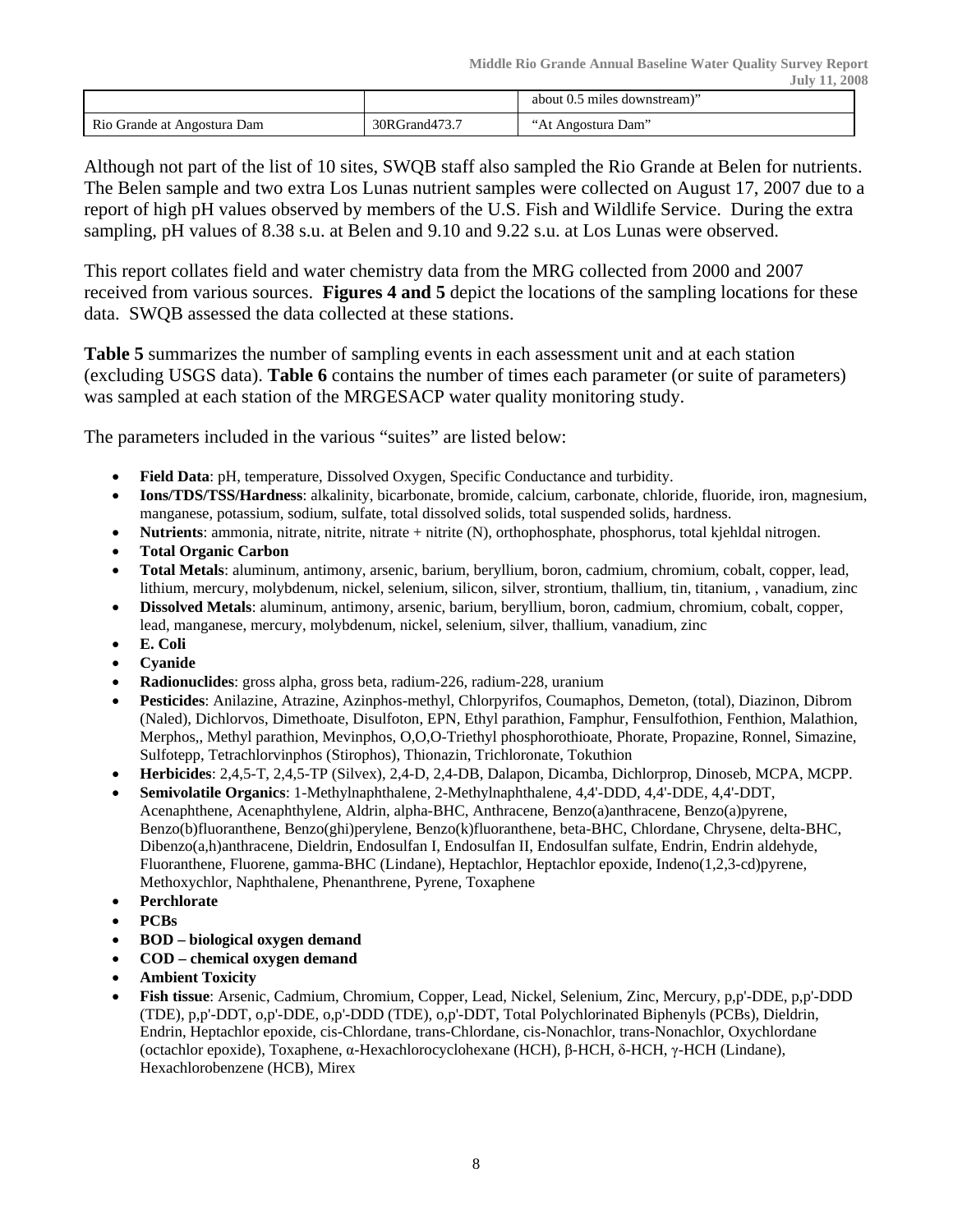<span id="page-14-0"></span>

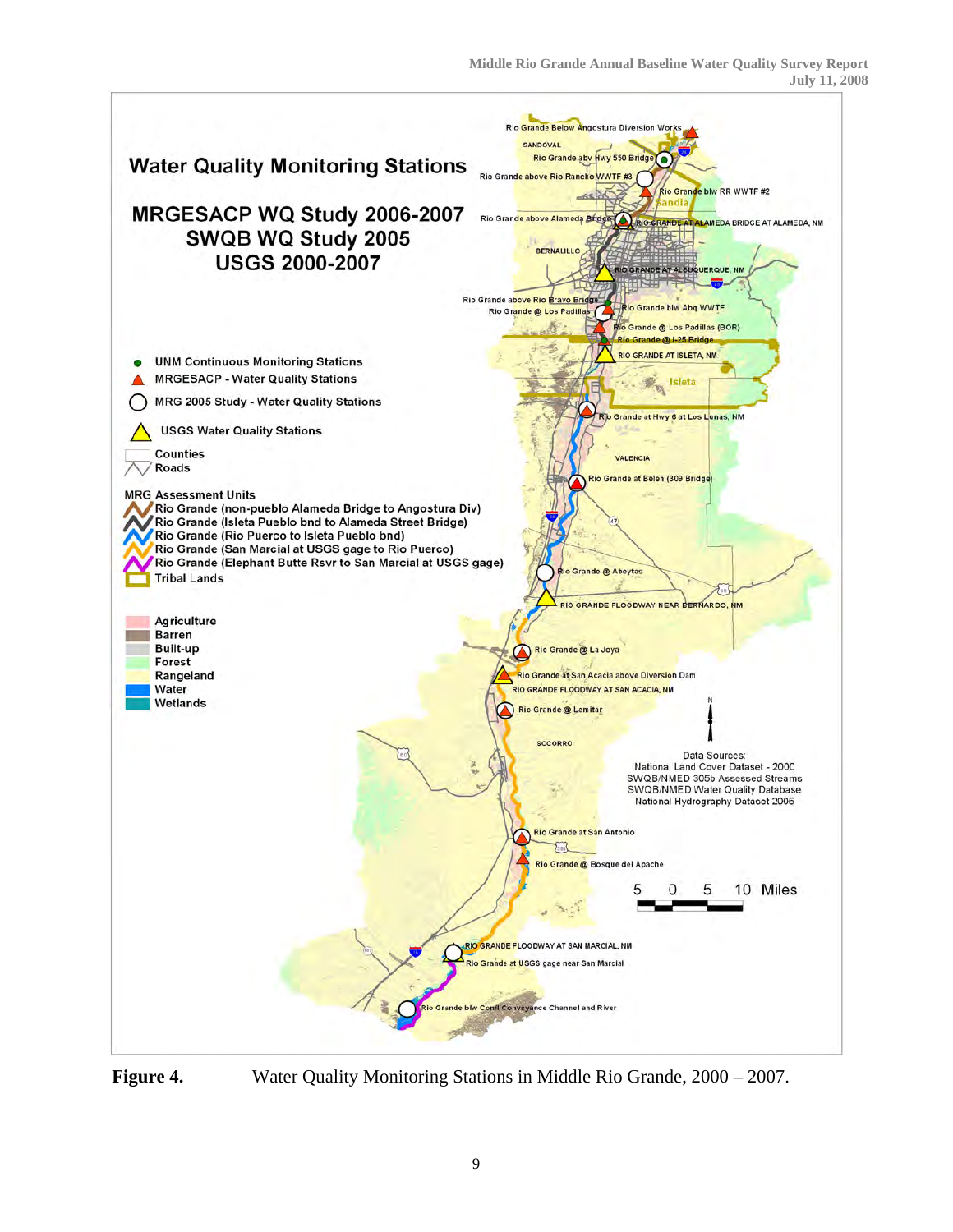| <b>Assessment Unit</b>                                                  | <b>Station Name</b>                                 | <b>STORET ID</b> | <b>Study</b>                   |
|-------------------------------------------------------------------------|-----------------------------------------------------|------------------|--------------------------------|
| Rio Grande (Elephant Butte<br>Reservoir to San Marcial at<br>USGS gage) | Rio Grande below Confl Conveyance Channel and River | 40RGrand243.4    | MRG (2005)                     |
| Rio Grande (San Marcial at                                              | Rio Grande @ USGS gage near San Marcial             | 32RGrand258.0    | MRG (2005)                     |
| USGS gage to Rio Puerco)                                                | Rio Grande @ Bosque del Apache                      | 32RGrand286.9    | BOR (2006-07)                  |
|                                                                         | Rio Grande @ San Antonio*                           | 32RGrande 292.1  | MRG (2005)<br>BOR (2006-07)    |
|                                                                         | Rio Grande @ Lemitar                                | 32RGrand323.4    | MRG (2005)                     |
|                                                                         | Rio Grande at San Acacia above Diversion Dam        | 32RGrand332.7    | BOR (2006-07)<br>BOR (2006-07) |
|                                                                         |                                                     |                  | MRG (2005)                     |
|                                                                         | Rio Grande @ La Joya* <sup>t</sup>                  | 32RGrand341.2    | BOR (2006-07)                  |
| Rio Grande (Rio Puerco to                                               | Rio Grande @ Abeytas <sup>s</sup>                   | 32RGrand361.7    | MRG (2005)                     |
| Isleta Pueblo bnd)                                                      | Rio Grande at Belen (309 Bridge)*                   | 32RGrand385.5    | MRG (2005),<br>BOR (2007)      |
|                                                                         | Rio Grande at Hwy 6 at Los Lunas*                   | 32RGrand394.8    | BOR (2006-07)                  |
| Rio Grande (Isleta Pueblo<br>bnd to Alameda Street Br)                  | Rio Grande @ I-25 Bridge <sup>a</sup>               | 32RGrand413.1    | BOR (2006-07)                  |
|                                                                         | Rio Grande @ Los Padillas <sup>ts</sup>             | 32RGrand419.6    | MRG (2005)                     |
|                                                                         | Rio Grande @ Los Padillas (BOR)                     | 32RGrand416.4    | BOR (2006-07)                  |
|                                                                         | Rio Grande blw Abq WWTF                             | 32RGrand421.1    | BOR (2006-07)                  |
|                                                                         | Rio Grande above Rio Bravo bridge <sup>a</sup>      | 32RGrand422.5    | None                           |
| Rio Grande (non-pueblo<br>Alameda Bridge to Angostura                   | Rio Grande above Alameda Bridge* a t                | 32RGrand445.3    | MRG (2005)<br>BOR (2006-07)    |
| Div)                                                                    | Rio Grande blw RR WWTF #2                           | 32RGrand455.0    | BOR (2006-07)                  |
|                                                                         | Rio Grande above Rio Rancho WWTF #3                 | 32RGrand458.0    | MRG (2005)                     |
|                                                                         | Rio Grande abv Hwy 550 Bridge* a                    | 32RGrand464.1    | MRG (2005)                     |
|                                                                         | Rio Grande Below Angostura Diversion Works          | 30RGrand473.7    | MRG (2005)                     |

<span id="page-15-0"></span>

| Table 3. | Water Quality Monitoring Stations in the MRG for Data from 2000-2007 (non-USGS) |  |
|----------|---------------------------------------------------------------------------------|--|
|----------|---------------------------------------------------------------------------------|--|

\* = composite samples also collected

a = UNM sonde data

t = SWQB thermograph deployed s

= SWQB sonde deployed

## **Table 4.** USGS Gage Sites in the Middle Rio Grande

| <b>USGS Gage Number</b> | <b>USGS Gage Name</b>                          | Available data             |
|-------------------------|------------------------------------------------|----------------------------|
| 8358400                 | RIO GRANDE FLOODWAY AT SAN MARCIAL, NM         | Water quality              |
| 8355490                 | RIO GRANDE ABOVE US HWY 380 NR SAN ANTONIO, NM | Flow                       |
| 8354900                 | RIO GRANDE FLOODWAY AT SAN ACACIA, NM          | Flow and water quality     |
| 8332010                 | RIO GRANDE FLOODWAY NEAR BERNARDO, NM          | Water quality (field data) |
| 8331160                 | RIO GRANDE NEAR BOSQUE FARMS, NM               | Flow                       |
| 8331000                 | RIO GRANDE AT ISLETA, NM **                    | Water quality              |
| 8330875                 | RIO GRANDE AT ISLETA LAKES NR ISLETA, NM       | Flow                       |
| 8330000                 | RIO GRANDE AT ALBUQUERQUE, NM                  | Flow and water quality     |
| 8329918                 | RIO GRANDE AT ALAMEDA BRIDGE AT ALAMEDA, NM    | Flow and water quality     |

\*\* = Not used for assessment purposes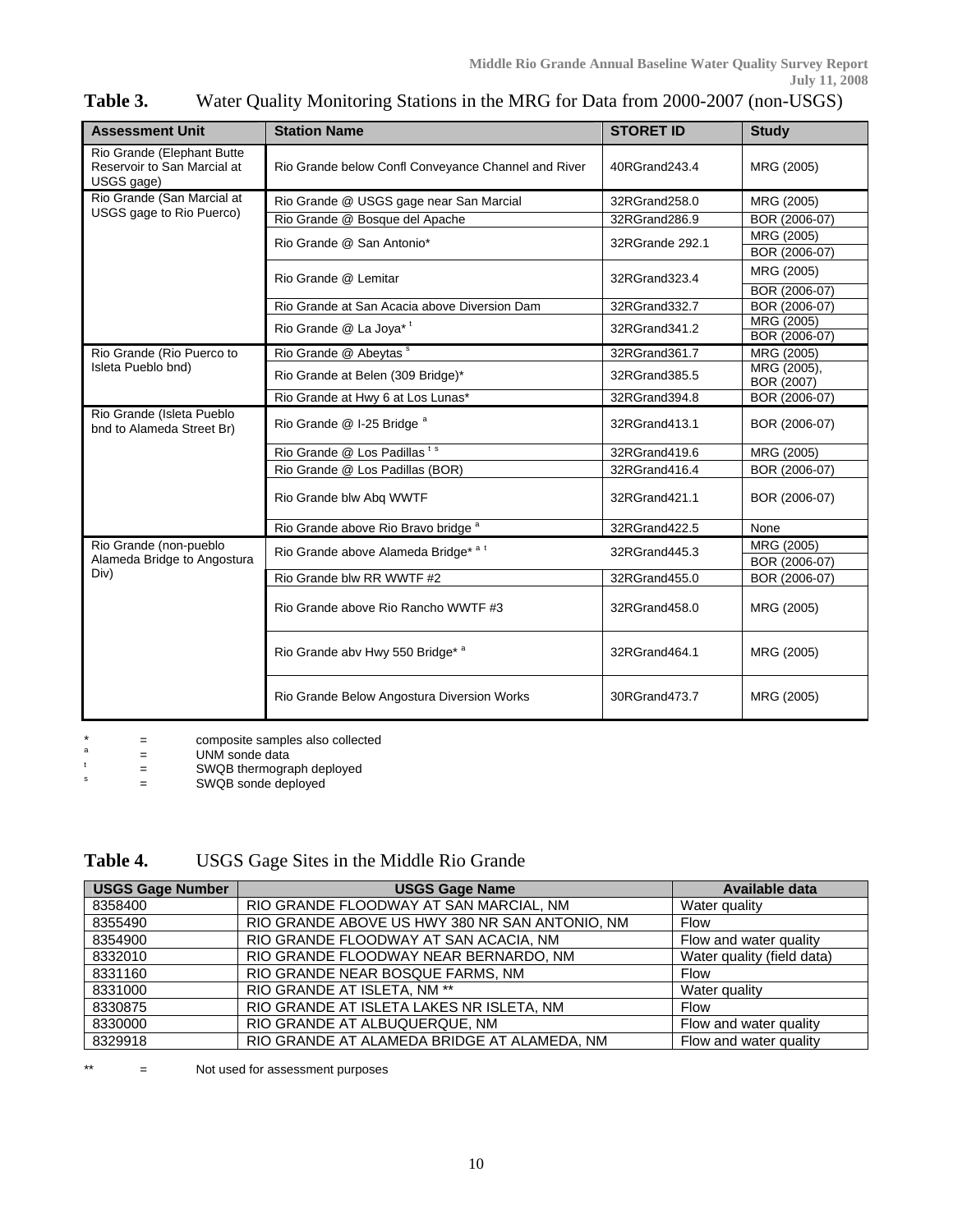<span id="page-16-0"></span>

**Figure 5.** USGS Sites within the MRG Survey Area.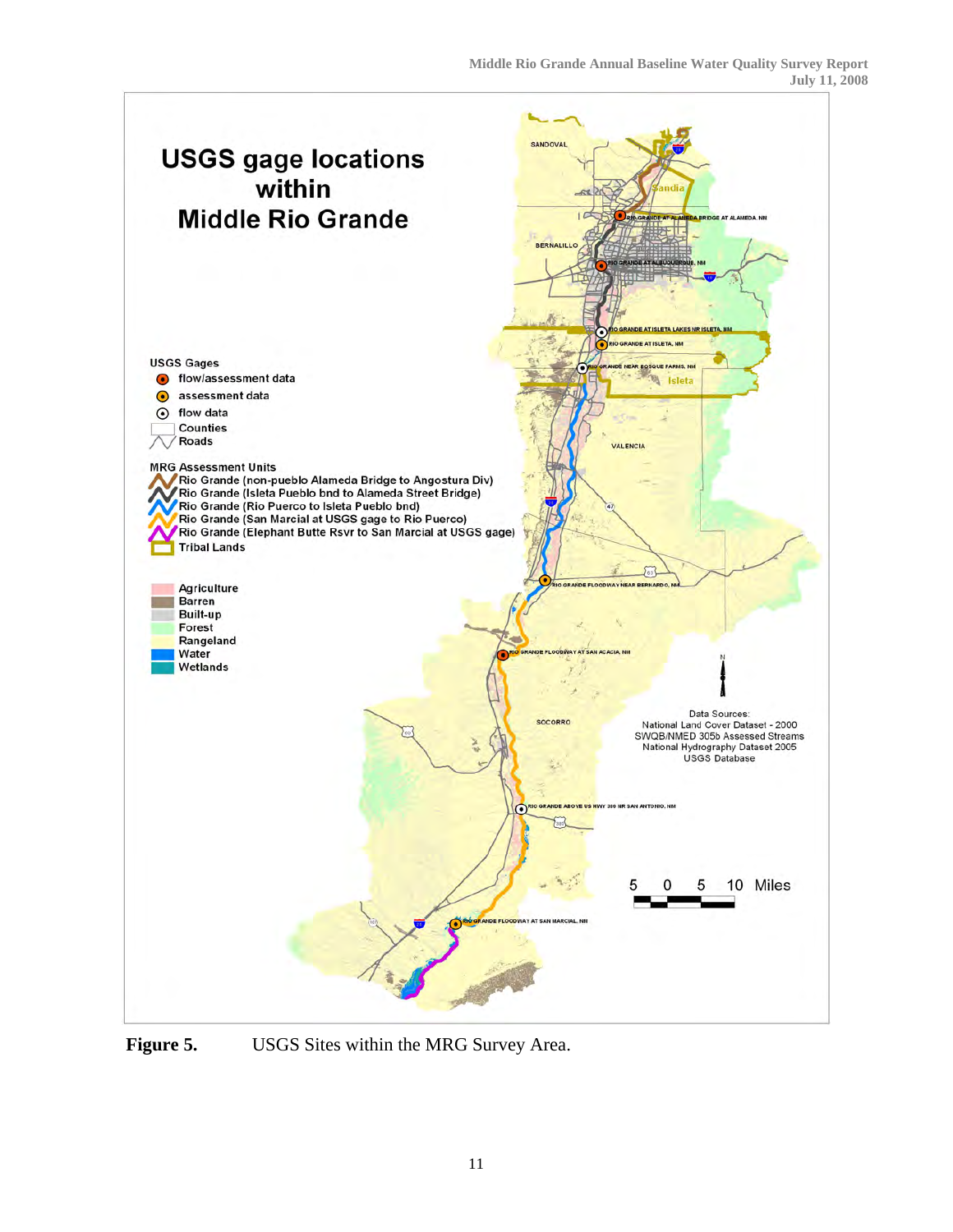<span id="page-17-0"></span>Table 5. Summary of the Number of Data Collection Events per Data Type in the Middle Rio Grande – 2000-2007 (non-USGS)

| <b>Assessment Unit / Station</b>                                  | <b>Field Data</b> | Ions/TDS/TSS/ Hardness                                       | <b>Nutrients</b> | <b>Total Organic Carbon</b> | <b>Total Metals</b> | <b>Dissolved Metals</b> | ŗ<br>. coli    | Cyanide, Tota | Radionuclides                              | Pesticides | Herbicides   | Semivolatile Organics | Perchlorate    | <b>PCBS</b>  | <b>BOD/COD</b> | <b>Sediment</b> | Ambient Toxicity |
|-------------------------------------------------------------------|-------------------|--------------------------------------------------------------|------------------|-----------------------------|---------------------|-------------------------|----------------|---------------|--------------------------------------------|------------|--------------|-----------------------|----------------|--------------|----------------|-----------------|------------------|
|                                                                   |                   |                                                              |                  |                             |                     |                         |                |               | Rio Grande (Elephant Butte to San Marcial) |            |              |                       |                |              |                |                 |                  |
| Rio Grande below confluence<br>of conveyance channel and<br>river |                   |                                                              |                  |                             |                     |                         |                |               |                                            | 1          |              |                       |                |              |                | 1               |                  |
|                                                                   |                   |                                                              |                  |                             |                     |                         |                |               | Rio Grande (Rio Puerco to San Marcial)     |            |              |                       |                |              |                |                 |                  |
| Rio Grande at San Marcial<br>near USGS gage                       | 27                | 26                                                           | 24               | 25                          | 3                   | 3                       | 3              |               | 1                                          |            |              |                       |                |              |                |                 |                  |
| Rio Grande @<br>Bosque del Apache                                 | $\overline{2}$    | $\overline{c}$                                               | $\overline{2}$   | 2                           | 2                   | $\overline{2}$          |                | 2             |                                            | 2          | 2            |                       | 2              |              | 2              | 2               | 1                |
| Rio Grande @ San Antonio                                          | 11                | 9                                                            | 9                | 4                           | $\overline{7}$      | $\overline{7}$          | $\overline{7}$ | 1             |                                            | 1          | $\mathbf{1}$ |                       | 1              |              | $\mathbf{1}$   | 1               |                  |
| Rio Grande @ Lemitar                                              | 10                | 9                                                            | 9                | 4                           | 9                   | 9                       | $\overline{7}$ | 1             | 1                                          | 1          | 1            |                       | $\mathbf{1}$   |              | 1              | 1               |                  |
| Rio Grande @<br>San Acacia above Diversion                        | 3                 | 3                                                            | 3                |                             | 3                   | 3                       |                | 3             |                                            | 3          | 3            |                       | 3              |              | 3              | 3               | 1                |
| Rio Grande @ La Joya                                              | 12                | 12                                                           | 12               | 4                           | 12                  | 12                      | 6              | 4             |                                            | 4          | 4            |                       | 4              |              | 4              | 4               | 1                |
|                                                                   |                   | Rio Grande (Isleta Pueblo Boundary to Rio Puerco)            |                  |                             |                     |                         |                |               |                                            |            |              |                       |                |              |                |                 |                  |
| Rio Grande @ Abeytas                                              | 10                | 7                                                            | 8                | 4                           | 8                   | 8                       | 7              | 4             | 1                                          | 4          | 4            | 1                     | 4              | 1            | 4              | 4               | 1                |
| Rio Grande @ Belen<br>(Hwy 309 Bridge)                            | 9                 | 8                                                            | 8                |                             | 8                   | 8                       | 7              |               |                                            |            |              | 1                     |                |              |                |                 |                  |
| Rio Grande @ Hwy 6<br>at Los Lunas                                | 11                | 10                                                           | 10               | 4                           | 11                  | 11                      | 6              | 4             | 1                                          | 4          | 4            | 1                     | 2              | 1            | 4              | 4               | 1                |
|                                                                   |                   | Rio Grande (Isleta Pueblo Boundary to Alameda Street Bridge) |                  |                             |                     |                         |                |               |                                            |            |              |                       |                |              |                |                 |                  |
| Rio Grande @ I-25 Bridge                                          | 4                 | 4                                                            | 4                | 4                           | 4                   | 4                       |                | 4             |                                            | 4          | 4            |                       | $\overline{4}$ |              | 4              | 4               | 1                |
| Rio Grande @ Los Padillas<br>(BOR)                                | 4                 | 4                                                            | 4                | 4                           | 4                   | 4                       |                | 4             |                                            | 4          | 4            |                       | 4              |              | 4              | 4               | 1                |
| Rio Grande @ Los Padillas                                         | 10                | 8                                                            | 8                |                             | 1                   | 1                       | 7              |               |                                            |            |              | $\mathbf{1}$          |                | $\mathbf{1}$ |                |                 |                  |
| Rio Grande below<br>Albuguerque WWTF                              | 4                 | 4                                                            | 4                | 4                           | 4                   | 4                       |                | 4             |                                            | 4          | 4            |                       | 4              |              | 4              | 4               | 1                |
| Rio Grande above<br>Rio Bravo Bridge                              |                   |                                                              |                  |                             |                     |                         |                |               | Sonde Deployment Only                      |            |              |                       |                |              |                |                 |                  |
|                                                                   |                   | Rio Grande (non-pueblo Alameda Bridge to Angostura Div)      |                  |                             |                     |                         |                |               |                                            |            |              |                       |                |              |                |                 |                  |
| Rio Grande above<br>Alameda Bridge                                | 15                | 5                                                            | 5                | 4                           | 5                   | 5                       | 6              | 4             |                                            | 4          | 4            |                       | $\overline{4}$ | $\mathbf{1}$ | $\overline{4}$ |                 | $\mathbf{1}$     |
| Rio Grande above<br>Rio Rancho WWTF #2                            | 4                 | $\overline{5}$                                               | $\overline{4}$   |                             | $\overline{2}$      | $\overline{4}$          |                | 4             |                                            | 4          | 4            | 1                     | 4              |              |                |                 | $\mathbf{1}$     |
| Rio Grande above<br>Rio Rancho WWTF #3                            | 9                 | 8                                                            | 8                | 4                           | 1                   | 1                       | $\overline{7}$ |               |                                            |            |              | 1                     |                |              |                |                 |                  |
| Rio Grande above<br>Hwy 550 Bridge                                | 8                 | $\overline{7}$                                               | $\overline{7}$   |                             | 1                   | 1                       | $\overline{7}$ |               |                                            |            |              |                       |                |              |                |                 |                  |
| Rio Grande on<br>Sandia Pueblo                                    |                   |                                                              |                  |                             |                     |                         |                |               |                                            |            |              |                       |                |              |                |                 | $\mathbf{1}$     |
| Rio Grande below<br>Angostura Diversion                           | 14                | 15                                                           | 12               | 4                           | $\mathbf{3}$        | 5                       | $\overline{7}$ | 4             | 1                                          | 4          | 4            |                       | 4              | 1            | $\overline{4}$ | 4               | $\mathbf{1}$     |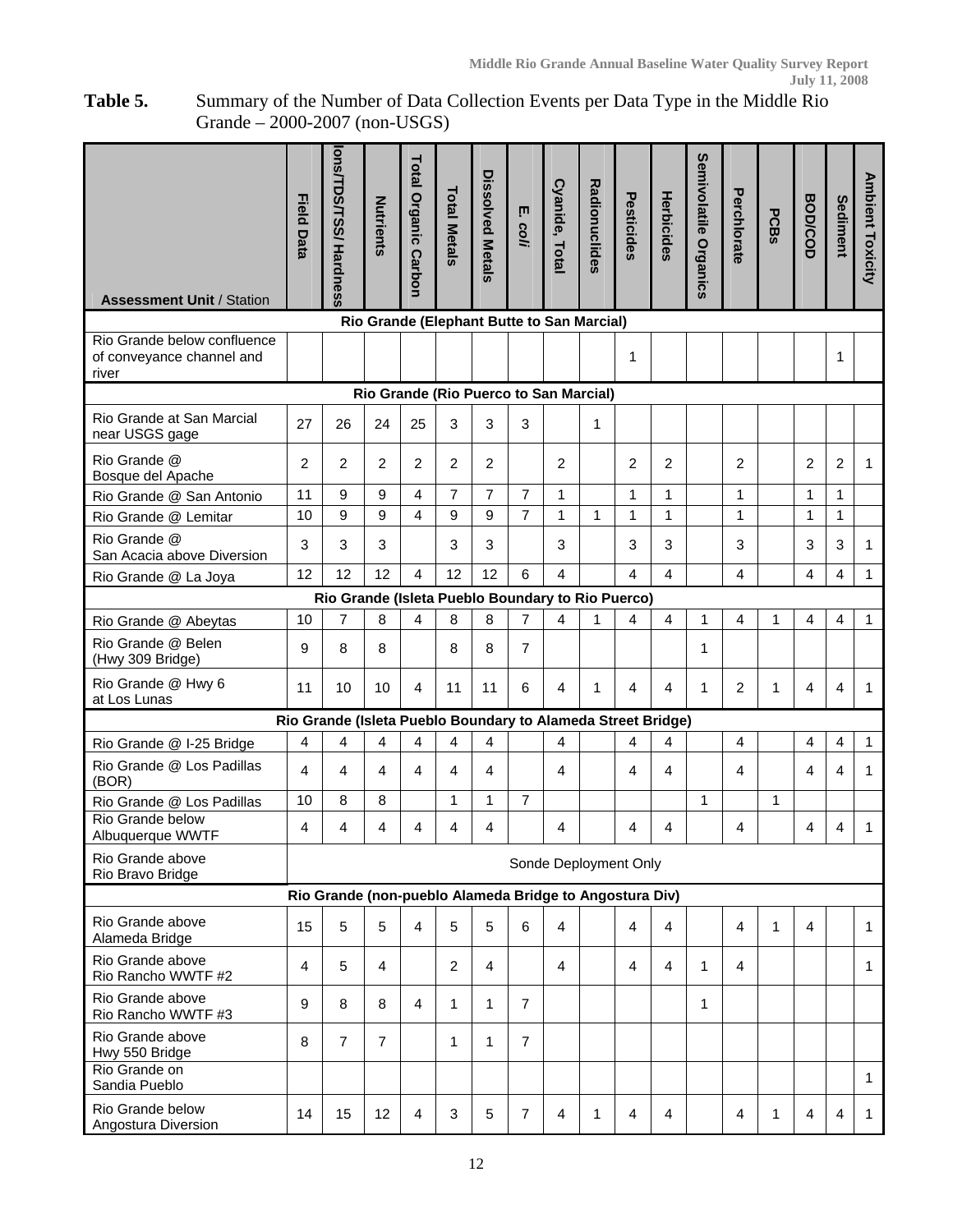<span id="page-18-0"></span>Table 6. Summary of the Number of Data Collection Events per Data Type for – Middle Rio Grande Monitoring for Federal Grant 06-FG-40-2551, 2006-2007.

| <b>Assessment Unit / Station</b>                                              | Nutrients,<br>Sediment  | Metals,<br>Sediment | Pesticides<br>Sediment<br>ନ୍ତ<br>PAHIS                   | Nutrients,<br><b>Water</b> | <b>Total Metals, Water</b> | (full<br><b>Dissolved Metals</b><br>suite),<br><b>Water</b> | BOD, Water | COD, Water              | Herbicides, Water        | Pesticides, Water | Percholorate,<br><b>Water</b> | Cyanide, Total, Water | Sonde<br>grab data | Sonde Deployment<br>$\mathbf{a}$ | <b>Ambient Toxicity</b> | Fish Tissue <sup>b</sup> |
|-------------------------------------------------------------------------------|-------------------------|---------------------|----------------------------------------------------------|----------------------------|----------------------------|-------------------------------------------------------------|------------|-------------------------|--------------------------|-------------------|-------------------------------|-----------------------|--------------------|----------------------------------|-------------------------|--------------------------|
| Bosque del Apache <sup>c</sup>                                                | $\overline{2}$          | $\overline{2}$      | Rio Grande (San Marcial to Rio Puerco)<br>$\overline{2}$ | $\overline{2}$             | $\overline{2}$             | $\overline{2}$                                              | 2          | $\overline{2}$          | $\overline{2}$           | $\overline{2}$    | $\overline{2}$                | $\overline{2}$        | $\overline{2}$     |                                  |                         |                          |
| Rio Grande near San Antonio <sup>c</sup>                                      | 1                       | 1                   | 1                                                        | 1                          | 1                          | 1                                                           |            | 1                       | 1                        | 1                 | 1                             | 1                     | 1                  |                                  |                         | $\blacksquare$           |
| Rio Grande near Lemitar <sup>c</sup>                                          | 1                       | 1                   | 1                                                        | 1                          | 1                          | 1                                                           | 1          | 1                       | 1                        | 1                 | 1                             | 1                     | $\mathbf{1}$       |                                  | ÷,                      | $\blacksquare$           |
| Rio Grande upstream of<br>San Acacia Dam <sup>d</sup>                         | 3                       | 3                   | 3                                                        | 3                          | 3                          | 3                                                           | 3          | 3                       | 3                        | 3                 | 3                             | 3                     | 3                  |                                  | 1                       |                          |
| Rio Grande below the confluence with Rio<br>Puerco - La Joya                  | 4                       | 4                   | 4                                                        | 4                          | 4                          | 4                                                           | 4          | 4                       | 4                        | 4                 | 4                             | 4                     | $\overline{4}$     |                                  | 1                       |                          |
|                                                                               |                         |                     | Rio Grande (Rio Puerco to Isleta Pueblo bnd)             |                            |                            |                                                             |            |                         |                          |                   |                               |                       |                    |                                  |                         |                          |
| Rio Grande at Belen <sup>e</sup>                                              |                         |                     |                                                          |                            |                            |                                                             |            |                         | $\overline{\phantom{a}}$ | ä,                |                               | $\blacksquare$        |                    |                                  | ٠                       | $\blacksquare$           |
| Rio Grande at Los Lunas                                                       | $\overline{A}$          | 4                   | 4                                                        | 6                          | 4                          | 4                                                           | 4          | 4                       | 4                        | 4                 | 4                             | 4                     | 4                  |                                  | 1                       |                          |
| Rio Grande (Isleta Pueblo bnd to Alameda Street Bridge)                       |                         |                     |                                                          |                            |                            |                                                             |            |                         |                          |                   |                               |                       |                    |                                  |                         |                          |
| Rio Grande at the I-25 Bridge                                                 | 4                       | 4                   | 4                                                        | 4                          | 4                          | 4                                                           | 4          | 4                       | 4                        | 4                 | 4                             | 4                     | 4                  |                                  |                         | $\blacksquare$           |
| Rio Grande downstream of the AMAFCA<br>South Diversion Channel - Los Padillas | $\overline{4}$          | 4                   | 4                                                        | 4                          | 4                          | 4                                                           | 4          | $\overline{\mathbf{4}}$ | 4                        | 4                 | 4                             | 4                     | $\overline{4}$     |                                  | 1                       |                          |
| Rio Grande downstream of Albuquerque<br><b>Wastewater Treatment Plant</b>     | $\overline{\mathbf{4}}$ | $\overline{4}$      | 4                                                        | 4                          | 4                          | 4                                                           | 4          | 4                       | $\overline{4}$           | 4                 | 4                             | 4                     | $\overline{4}$     |                                  | 1                       | 1                        |
| Rio Grande (non-pueblo Alameda Bridge to Angostura Div)                       |                         |                     |                                                          |                            |                            |                                                             |            |                         |                          |                   |                               |                       |                    |                                  |                         |                          |
| Rio Grande at Alameda Bridge                                                  | 4                       | 4                   | 4                                                        | 4                          | 4                          | 4                                                           | 4          | 4                       | 4                        | 4                 | 4                             | 4                     | $\overline{4}$     | 1                                | 1                       | 1                        |
| Rio Grande downstream of Rio Rancho<br><b>Wastewater Treatment Plant</b>      | 4                       | 4                   | 4                                                        | 4                          | $\overline{4}$             | 4                                                           | 4          | 4                       | 4                        | 4                 | 4                             | 4                     | 4                  |                                  | 1                       | 1                        |
| Rio Grande at Angostura Dam                                                   | 4                       | 4                   | 4                                                        | 4                          | 4                          | 4                                                           | 4          | 4                       | 4                        | 4                 | 4                             | 4                     | 4                  |                                  |                         | 1                        |

a Seven day sonde data were not collected at all sites. Continuous data were received for sites indicated. Thermograph data were collected from the Sonde data logger. Thermograph data to be collected during 2008 field season.

All sites were sampled, but not enough fish could be collected to composite a complete sample.

These three sites were treated as one site – samples were collected at the Lemitar site in October 2006, from the Bosque del Apache site in January 2007 and August 2007, and from the San Antonio site in April 2007.

d Data from one sampling event were not collected due to access.

e Belen site was sampled for nutrients due to high pH values observed by USFWS and USACE.

Extra nutrient sampling was conducted due to high pH values observed by USFWS and USACE.

## **5.0 WATER QUALITY ASSESSMENT OF WATER CHEMISTRY AND FIELD DATA**

For many water quality parameters, SWQB maintains numeric water quality criteria [\(NMAC 2007\).](#page-39-0) Data from each water quality segment are assessed for attainment of the specified designated uses for both numeric and narrative water quality standards by applying the *Assessment Protocol* and associated appendices [\(NMED/SWQB 2008\).](#page-39-0) Exceedences of numeric water quality criteria identified by this process are summarized in **[Table 7](#page-20-0)** below. A summary of the impairment decisions by assessment unit is provided in **[Table 8](#page-22-0)**. A complete data set and assessment worksheets can be obtained by contacting SWQB.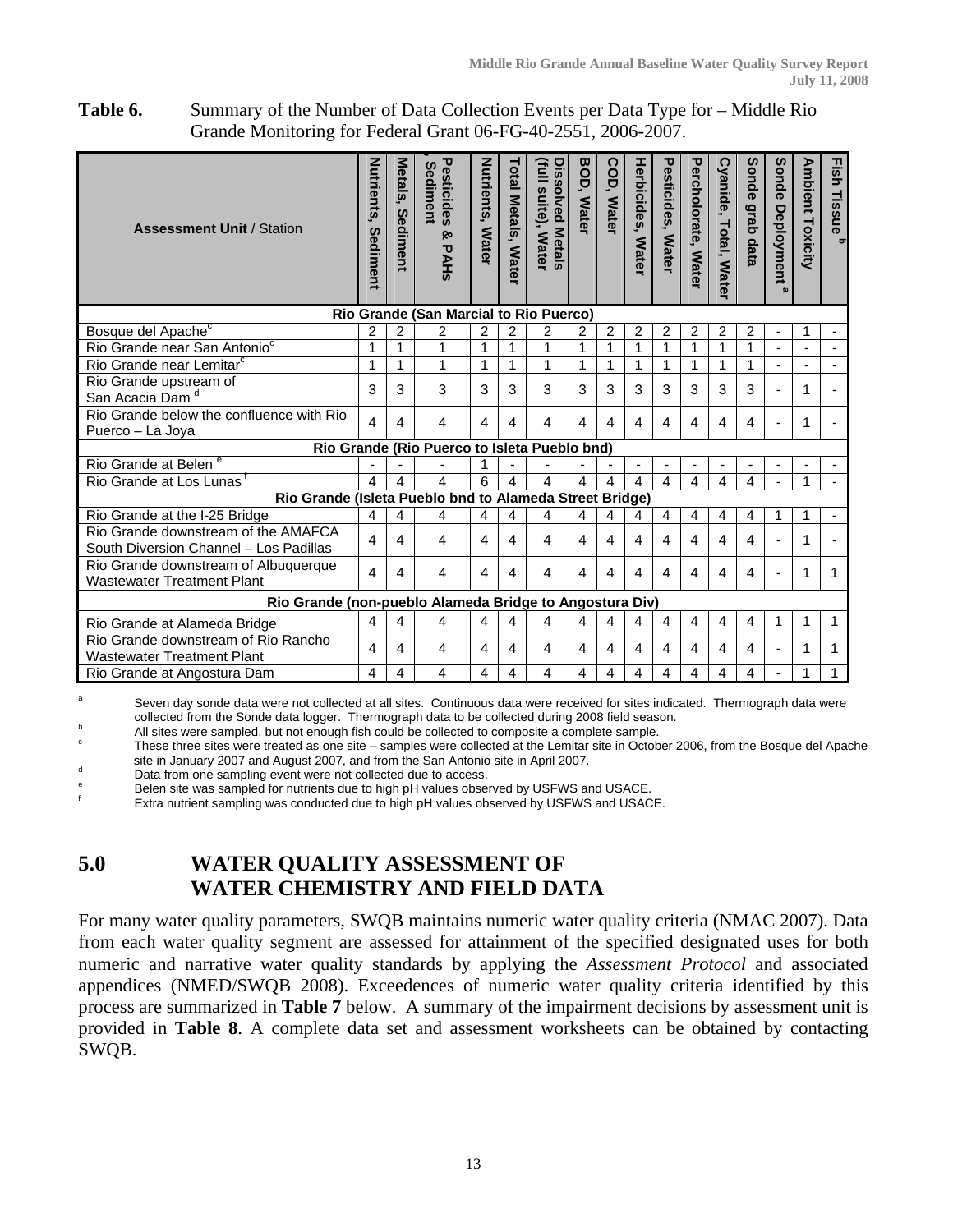## **5.1** WATER CHEMISTRY AND GRAB FIELD DATA ASSESSMENT

The assessments and resulting impairments presented in this report were generated using all available data from 2000 to 2007. This resulted in the evaluation of a much larger data set than would usually be available from a SWQB survey, which is typically conducted in a single year.

Based on data collected in 1999, the levels of fecal coliform exceeded applicable water quality criteria, and therefore NM determined those portions of the MRG as impaired (see **[Table 1](#page-11-0)**). A TMDL was written in 2002 [\(NMED/SWQB, 2002a\)](#page-39-0) to address these impairments. Subsequently, the NMED, Albuquerque Metropolitan Arroyo Flood Control Authority and Bernalillo County contracted with a consulting firm to conduct a Microbial Source Tracking (MST) study [\(NMED/SWQB, 2005\).](#page-39-0) The MST study concluded that avian wildlife, dogs, and humans are the top three contributors to fecal coliform in the MRG. SWQB has since changed the water quality standards (WQS) from fecal coliform to E. coli, and current impairments reflect the change in sampling strategy to address this WQS change. In the Rio Grande assessment units downstream of Albuquerque the source of E.coli contamination remains to be determined as it was outside of the MST study area.

The MRGESACP water quality monitoring survey uncovered an impairment for one parameter, chronic aluminum. SWQB determined that the Rio Grande (San Marcial to Rio Puerco) assessment unit is impaired for chronic aluminum. An exceedence of the criterion also was found in the Rio Grande (nonpueblo Alameda Bridge to Angostura Div) assessment unit. However, according to the *Assessment Protocol*, SWQB does not list an assessment unit as impaired for a toxic pollutant unless there is more than one exceedence. Dissolved metals were sampled more frequently in the lower assessment units than in the upper assessment units during the NMED/SWQB 2005 study in order to compensate for the infrequent dissolved metals sampling in the lower assessment units in previous years.

Aluminum concentrations are high in waters originating in the Jemez mountains to the west of Albuquerque. The Jemez River joins the Rio Grande just below the Angostura Diversion and the Rio Puerco, which has its headwaters on the west slope of the Jemez and flows into the Rio Grande above Belen, are both potential aluminum sources. A TMDL for chronic aluminum was completed in 2007 for Rio Puerco (Arroyo Chijuilla to northern boundary Cuba). However, one exceedence of the chronic aluminum criterion was found just below the Angostura Diversion, indicating that other sources exist along the Rio Grande upstream of the survey area.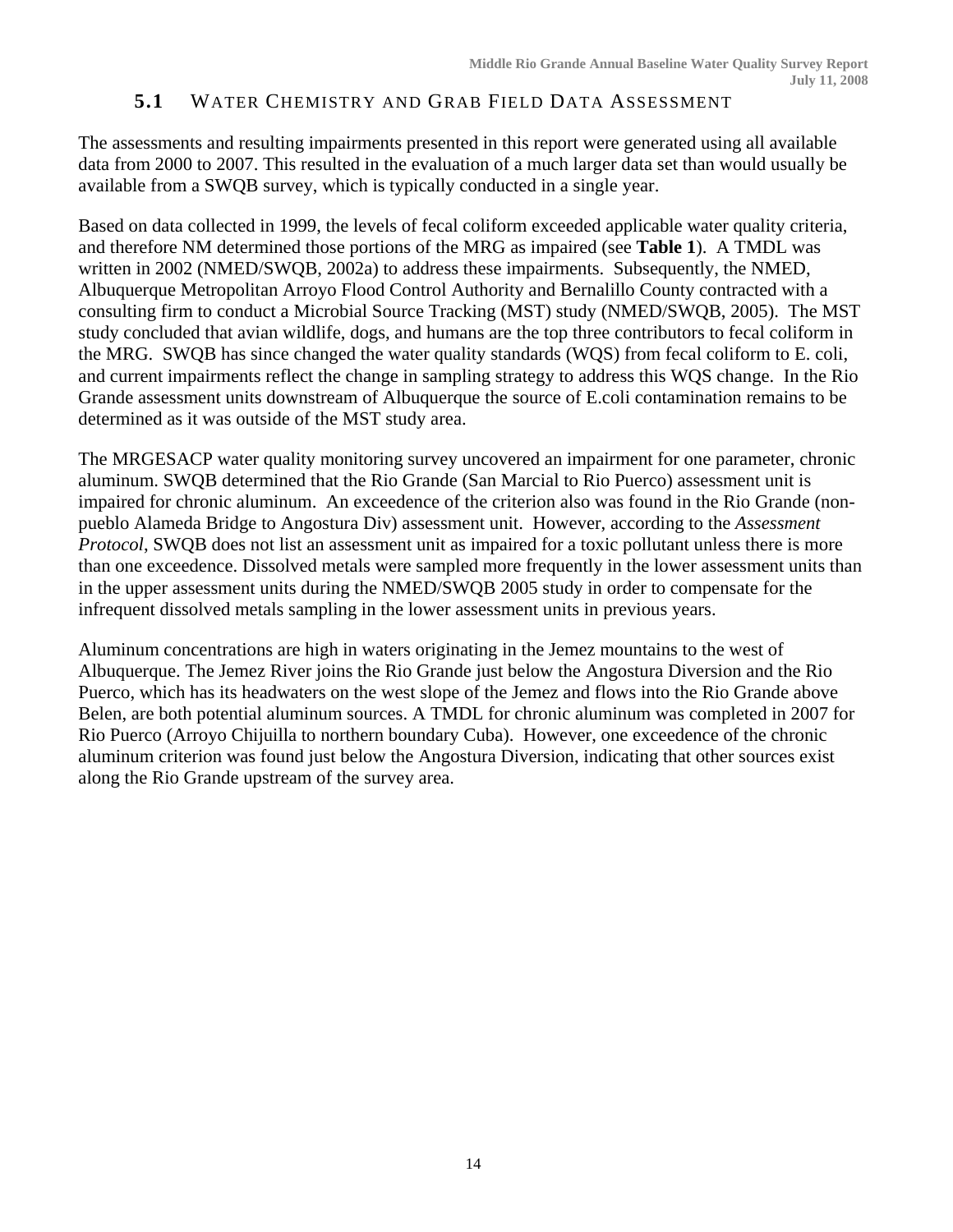|                                                                         | Analyte (applicable NM water quality criterion) |                                        |                                           |                                                               |                                                      |                           |                                 |                                     |                            |                       |                   |  |
|-------------------------------------------------------------------------|-------------------------------------------------|----------------------------------------|-------------------------------------------|---------------------------------------------------------------|------------------------------------------------------|---------------------------|---------------------------------|-------------------------------------|----------------------------|-----------------------|-------------------|--|
| <b>Assessment Unit / Station</b>                                        | Aluminum,<br>(750 ug/L)<br>Acute                | Aluminum, Chronic<br>(87 սց/L)         | and temperature)<br>Ammonia (varies by pH | varies as a function of<br>ardness)<br><b>Copper, Chronic</b> | varies as a function of<br>ardness)<br>Copper, Acute | Ţ<br>(410 cfu/mL)<br>coli | Gross a Radiation<br>(15 pCi/L) | Nitrate + Nitrite (N)<br>(132 mg/L) | Selenium, Tota<br>(5 ug/L) | Temperature (32.2 °C) | pH (6.6-9.0 s.u.) |  |
|                                                                         |                                                 |                                        |                                           | Rio Grande Elephant Butte to San Marcial                      |                                                      |                           |                                 |                                     |                            |                       |                   |  |
| Rio Grande below<br>confluence of conveyance<br>channel and river       |                                                 | No exceedences                         |                                           |                                                               |                                                      |                           |                                 |                                     |                            |                       |                   |  |
|                                                                         |                                                 | Rio Grande (San Marcial to Rio Puerco) |                                           |                                                               |                                                      |                           |                                 |                                     |                            |                       |                   |  |
| Rio Grande at San Marcial<br>(near USGS gage) -<br>32RGrand258.0        |                                                 | 3/8                                    |                                           |                                                               |                                                      | 1/3                       | 1/2                             | 1/24                                |                            |                       |                   |  |
| RIO GRANDE FLOODWAY<br>AT SAN MARCIAL, NM -<br><b>USGS Gage 8358400</b> |                                                 |                                        |                                           |                                                               |                                                      | 6/19                      |                                 |                                     | 1/30                       | 2/303                 |                   |  |
| RIO GRANDE AT SAN<br>ANTONIO - 32RGrand292.1                            |                                                 | 2/8                                    |                                           |                                                               |                                                      |                           |                                 |                                     |                            |                       |                   |  |
| Rio Grande @ Lemitar -<br>32RGrand323.4                                 |                                                 | 2/8                                    |                                           |                                                               |                                                      |                           |                                 |                                     |                            |                       |                   |  |
| RIO GRANDE FLOODWAY<br>AT SAN ACACIA - USGS<br>Gage 8354900             |                                                 |                                        |                                           |                                                               |                                                      | 7/18                      |                                 |                                     |                            |                       |                   |  |
| Rio Grande @ La Joya -<br>32RGrand341.2                                 | 1/8                                             | 3/8                                    |                                           |                                                               |                                                      | 2/6                       |                                 |                                     |                            |                       |                   |  |
|                                                                         |                                                 |                                        |                                           | Rio Grande (Rio Puerco to Isleta Pueblo Boundary)             |                                                      |                           |                                 |                                     |                            |                       |                   |  |
| RIO GRANDE FLOODWAY<br><b>NEAR BERNARDO - USGS</b><br>Gage 8332010      |                                                 |                                        |                                           |                                                               |                                                      |                           |                                 |                                     |                            | 2/107                 |                   |  |
| RIO GRANDE AT BELEN<br>(309 BRIDGE)<br>32RGrand385.5                    |                                                 |                                        |                                           |                                                               |                                                      | 1/9                       |                                 |                                     |                            |                       |                   |  |
| RIO GRANDE AT HWY 6 AT<br>LOS LUNAS, NM<br>32RGrand394.8                |                                                 |                                        |                                           | 1/12                                                          | 1/12                                                 | 2/7                       |                                 |                                     |                            | 2/21                  | 2/18              |  |
|                                                                         |                                                 |                                        |                                           | Rio Grande (Isleta Pueblo Boundary to Alameda Bridge)         |                                                      |                           |                                 |                                     |                            |                       |                   |  |
| Rio Grande @ I-25 Bridge -<br>32RGrand413.2                             |                                                 |                                        |                                           | 1/4                                                           | 1/4                                                  |                           |                                 |                                     |                            |                       |                   |  |
| Rio Grande @ Los Padillas<br>(BOR) - 32RGrand416.5                      |                                                 |                                        |                                           | 1/4                                                           | 1/4                                                  |                           |                                 |                                     |                            |                       |                   |  |
| Rio Grande @ Los Padillas -<br>32RGrand419.8                            |                                                 |                                        |                                           |                                                               |                                                      | 1/7                       |                                 |                                     |                            |                       |                   |  |
| Rio Grande below<br>Albuquerque WWTF -<br>32RGrand421.2                 |                                                 |                                        |                                           | 1/4                                                           | 1/4                                                  |                           |                                 |                                     |                            |                       |                   |  |

#### <span id="page-20-0"></span>Table 7. Middle Rio Grande Water Quality Criteria Exceedences, 2000-2007. (Number of Exceedences/Total Number of Samples)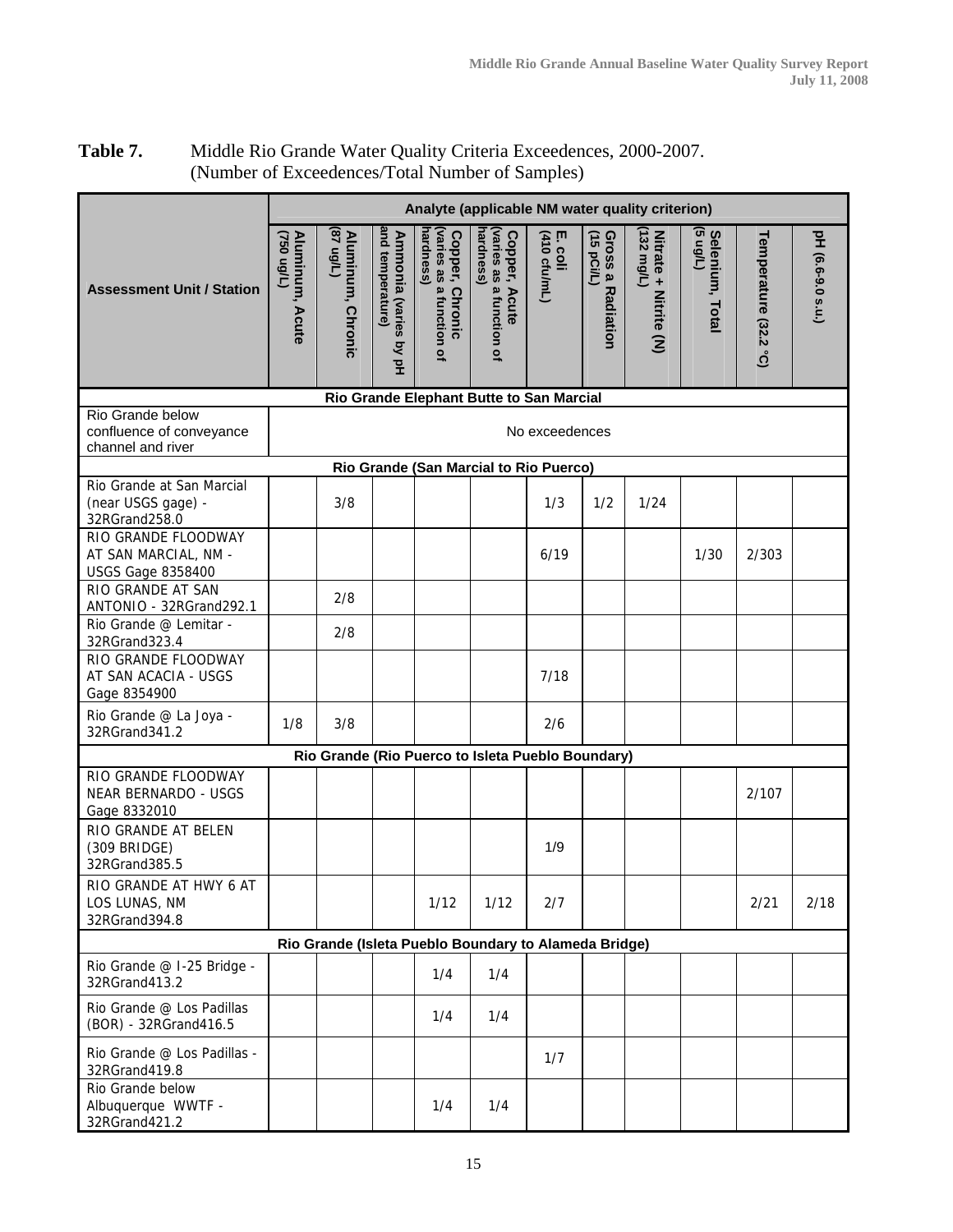|                                                                              | Analyte (applicable NM water quality criterion) |                                |                                                     |                                                                                    |                                                          |                                  |                                 |                                              |                             |                       |                   |
|------------------------------------------------------------------------------|-------------------------------------------------|--------------------------------|-----------------------------------------------------|------------------------------------------------------------------------------------|----------------------------------------------------------|----------------------------------|---------------------------------|----------------------------------------------|-----------------------------|-----------------------|-------------------|
| <b>Assessment Unit / Station</b>                                             | Aluminum,<br>(750 ug/L)<br>Acute                | (7/6n 18)<br>Aluminum, Chronic | and temperature)<br><b>Ammonia (varies</b><br>Hq yd | varies as<br>ardness)<br>Copper,<br>a function<br><b>Chronic</b><br>$\overline{Q}$ | varies as a function of<br>lardness)<br>Copper,<br>Acute | (410 ctu/mL)<br>Ţ<br>$rac{1}{2}$ | Gross a Radiation<br>(15 pCi/L) | 132 mg/L)<br>Nitrate +<br><b>Nitrite (N)</b> | Selenium, Total<br>(5 ug/L) | Temperature (32.2 °C) | pH (6.6-9.0 s.u.) |
| <b>RIO GRANDE AT</b><br>ALBUQUERQUE, NM - USGS<br>Gage 8330000               |                                                 |                                | 1/8                                                 |                                                                                    |                                                          | 3/9                              |                                 |                                              |                             |                       |                   |
|                                                                              |                                                 |                                |                                                     |                                                                                    | Rio Grande (Alameda Bridge to Angostura)                 |                                  |                                 |                                              |                             |                       |                   |
| RIO GRANDE AT ALAMEDA<br>BRIDGE AT ALAMEDA, NM -<br><b>USGS Gage 8329918</b> |                                                 |                                |                                                     |                                                                                    |                                                          | 5/11                             |                                 |                                              |                             |                       |                   |
| Rio Grande above Alameda<br>Bridge - 32RGrand445.4                           |                                                 | 1/5                            |                                                     | 1/5                                                                                | 1/5                                                      |                                  |                                 |                                              |                             |                       |                   |
| Rio Grande below Rio<br>Rancho WWTF #2 -<br>32RGrand455.0                    |                                                 |                                | 1/4                                                 |                                                                                    |                                                          |                                  |                                 |                                              |                             |                       |                   |
| Rio Grande above Rio<br>Rancho WWTF #3 -<br>32RGrand458.0                    |                                                 | 1/1                            |                                                     |                                                                                    |                                                          |                                  |                                 |                                              |                             |                       |                   |
| Rio Grande above Hwy 550<br>Bridge - 32RGrand464.2                           |                                                 | 1/1                            |                                                     |                                                                                    |                                                          | 1/10                             |                                 |                                              |                             |                       |                   |
| Rio Grande below<br>Angostura Diversion Works<br>- 30RGrand473.7             |                                                 | 1/1                            |                                                     | 1/5                                                                                | 1/5                                                      |                                  |                                 |                                              |                             |                       |                   |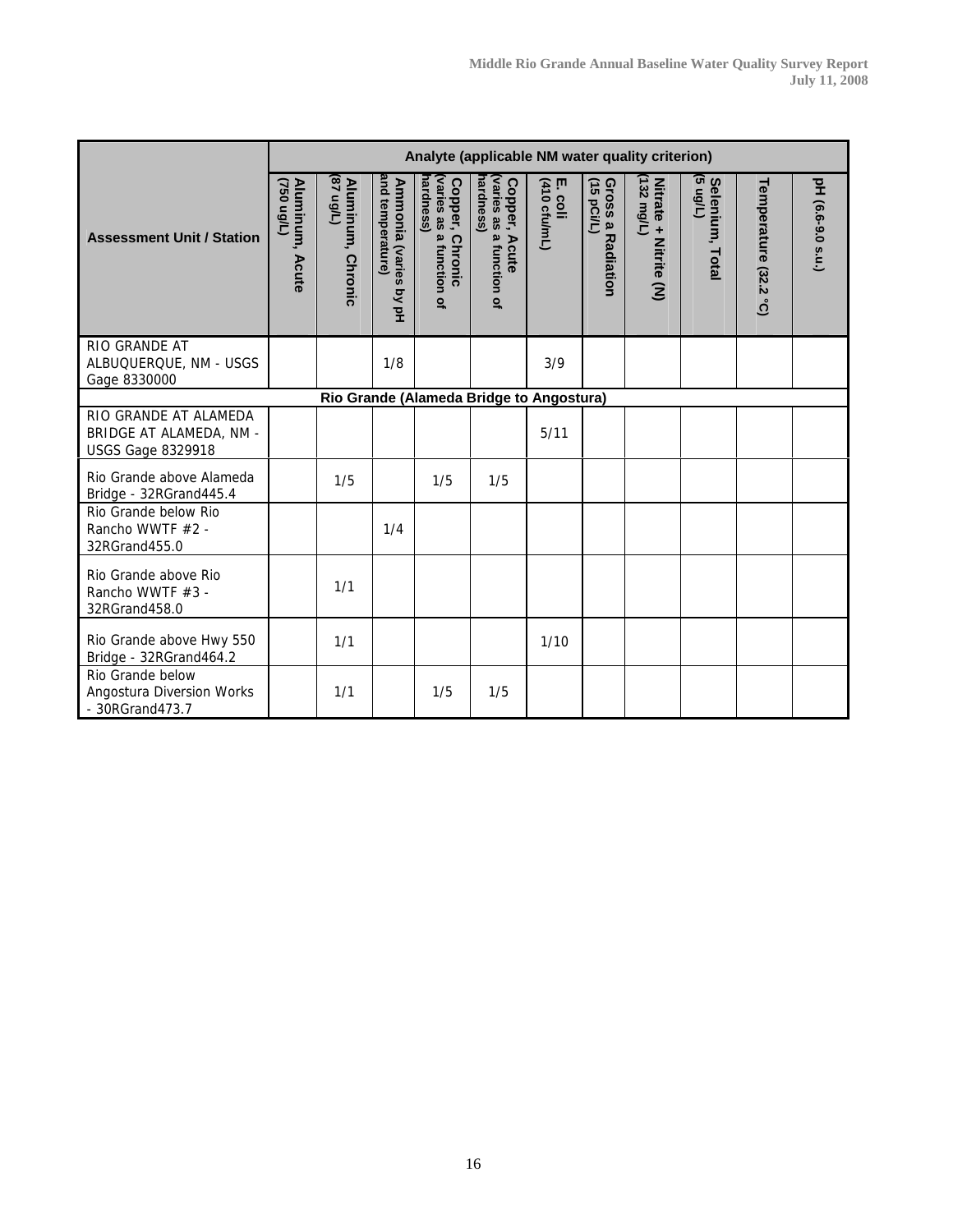#### <span id="page-22-0"></span>Table 8. Summary of NMED Water Quality Impairments for Middle Rio Grande to be included in 2008-2010 Clean Water Act Sections 305(b)/303(d) Integrated List.

| <b>Assessment Unit</b>                                   | Parameter(s)     | <b>New or Continued</b> | <b>Comments</b>                                              |
|----------------------------------------------------------|------------------|-------------------------|--------------------------------------------------------------|
| Rio Grande<br>(Elephant Butte to San Marcial)            | None             | None                    |                                                              |
| Rio Grande (San Marcial to Rio<br>Puerco)                | Chronic Aluminum | <b>New</b>              |                                                              |
|                                                          | E.coli           | <b>New</b>              |                                                              |
| Rio Grande (Rio Puerco to Isleta<br>Pueblo Boundary)     | E.coli           | <b>New</b>              |                                                              |
| Rio Grande (Isleta Pueblo<br>Boundary to Alameda Bridge) | E.coli           | <b>New</b>              | E.coli replaces Fecal Coliform<br>as the cause of impairment |
|                                                          | Dissolved Oxygen | New                     |                                                              |
| Rio Grande (Alameda Bridge to<br>Angostura Diversion)    | E.coli           | <b>New</b>              | E.coli replaces Fecal Coliform<br>as the cause of impairment |
|                                                          | Dissolved Oxygen | New                     |                                                              |

In conclusion, despite far more data and a much larger suite of analyses than would normally be available, very few WQS impairments were found from the monitoring discussed in this report. Most notably, the nearly complete absence of detectable organic chemicals in this dataset is surprising given the increased industrialization in the upper reaches of the study area. The MRGESACP may want to consider using other monitoring approaches, such as semi-permeable membrane devices (SPMDs), or expand the list of parameters for fish tissue analyses to include organophosphates to determine the levels of organics that are concentrating/accumulating in the fat tissues of fish. The problem with using fish tissue alone is that fish can metabolize and excrete some organic pollutants and therefore do not yield accurate information in terms of overall exposure.

In addition, the MRGESACP should consider expanding or amending the sampling scheme to include analyses for dissolved aluminum and weak acid dissociable cyanide. Currently, the workplan includes analysis for total aluminum and total cyanide whereas NM WQS are for dissolved aluminum and weak acid dissociable and dissolved cyanide. Most of the total cyanide data collected were below detection. However, total cyanide was detected at 14.1 ug/L to 144 ug/L in the water samples. It is not possible with accuracy to estimate the amount of weak acid dissociable cyanide in a sample from total cyanide levels. Additional data would be beneficial.

## **5.2** CONTINUOUS DATA LOGGER DATA ASSESSMENT

### **5.2.1** Temperature

In 2005, temperature data loggers were not deployed until early August due to prohibitively high flow. They were removed after high summer air temperatures abated (September), which resulted in a relatively short data collection interval. Exceedences of the 32.2°C criterion were few and the magnitude of exceedence was never greater than 3°C. The only exceedences recorded were at San Marcial (32RGrand258.0) with an exceedence rate of 2.3% and La Joya (32RGrand341.2) with an exceedence rate of 2.6%.

This page was modified on July 24, 2008.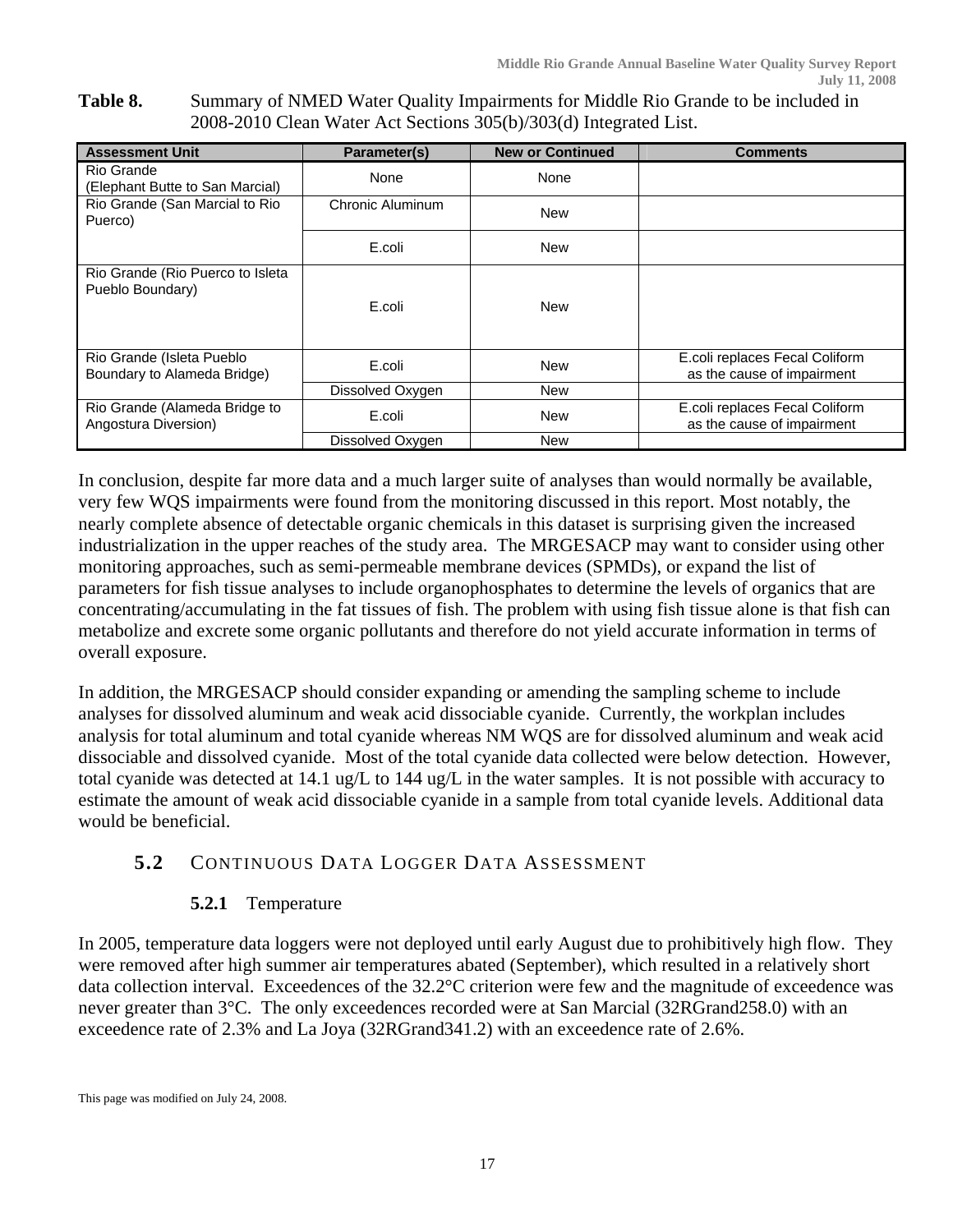<span id="page-23-0"></span>In 2006-2007, temperature data were recorded by David Van Horn using multi-parameter data loggers at four stations, from NM Hwy 550 downstream to the I-25 bridge. Exceedences were few (at I-25, 1.7% in June, July, and August) and occurred only at the lower two stations. The maximum magnitude of the exceedences was 1.5°C [\(Van Horn, personal communication\).](#page-40-0)

**Table 9** contains a summary of the SWQB assessment conclusions for temperature data collected from 2005 to 2007 from deployed thermographs or data loggers.

| <b>Assessment Unit</b><br>Station (Station ID)                        | <b>Designated</b><br><b>Use</b> | <b>NM WQS</b><br><b>Criterion</b><br>$(^{\circ}C)$ | <b>Data Collection</b><br><b>Interval</b> | <b>Max</b><br><b>Temp</b><br>$(^{\circ}C)$ | <b>Total</b><br>Data<br><b>Points</b> | Number of<br>Exceedences/%<br><b>Exceedences</b> |
|-----------------------------------------------------------------------|---------------------------------|----------------------------------------------------|-------------------------------------------|--------------------------------------------|---------------------------------------|--------------------------------------------------|
| <b>Rio Grande (Elephant Butte</b><br><b>Reservoir to San Marcial)</b> | <b>MWWAL*</b>                   | $\leq 32.2$                                        |                                           |                                            |                                       |                                                  |
| Rio Grande at San Marcial<br>(32RGrand258.0)                          |                                 |                                                    | 5 Aug - 27 Sep 05                         | 35.2                                       | 1265                                  | 29/2.3                                           |
| Rio Grande (San Marcial to<br><b>Rio Puerco)</b>                      | <b>MWWAL</b>                    | $\leq 32.2$                                        |                                           |                                            |                                       |                                                  |
| RIO GRANDE AT SAN<br>ANTONIO (32RGrand292.1)                          |                                 |                                                    | 5 Aug - 8 Sep 05                          | 31.3                                       | 815                                   | 0/0                                              |
| Rio Grande @ La Joya<br>(32RGrand341.2)                               |                                 |                                                    | 5 Aug - 8 Sep 05                          | 34.5                                       | 814                                   | 21/2.6                                           |
| Rio Grande (Isleta Pueblo<br>bnd to Alameda Street<br>Bridge)         | <b>MWWAL</b>                    | $\leq 32.2$                                        |                                           |                                            |                                       |                                                  |
| Rio Grande @ I-25 Bridge<br>$(32RGrand413.2)^+$                       |                                 |                                                    | 2 Jun 06-15 Oct 07                        | 33.7                                       | 34806                                 | 149/0.4                                          |
| Rio Grande @ Los Padillas<br>(32RGrand419.7)                          |                                 |                                                    | 5 Aug - 7 Sep 05                          | 31.5                                       | 796                                   | 0/0                                              |
| Rio Grande above Rio Bravo<br>Bridge $(32RGrand422.6)^T$              |                                 |                                                    | 2 Jun 06-2 Nov 07                         | 33.1                                       | 48172                                 | 39/0.08                                          |
| Rio Grande (Alameda Bridge<br>to Angostura)                           | <b>MWWAL</b>                    | $\leq 32.2$                                        |                                           |                                            |                                       |                                                  |
| Rio Grande above Alameda<br>Bridge (32RGrand445.4)                    |                                 |                                                    | 5 Aug - 7 Sep 05                          | 30.9                                       | 790                                   | 0/0                                              |
| Rio Grande above Alameda<br>Bridge $(32RG$ rand $445.4)^1$            |                                 |                                                    | 2 Jun 06-20 Oct 07                        | 31.7                                       | 37743                                 | 0/0                                              |
| Rio Grande abv Hwy 550<br>Bridge (32RGrand464.2) <sup>1</sup>         |                                 |                                                    | 18 Jun-16 Oct 07                          | 27                                         | 11454                                 | 0/0                                              |

| Table 9. |  |  | Summary of Temperature Data from Data Loggers Deployed in MRG, 2005-2007. |  |
|----------|--|--|---------------------------------------------------------------------------|--|
|          |  |  |                                                                           |  |

\* MWWAL = marginal warmwater aquatic life. + These data were provided by UNM graduate student David Van Horn

### **5.2.2** pH

In 2005, NMED deployed data loggers for about a week at Abeytas (32RGrand361.7) and Los Padillas (32RGrand419.7). For pH, no exceedences were documented at either location. **[Table 10](#page-25-0)** contains a summary of the SWQB assessment conclusions for pH data collected from 2005 to 2007 from data loggers.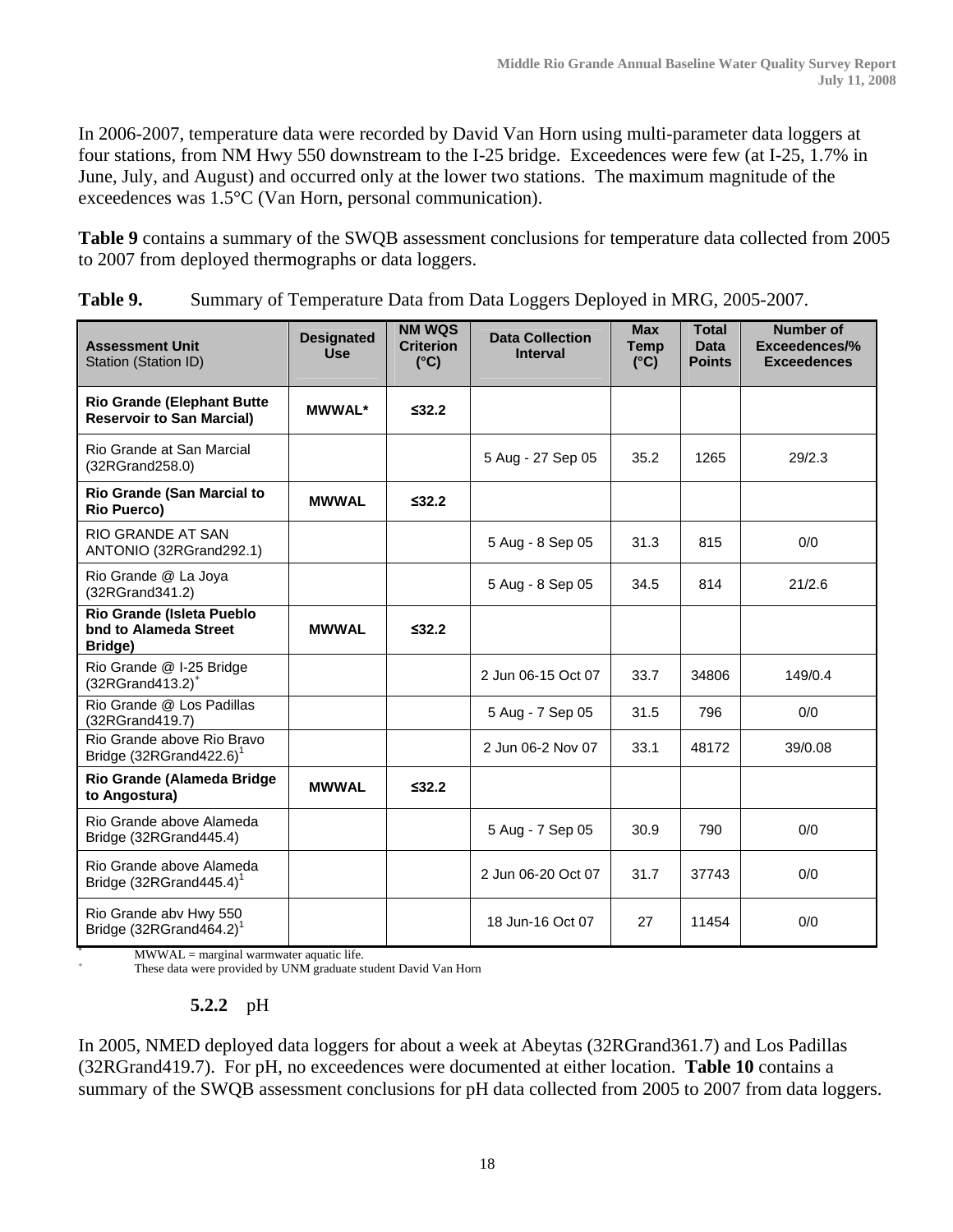For the 2006-2007 data, exceedences of the pH criterion were documented only at the NM Hwy 550 bridge by Van Horn. The exceedence rate was 1.8%, with a maximum exceedence duration of 6.3 hours. The maximum value was 9.14 s.u., which occurred on July 26, 2007 [\(Van Horn, personal communication\).](#page-40-0) 

#### **5.2.3** Dissolved Oxygen

In 2005, NMED deployed data loggers for about a week at Abeytas (32RGrand361.7) and Los Padillas (32RGrand419.7). No exceedences were documented at Los Padillas, and only 2 contiguous data points exceeded criteria at Abeytas on September 26, 2005 (i.e., exceedence duration was < 2 hours).

In 2006-2007, Van Horn recorded exceedences at three of his four stations (not at NM Hwy 550) with maximum durations:

- percent saturation  $\left($  < 75%) of 16 hours at Alameda bridge, 20 hours at I-25 bridge and 298 hours at Rio Bravo bridge, and
- DO concentration  $(< 5.0$  mg/L) of 10 hours at Alameda bridge, 14 hours at I-25 bridge and 66 hours at Rio Bravo bridge.

One episode of 53.5 contiguous hours of DO concentrations of < 2 mg/L was recorded at the Rio Bravo station (10-12 July 06), however this could be erroneous (e.g., due to instrument burial) as no large fish kill was known to have been reported, as would be expected with an event of this magnitude. Nevertheless, the magnitude and duration of exceedences at these three stations are severe enough to warrant concern and further investigation would be prudent (Van Horn, personal communication). **[Table 11](#page-26-0)** contains a summary of the SWQB assessment conclusions for DO data collected from 2005 to 2007 from data loggers.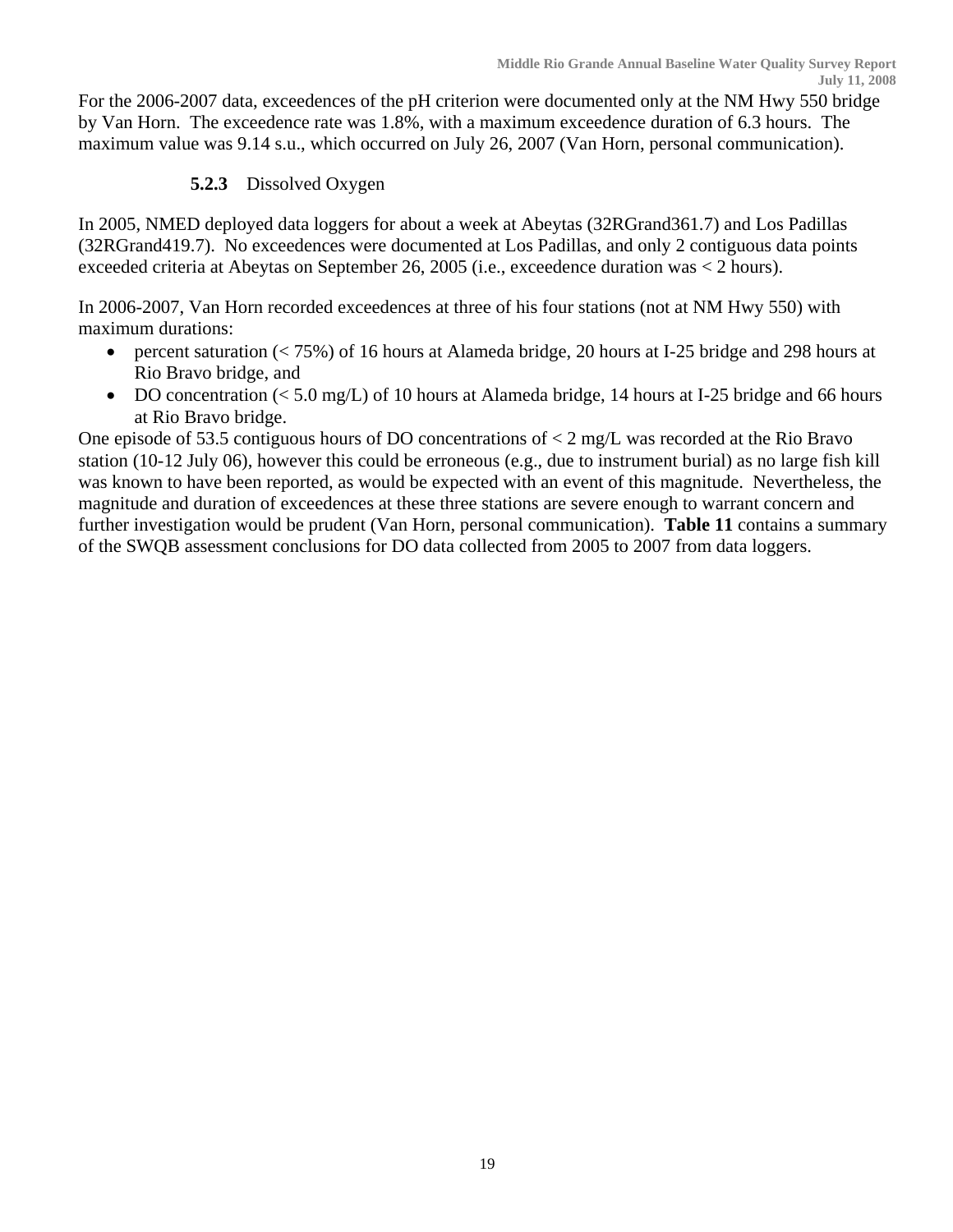| <b>Assessment Unit</b><br>Station (Station ID)                          | <b>Designated</b><br><b>Use</b> | <b>NM</b><br><b>WQS</b><br><b>Criterion</b><br>(s.u.) | <b>Data</b><br><b>Collection</b><br><b>Interval</b> | <b>Min/Max</b> | <b>Total</b><br><b>Data</b><br><b>Points</b> | <b>Number of</b><br><b>Exceedences</b><br>$P'_{\alpha}$<br><b>Exceedences</b> | <b>Frequency</b><br><b>Violation</b><br>(≥ 15%<br>exceedences) | <b>Magnitude</b><br><b>Violation</b><br>$(≥ 0.5$ units<br>above<br>criterion) | <b>Duration Violation</b><br>(≥ 24 hrs exceedence) |
|-------------------------------------------------------------------------|---------------------------------|-------------------------------------------------------|-----------------------------------------------------|----------------|----------------------------------------------|-------------------------------------------------------------------------------|----------------------------------------------------------------|-------------------------------------------------------------------------------|----------------------------------------------------|
| Rio Grande (San<br><b>Marcial to Rio</b><br>Puerco)                     | <b>MWWAL</b>                    | $6.6 - 9.0$                                           |                                                     |                |                                              |                                                                               |                                                                |                                                                               |                                                    |
| Rio Grande @<br>Bosque del Apache<br>(32RGrand286.9)                    |                                 |                                                       | 10-19 Oct 08                                        | 7.48/8.48      | 874                                          | 0/0                                                                           | No                                                             | <b>No</b>                                                                     | <b>No</b>                                          |
| <b>Rio Grande (Rio</b><br><b>Puerco to Isleta</b><br>Pueblo bnd)        | <b>MWWAL</b>                    | $6.6 - 9.0$                                           |                                                     |                |                                              |                                                                               |                                                                |                                                                               |                                                    |
| Rio Grande @<br>Abeytas<br>(32RGrand361.7)                              |                                 |                                                       | 21 Sep-27<br>Sep 05                                 | 7.80/8.52      | 147                                          | 0/0                                                                           | No                                                             | No                                                                            | No                                                 |
| Rio Grande (Isleta<br>Pueblo bnd to<br><b>Alameda Street</b><br>Bridge) | <b>MWWAL</b>                    | $6.6 - 9.0$                                           |                                                     |                |                                              |                                                                               |                                                                |                                                                               |                                                    |
| Rio Grande @ I-25<br><b>Bridge</b><br>$(32RGrand413.2)^T$               |                                 |                                                       | 2 Jun 06-15<br>Oct 07                               | 7.57/8.45      | 34806                                        | 0/0                                                                           | No                                                             | No                                                                            | <b>No</b>                                          |
| Rio Grande @ Los<br>Padillas<br>(32RGrand419.7)                         |                                 |                                                       | 21 Sep-01<br>Oct 05                                 | 7.22/7.94      | 237                                          | 0/0                                                                           | No                                                             | No                                                                            | <b>No</b>                                          |
| Rio Grande above<br>Rio Bravo Bridge<br>$(32RG$ rand $422.6)^1$         |                                 |                                                       | 2 Jun 06-2<br>Nov 07                                | 7.17/8.84      | 48172                                        | 0/0                                                                           | No                                                             | No                                                                            | No                                                 |
| <b>Rio Grande</b><br>(Alameda Bridge to<br>Angostura)                   | <b>MWWAL</b>                    | $6.6 - 9.0$                                           |                                                     |                |                                              |                                                                               |                                                                |                                                                               |                                                    |
| Rio Grande above<br>Alameda Bridge<br>$(32RG$ rand $445.4)^1$           |                                 |                                                       | 2 Jun 06-20<br>Oct 07                               | 7.39/8.94      | 37743                                        | 0/0                                                                           | No                                                             | <b>No</b>                                                                     | <b>No</b>                                          |
| Rio Grande abv Hwy<br>550 Bridge<br>$(32RG$ rand $464.2)^1$             |                                 |                                                       | 7 Jun-16 Oct<br>07                                  | 7.86/9.14      | 11454                                        | 201/1.8                                                                       | <b>No</b>                                                      | <b>No</b>                                                                     | No                                                 |

<span id="page-25-0"></span>**Table 10**. Summary of pH Data from Data Loggers Deployed in the MRG, 2005-2007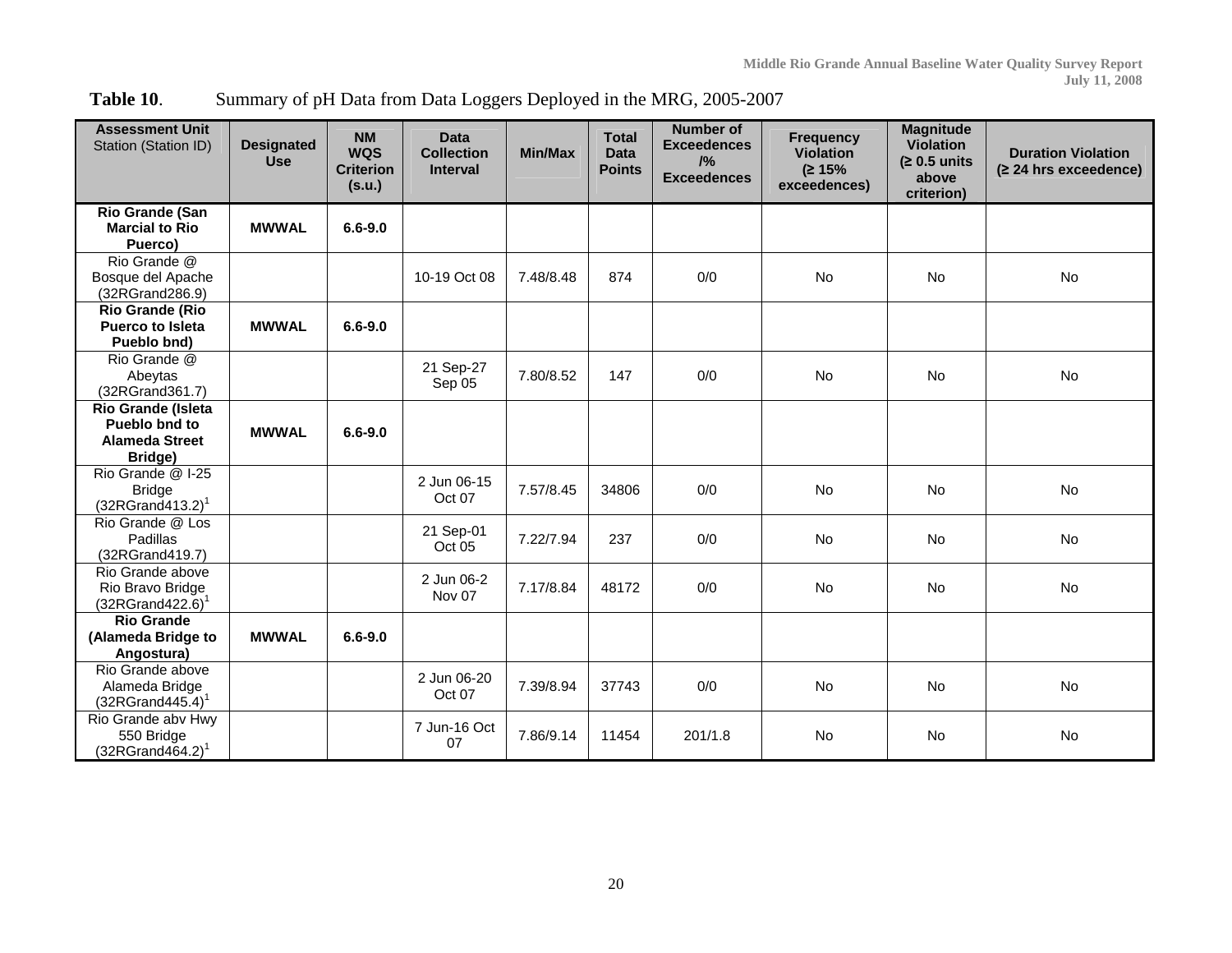## <span id="page-26-0"></span>**Table 11.** Summary of Dissolved Oxygen Data from Data Loggers Deployed in the MRG, 2005-2007

| <b>Assessment Unit</b><br>Station (Station ID)                    | <b>Designated</b><br><b>Use</b> | <b>NM WQS</b><br><b>Criterion</b><br>(mg/L) | <b>Data Collection</b><br><b>Interval</b> | <b>Min</b><br>Conc.<br>(mg/L) | Min Sat.<br>(% local) | <b>Assessment</b><br><b>Criterion</b><br>(Combined; %<br>Sat.) | <b>Total</b><br><b>Data</b><br><b>Points</b> | <b>Combined</b><br>Conc./% Sat.<br><b>Exceedences</b><br>$(\# / \% / > 3$ hrs) | % Sat.<br><b>Exceedences</b><br>$(\# / \% / > 3$ hrs) |
|-------------------------------------------------------------------|---------------------------------|---------------------------------------------|-------------------------------------------|-------------------------------|-----------------------|----------------------------------------------------------------|----------------------------------------------|--------------------------------------------------------------------------------|-------------------------------------------------------|
| Rio Grande (San Marcial to<br><b>Rio Puerco)</b>                  | <b>MWWAL</b>                    | $\geq 5$                                    |                                           |                               |                       | $<$ 5 mg/L and $<$<br>$90\%$ ; or < 75%                        |                                              |                                                                                |                                                       |
| Rio Grande @ Bosque del<br>Apache (32RGrand286.9)                 |                                 |                                             | 10-19 Oct 07                              | 6.06                          | 80.2                  |                                                                | 874                                          | 0/0/No                                                                         | 0/0/No                                                |
| Rio Grande (Rio Puerco to<br>Isleta Pueblo bnd)                   | <b>MWWAL</b>                    | $\geq 5$                                    |                                           |                               |                       | $< 5$ mg/L and $<$<br>90%; or < 75%                            |                                              |                                                                                |                                                       |
| Rio Grande @ Abeytas<br>(32RGrand361.7)                           |                                 |                                             | 21 Sep-27 Sep 05                          | 4.36                          | 67.6                  |                                                                | 147                                          | 2/1.3/No                                                                       | 1/0.6/N <sub>O</sub>                                  |
| Rio Grande (Isleta Pueblo<br>bnd to Alameda Street<br>Bridge)     | <b>MWWAL</b>                    | $\geq 5$                                    |                                           |                               |                       | $<$ 5 mg/L and $<$<br>$90\%$ ; or < 75%                        |                                              |                                                                                |                                                       |
| Rio Grande @ I-25 Bridge<br>$(32RG$ rand $413.2)^1$               |                                 |                                             | 2 Jun 06-15 Oct<br>07                     | 0.12                          | 1.7                   |                                                                | 34806                                        | 178/0.5/Yes                                                                    | 258/0.7/Yes                                           |
| Rio Grande @ Los Padillas<br>(32RGrand419.7)                      |                                 |                                             | 21 Sep-01 Oct 05                          | 6.69                          | 98.8                  |                                                                | 237                                          | 0/0/No                                                                         | 0/0/No                                                |
| Rio Grande above Rio Bravo<br>Bridge (32RGrand422.6) <sup>1</sup> |                                 |                                             | 2 Jun 06-2 Nov 07                         | 0.04                          | 0.6                   |                                                                | 48172                                        | 2214/4.6/Yes                                                                   | 2550/5.3/Yes                                          |
| Rio Grande (Alameda<br><b>Bridge to Angostura)</b>                | <b>MWWAL</b>                    | $\geq 5$                                    |                                           |                               |                       | $<$ 5 mg/L and $<$<br>$90\%$ ; or < 75%                        |                                              |                                                                                |                                                       |
| Rio Grande above Alameda<br>Bridge (32RGrand445.4) <sup>1</sup>   |                                 |                                             | 2 Jun 06-20 Oct<br>07                     | 0.43                          | 6.4                   |                                                                | 37743                                        | 208/0.6/Yes                                                                    | 602/1.6/Yes                                           |
| Rio Grande abv Hwy 550<br>Bridge (32RGrand464.2) <sup>1</sup>     |                                 |                                             | 7 Jun-16 Oct 07                           | 5.93                          | 81                    |                                                                | 11454                                        | 0/0/No                                                                         | 0/0/No                                                |

<sup>1</sup> These data were provided by UNM graduate student David Van Horn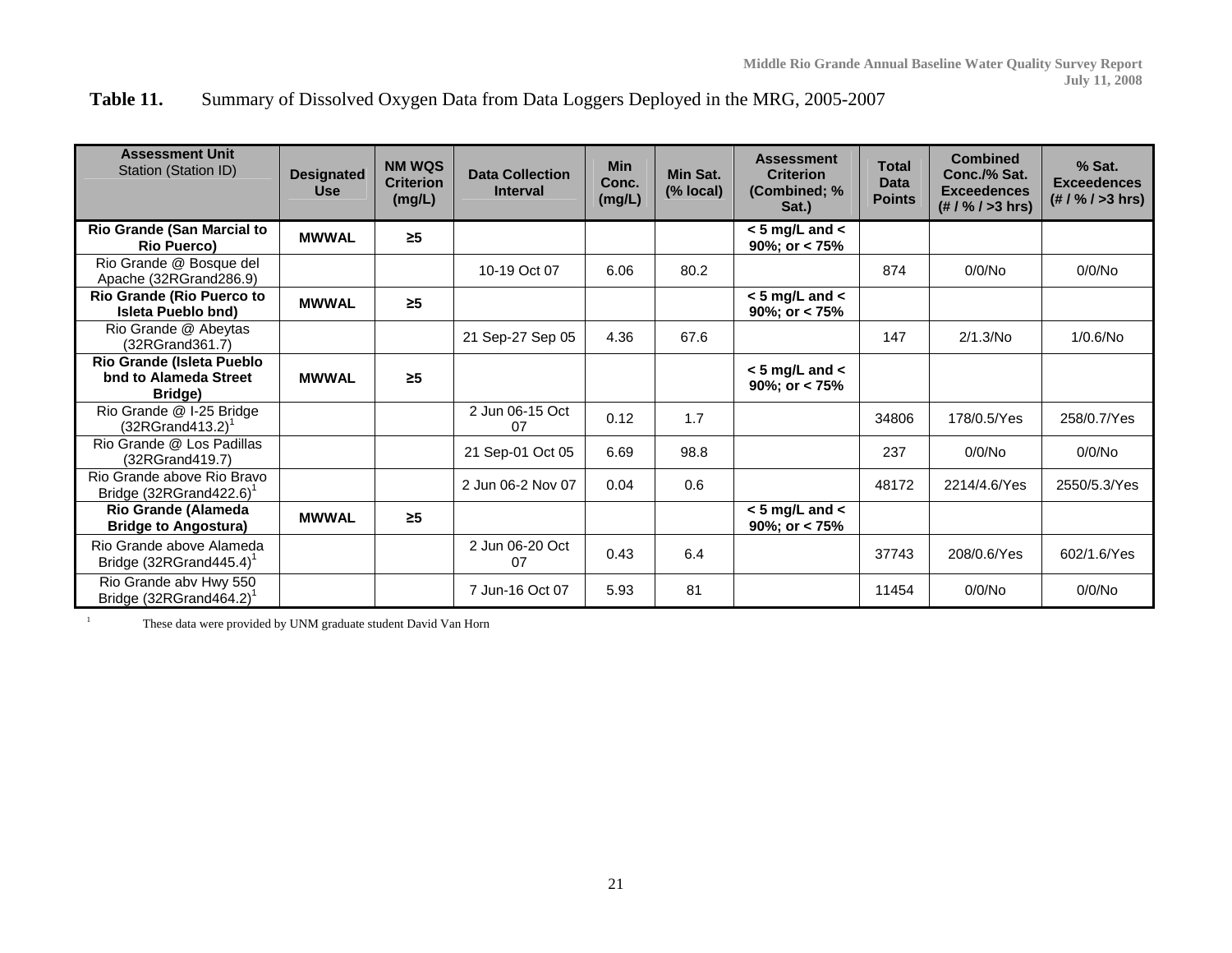# <span id="page-27-0"></span>**6.0 OTHER DATA FROM THE MRG**

Sediment, fish tissue and EPA ambient toxicity were collected as part of the MRGESACP study (2006- 2007). NM has adopted fish tissue based criteria for methylmercury only. Sections 6.1 [through 6.2](#page-28-0) contain summaries of the data and comparisons against guidelines from other agencies to help understand the quality of the watershed and any possible affect to the RGSM. NM has not adopted water quality criteria for sediment nor ambient toxicity. [Section 6.3 c](#page-35-0)ontains a discussion on the testing conducted by USEPA Region 6.

In addition, during the 2005 MRG study, SWQB staff collected water chemistry data at conveyance channels, sites on Pueblo boundaries or from drains to the MRG. Data from these stations are summarized in [Section 6.4 o](#page-35-0)f this report.

## **6.1** SEDIMENT SUMMARIES

Sediment samples were collected quarterly from recently deposited sediments in depositional areas between October 2006 and September 2007. All samples were analyzed by General Engineering Laboratories (GEL) and Flowers Laboratories. The EPA or New Mexico has not yet established sediment criteria to evaluate the levels of pollutants in the sediment samples. SWQB researched various agencies to determine a potential screening level and found sediment criteria for a variety of parameters developed by the National Oceanic and Atmospheric Administration (NOAA) Screening Quick Reference Tables (SQuiRT) levels. The SQuiRT levels were developed for internal use by the Coastal Protection and Restoration Division (CPR) of NOAA as a way to initially identify concentrations of substances that may threaten resources of concern. SWQB found the SQuiRT reference table to be the most complete source for sediment chemical concentration screening levels that could be obtained, and therefore compared the sediment results to the SQuiRT levels. SQuiRT screening levels, generally from lowest to highest predicted toxicity, include:

- Lowest Assessment and Remediation of Contaminated Sediments (ARCS) *H. azteca.*
- Threshold Effect Level (lowest TEL) = Concentration below which adverse effect are expected to occur only rarely to *H. azteca*.
- Threshold Effects Level (TEL) = Concentration below which adverse effect are expected to occur only rarely.
- Probable Effect Level (PEL) = Concentration where adverse effects are frequently expected.
- Upper Effects Level (UET) = Highest non-toxic sample. Represents a concentration above which adverse biological impact would always be expected.

The levels provided in SQuiRT tables are meant to be for preliminary screening and are not meant to be used as criteria (Buchman 1999). Information for parameters that were detected and compared to SQuiRT screening levels are provided in **[Tables 12](#page-29-0) [and 13](#page-30-0)**. Results less than detection are not summarized in this report however a complete dataset from quarterly sediment sampling is available upon request.

Sediment was collected and analyzed for semivolatile/organochlorines, metals, cyanide and semivolatile/polycyclic aromatic hydrocarbons (PAHs). Summary tables only include data for analytes for which the screening levels or guidance levels could be found. Analytes that were not detected were not included in the summary tables. The results for all analytes are available upon request.

All sediment semivolatile/organochlorines results were below detection levels for all sampling events and at all stations and will not be discussed further in this report.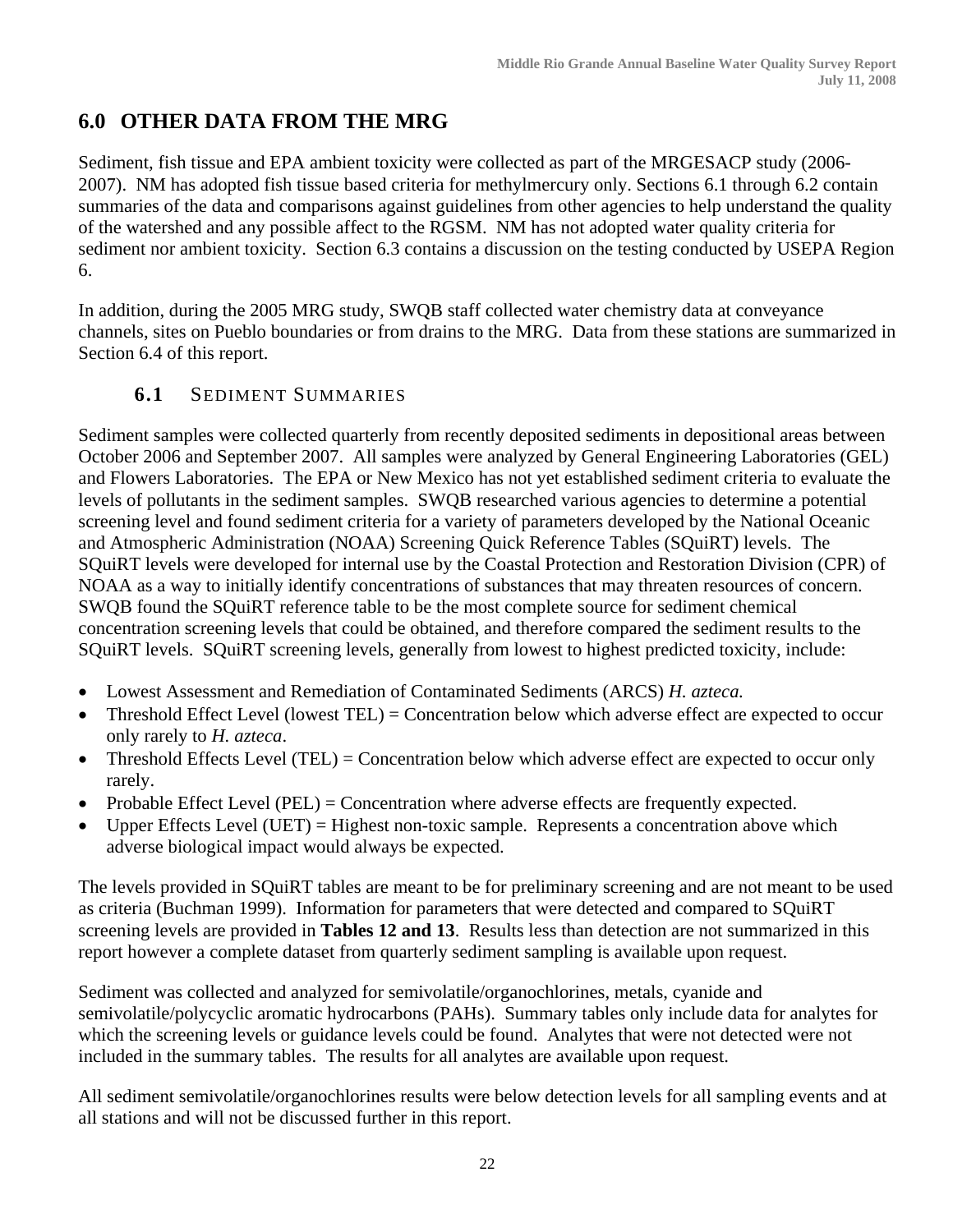<span id="page-28-0"></span>Many metals were detected in sediment samples during the first year of the survey at each station. SWQB compared sediment results to NOAA SQuiRT screening tables to identify levels of contaminants. Arsenic at the Bosque del Apache site was the only metal to exceed the SQuiRT lowest screening level, the Threshold Effect Level (see **[Table 12](#page-29-0)**).

Cyanide is not listed in the NOAA SQuiRT tables. SWQB identified a screening level developed by the State of Washington. The levels of cyanide found in the sediment samples exceeded the Washington State Department of Ecology Version 2 review of criteria and guidelines for the Lowest Effect Level (LEL). This is defined as the "level of sediment contamination that can be tolerated by most benthic organisms" (1995).

Several semivolatile/PAHs parameters were detected in the sediment samples at levels that exceeded the associated SQuiRT screening guidelines. The areas with sampling results above the SQuiRT levels were mainly in the urban sites, and most notably at the Rio Grande below the Rio Rancho WWTP and above the Alameda Bridge. No semivolatile/PAHs parameters were detected above SQuiRT screening levels in sediment samples collected downstream of the Los Padillas station. Summary tables only include data for analytes which the screening levels or guidance levels could be found. All data are available upon request. Most of the semivolatile/PAHs analytes were detected in only 1 out of the 4 sampling runs. In these instances no range was reported (see **[Table 13](#page-30-0)**).

Chemical sediment concentrations may have some impacts to fish and aquatic life. Based on the data collected in 2006-2007, the concentrations are not at levels where fish kills would be expected due to any one chemical, however several chemicals were found above levels where adverse effect are expected to occur only rarely (see **[Tables 12](#page-29-0) [and 13](#page-30-0)**). It is unclear what the cumulative effects of all chemicals found in sediment are having on aquatic life. Further studies should be conducted to determine the cumulative effects of sediment contaminates to RGSM and to determine any trends as to why the Rio Rancho and Alameda sites contained higher levels of PAHs when compared to downstream sites.

## **6.2** FISH TISSUE

Fish tissue samples were collected with the assistance of the New Mexico Department of Game and Fish (DGF) on May 8-9, 2007. DGF and SWQB staff electroshocked fish from a raft while drifting with the current. Common carp (*Cyprinus carpio)* were submitted for compositing and analysis from each of three longitudinal reaches: Highway 550 Bridge to North AMAFCA; North AMAFCA to Alameda Bridge; and Rio Bravo Bridge to Los Padillas (See **[Table 14](#page-32-0)**). These reaches include four stations, Rio Grande (RG) below North AMAFCA (Alameda), RG below HWY 550 (Angostura), RG below RR WWTP, and RG below ABQ SSWRP (which included RG below South AMAFCA). Fish sampling was conducted at the locations downstream using hoop nets and electroshocking, but did not yield enough fish and/or fish big enough to use for the MRGESACP water quality monitoring survey.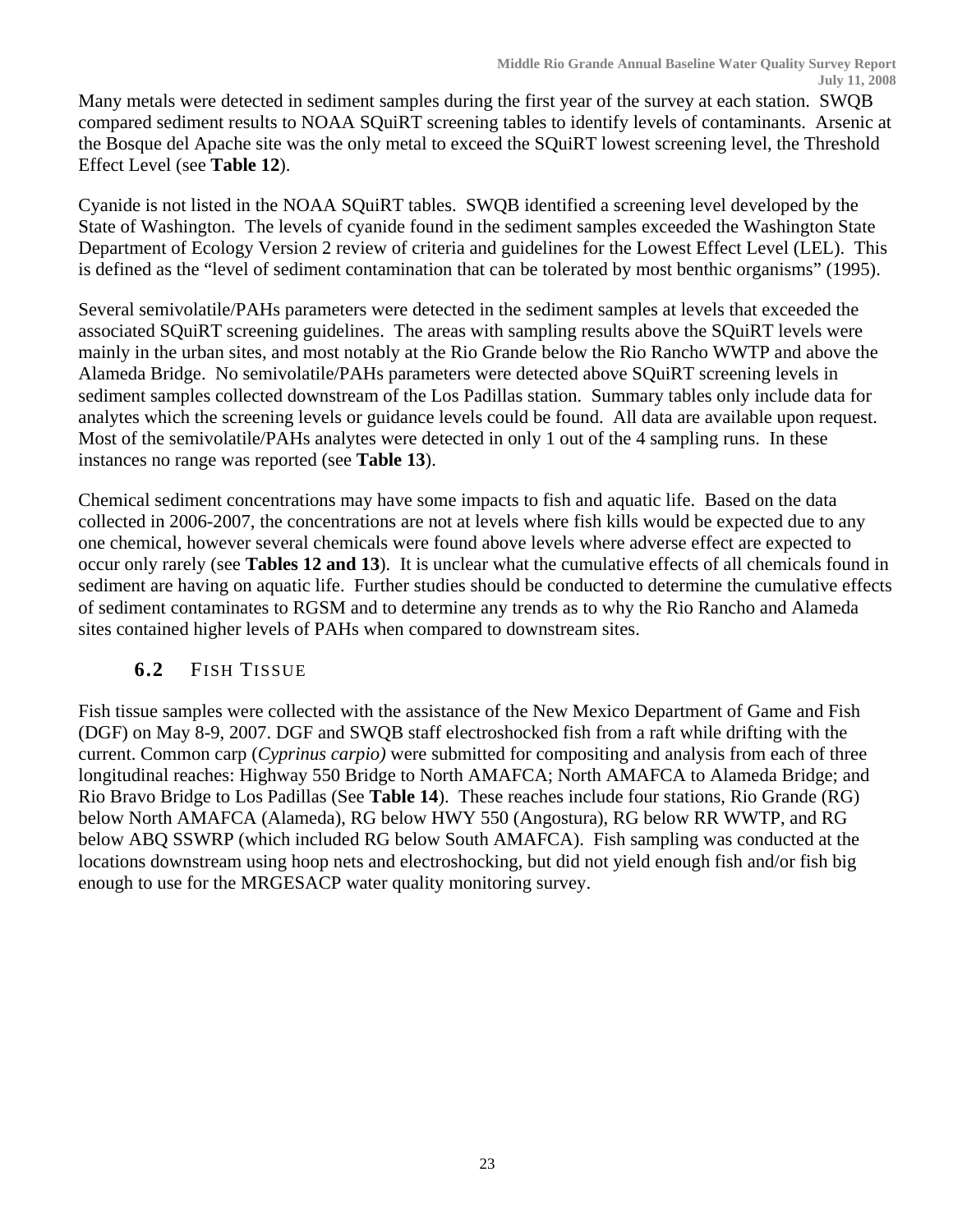#### <span id="page-29-0"></span>**Table 12.** Summary of MRG Sediment Data for Metals and Cyanide Compared to NOAA SQuiRT, 2006-2007. Results are reported as minimum and maximum values in ppm.

| <b>Sediment Elements</b>                                                              | <b>Arsenic</b>                               | Cadmium                                                                                                                                                                                                                                                                                                     | Chromium                           | Copper                                                  | Cyanide<br>(WA State<br>quidelines) | Lead                        | <b>Manganese</b>                       | <b>Mercury</b>                 | <b>Nickel</b>                       | <b>Silver</b>      | <b>Zinc</b>             |  |  |  |
|---------------------------------------------------------------------------------------|----------------------------------------------|-------------------------------------------------------------------------------------------------------------------------------------------------------------------------------------------------------------------------------------------------------------------------------------------------------------|------------------------------------|---------------------------------------------------------|-------------------------------------|-----------------------------|----------------------------------------|--------------------------------|-------------------------------------|--------------------|-------------------------|--|--|--|
| <b>NOAA SQuiRT Lowest</b><br>Effects Level $\rightarrow$ Highest<br>Effects Level ppm | $5.9$ (TEL) -<br>17.0<br>(PEL/UET)           | 0.583<br>(Lowest TEL) -<br>3.54 (PEL)                                                                                                                                                                                                                                                                       | 36.3<br>(Lowest TEL) -<br>95 (UET) | 28.01<br>(Lowest TEL)<br>197 (PEL)                      | $0.1$ (LEL)                         | 35<br>(TEL)<br>127<br>(UET) | 630 (Lowest<br>$TEL$ ) –<br>1100 (UET) | $0.174$ (TEL) -<br>0.561 (UET) | 19.514<br>(Lowest TEL)<br>-43 (UET) | 4.5<br>(UET)       | 98 (TEL) -<br>520 (UET) |  |  |  |
| <b>Assessment Unit / Station</b>                                                      |                                              |                                                                                                                                                                                                                                                                                                             |                                    |                                                         |                                     |                             |                                        |                                |                                     |                    |                         |  |  |  |
|                                                                                       |                                              |                                                                                                                                                                                                                                                                                                             |                                    | Rio Grande (San Marcial to Rio Puerco)                  |                                     |                             |                                        |                                |                                     |                    |                         |  |  |  |
| Bosque del Apache                                                                     | 1.94-7.09                                    | 0.155-0.355                                                                                                                                                                                                                                                                                                 | 8.81-12.4                          | 4.38-16.1                                               | $0.324 - 0.677$                     | $5.34 -$<br>15.7            | 203-354                                | 0.0036-0.0286                  | 7.24-13.2                           | <b>ND</b>          | 22.2-57.6               |  |  |  |
| Rio Grande near San Antonio                                                           | 2.47                                         | <b>ND</b>                                                                                                                                                                                                                                                                                                   | 13.1                               | 5.15                                                    | 0.344                               | 6.59                        | 233                                    | <b>ND</b>                      | 8.24                                | 0.227              | 24.2                    |  |  |  |
| Rio Grande near Lemitar                                                               | 2.7-3.79                                     | 0.237-0.35                                                                                                                                                                                                                                                                                                  | 14.3                               | 6.34-12.3                                               | $0.323 - 0.328$                     | 6.87                        | 179-288                                | 0.0113-0.014                   | 7.52-13.5                           | $0.054 -$<br>0.065 | 26.6-38.7               |  |  |  |
| Rio Grande upstream of San<br>Acacia Dam6                                             | 3.69-4.4                                     | $0.439*$                                                                                                                                                                                                                                                                                                    | 14.5-21.0                          | 8.45-12.9                                               | $0.123 - 0.407$                     | $9.79 -$<br>11.8            | 335-387                                | 0.0114-0.0235                  | $13 - 16$                           | 0.0831<br>0.216    | 34.3-48.8               |  |  |  |
| Rio Grande below the<br>confluence with Rio Puerco -<br>La Joya                       | 3.56-5.09                                    | 0.251-0.34                                                                                                                                                                                                                                                                                                  | 7.79-12.3                          | 7.44-13.8                                               | $0.339 - 0.429$                     | 7.49-<br>11.1               | 267-379                                | 0.0058-0.0147                  | 7.7-9.68                            | $0.198*$           | 28.6-40.8               |  |  |  |
|                                                                                       | Rio Grande (Rio Puerco to Isleta Pueblo bnd) |                                                                                                                                                                                                                                                                                                             |                                    |                                                         |                                     |                             |                                        |                                |                                     |                    |                         |  |  |  |
| Rio Grande at Los Lunas                                                               | 1.95-5.03                                    | $0.19*$                                                                                                                                                                                                                                                                                                     | 2.38-11.2                          | 4.57-13.2                                               | $0.151 - 0.448$                     | $4.8 -$<br>8.88             | 161-235                                | 0.0099-0.0164                  | 5.27-10.6                           | <b>ND</b>          | 20.3-37.7               |  |  |  |
|                                                                                       |                                              |                                                                                                                                                                                                                                                                                                             |                                    | Rio Grande (Isleta Pueblo bnd to Alameda Street Bridge) |                                     |                             |                                        |                                |                                     |                    |                         |  |  |  |
| Rio Grande at the I-25 Bridge                                                         | 1.65-3.46                                    | $0.346*$                                                                                                                                                                                                                                                                                                    | 2.38-11.8                          | 1.72-9.08                                               | $0.293 - 0.377$                     | $2.77 -$<br>8.35            | 87.4-211                               | 0.0042-0.0126                  | 2.69-9.54                           | $0.0634*$          | 9.28-37.1               |  |  |  |
| Rio Grande downstream of<br>the AMAFCA South Diversion<br>Channel - Los Padillas      | 2.55-3.91                                    | $0.27*$                                                                                                                                                                                                                                                                                                     | 5.91-9.86                          | 6.15-8.63                                               | $0.319 - 0.359$                     | $5.58 -$<br>9.47            | 158-260                                | 0.0043-0.0152                  | 5.4-9.96                            | $0.064*$           | 22.6-36.9               |  |  |  |
| Rio Grande downstream of<br>Albuquerque Wastewater<br><b>Treatment Plant</b>          | 2.73-4.34                                    | $0.267*$                                                                                                                                                                                                                                                                                                    | 2.33-8.33                          | 1.73-7.73                                               | $0.3 - 0.466$                       | $2.79 -$<br>8.47            | 129-210                                | 0.0024-0.0146                  | 3.44-8.12                           | $0.076 -$<br>0.197 | 9.61-31.66              |  |  |  |
|                                                                                       |                                              |                                                                                                                                                                                                                                                                                                             |                                    | Rio Grande (non-pueblo Alameda Bridge to Angostura Div) |                                     |                             |                                        |                                |                                     |                    |                         |  |  |  |
| Rio Grande at Alameda<br><b>Bridge</b>                                                | 3.62-5.14                                    | 0.264-0.272                                                                                                                                                                                                                                                                                                 | 7.56-11.0                          | 5.86-10.5                                               | $0.179 - 0.344$                     | $5.76 -$<br>11.4            | 181-341                                | 0.0102-0.0182                  | 5.66-9.16                           | $0.0774*$          | 22.0-34.7               |  |  |  |
| Rio Grande downstream of<br>Rio Rancho Wastewater<br><b>Treatment Plant</b>           | $1.5 - 4.08$                                 | 0.114-0.135                                                                                                                                                                                                                                                                                                 | 3.84-8.41                          | 2.96-6.39                                               | $0.903 - 0.321$                     | $4.04 -$<br>6.64            | 176-226                                | 0.0035-0.0087                  | $3.6 - 6.3$                         | <b>ND</b>          | 12.7-23.6               |  |  |  |
| Rio Grande at Angostura<br>Dam                                                        | 1.92-3.63                                    | 0.214-0.216                                                                                                                                                                                                                                                                                                 | 2.98-9.13                          | 3.5-9.01                                                | $0.329 - 0.352$                     | $4.02 -$<br>8.59            | 146-306                                | 0.0037-0.0127                  | 3.19-8.79                           | <b>ND</b>          | 13.7-30.1               |  |  |  |
| $Red$ (w/ Bold/Italic) =<br>LEL<br>$\qquad \qquad =$<br><b>Lowest TEL</b><br>$=$      |                                              | Exceed the Washington State review of criteria lowest effect level or NOAA Squirt screening levels.<br>"Level of sediment contamination that can be tolerated by most benthic organisms" (Batts 1993, Washington State).<br>Lowest Assessment and Remediation of Contaminated Sediments H. azteca (SQuiRT). |                                    |                                                         |                                     |                             |                                        |                                |                                     |                    |                         |  |  |  |

TEL  $=$  Threshold Effect Level – concentration below which adverse effect are expected to occur only rarely (SQuiRT).<br>PEL  $=$  Probable Effect Level – concentration where adverse effects are frequently expected (SQuiRT).

PEL = Probable Effect Level – concentration where adverse effects are frequently expected (SQuiRT).<br>UET = Upper Effects Threshold – Highest non-toxic sample. Represents a concentration above which

UET = Upper Effects Threshold – Highest non-toxic sample. Represents a concentration above which adverse biological impact would always be expected (SQuiRT)<br>ND = Analyte not detected.  $ND$  = Analyte not detected.<br>  $N = NQ$  = No range only one of

= No range, only one out of four samples was detected.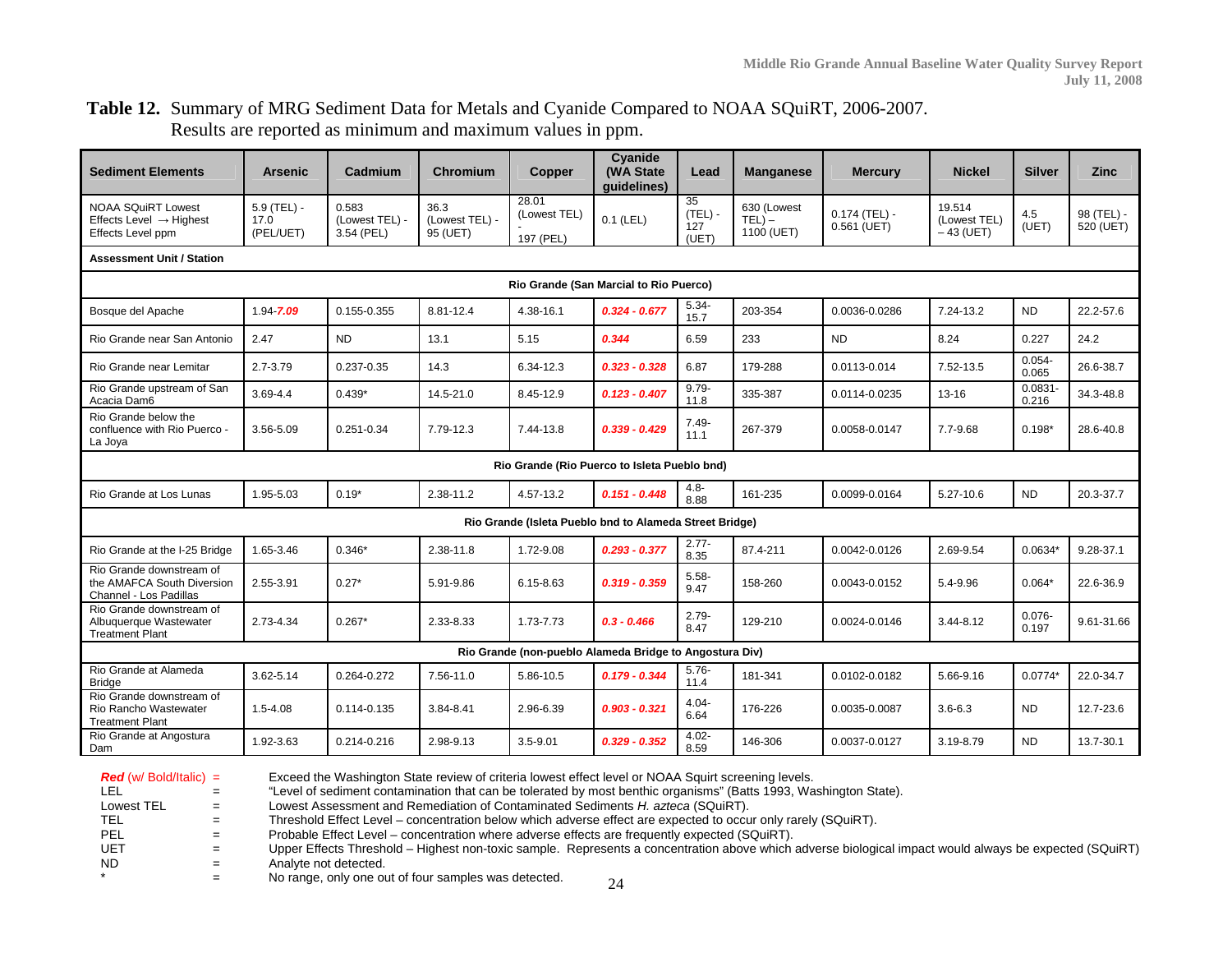#### <span id="page-30-0"></span>**Table 13.** Summary of Sediment Data for Semivolatile/PAHs Compared to NOAA SQuiRT, 2006-2007. Results are reported as minimum and maximum values in ppb when more than one detection per site was observed.

**Semivolatile/ PAHS Benzo(a) pyrene Benzo(a)anthracene Chrysene Dibenz(a,h)- anthracene Fluoranthene Flurene Indeno(1,2,3- cd)pyrene Phenanthrene Pyrene**  NOAA SQuiRT Lowest Effects Level  $\rightarrow$  Highest Effects Level ppb 31.9 (TEL) - 700 (UET) 15.72 (Lowest TEL) - 500 (UET) 26.83 (Lowest TEL) - 800 (UET) 10 (Lowest TEL)- 100 (UET) 31.46 (Lowest TEL) - 2355 (UET) 10 (Lowest TEL) - 300 (UET) 17.3 (Lowest TEL) - 330 (UET) 18.73 (Lowest TEL) - 800 (UET) 44.27 (Lowest TEL)- 1000 (UET) **Assessment Unit / Station Rio Grande (San Marcial to Rio Puerco)**  Bosque del Apache ND ND ND ND ND ND 7.18 ND ND Rio Grande near San Antonio ND ND ND ND ND ND ND ND ND Rio Grande near Lemitar ND ND ND ND ND ND ND ND ND Rio Grande upstream of San Acacia Dam6 ND ND ND ND ND ND ND ND ND Rio Grande below the confluence with Rio Puerco - La Joya 15.8 ND 17.9 ND 12.6-13.5 ND 16.5 ND 15.3-16.1 **Rio Grande (Rio Puerco to Isleta Pueblo bnd)**  Rio Grande at o-okanas at | 18.1 | ND | ND | ND | 20.2 | ND | ND | ND | ND | ND<br>Los Lunas | 18.1 | ND | ND | ND | 20.2 | ND | ND | ND **Rio Grande (Isleta Pueblo bnd to Alameda Street Bridge)**  Rio Grande at the I-25 Bridge 8.67 ND ND ND ND ND ND 9.96 ND ND ND ND Rio Grande downstream of the AMAFCA **South** Diversion Channel - Los Padillas 28.8 ND 16 ND 21.3 ND *19.2* ND 25.7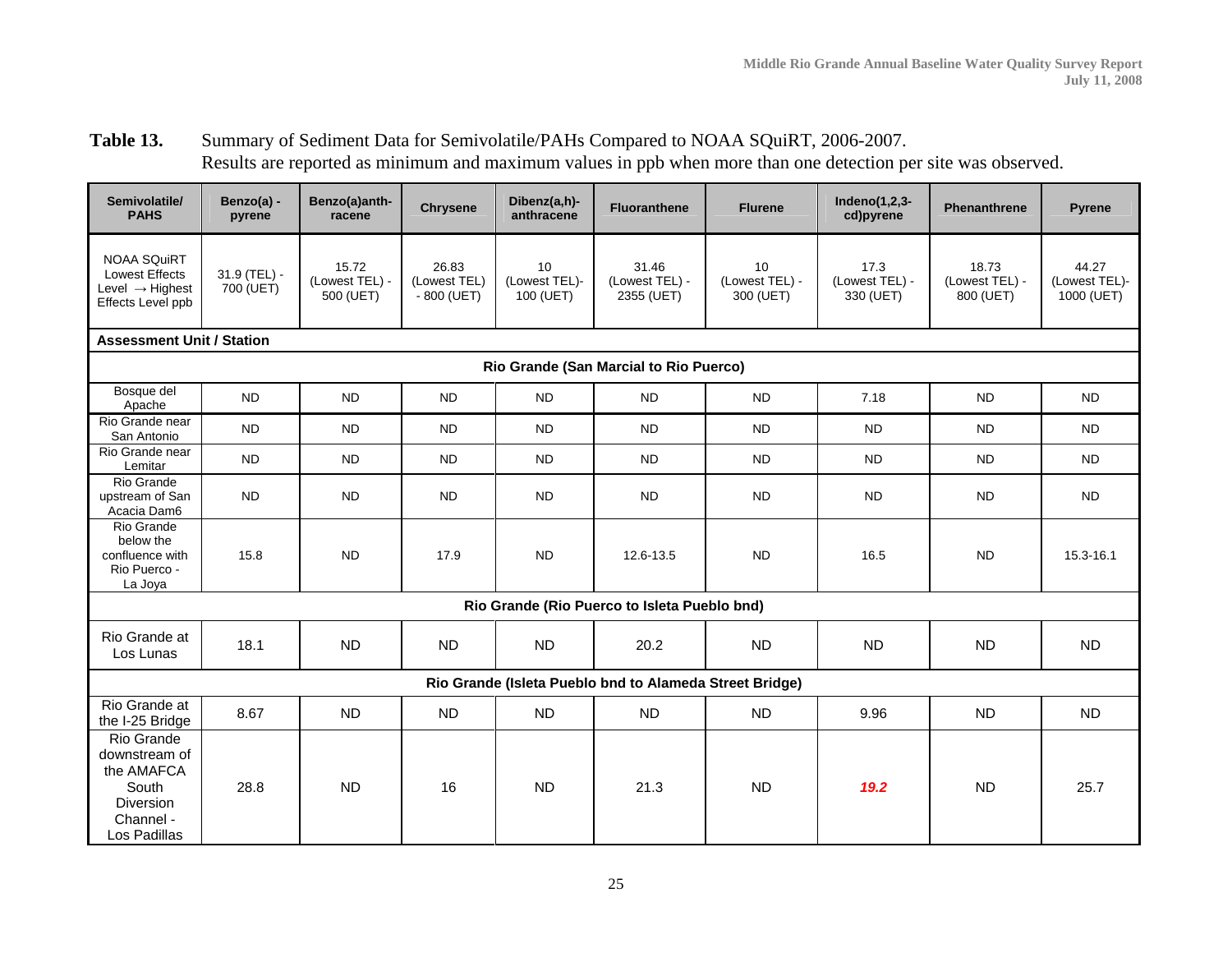| Semivolatile/<br><b>PAHS</b>                                                   | Benzo(a) -<br>pyrene | Benzo(a)anth-<br>racene | <b>Chrysene</b> | Dibenz $(a,h)$ -<br>anthracene | <b>Fluoranthene</b>                                     | <b>Flurene</b> | Indeno $(1,2,3-$<br>cd)pyrene | <b>Phenanthrene</b> | Pyrene    |
|--------------------------------------------------------------------------------|----------------------|-------------------------|-----------------|--------------------------------|---------------------------------------------------------|----------------|-------------------------------|---------------------|-----------|
| Rio Grande<br>downstream of<br>Albuquerque<br>Wastewater<br>Treatment<br>Plant | <b>ND</b>            | <b>ND</b>               | <b>ND</b>       | <b>ND</b>                      | <b>ND</b>                                               | ND.            | 31.4                          | <b>ND</b>           | <b>ND</b> |
|                                                                                |                      |                         |                 |                                | Rio Grande (non-pueblo Alameda Bridge to Angostura Div) |                |                               |                     |           |
| Rio Grande at<br>Alameda<br><b>Bridge</b>                                      | 62                   | 28.6                    | 55.8            | 18.9                           | 114                                                     | <b>ND</b>      | 51.1                          | 28.8                | 70.5      |
| Rio Grande<br>downstream of<br>Rio Rancho<br>Wastewater<br>Treatment<br>Plant  | 64.8                 | 47.1                    | $9.87 - 40.7$   | 40.5                           | <b>ND</b>                                               | 56.9           | 54.9                          | <b>ND</b>           | 47.1      |
| Rio Grande at<br>Angostura<br>Dam                                              | 7.89                 | 8.88                    | 8.21            | <b>ND</b>                      | <b>ND</b>                                               | <b>ND</b>      | <b>ND</b>                     | <b>ND</b>           | <b>ND</b> |

LEL = "Level of sediment contamination that can be tolerated by most benthic organisms" [\(Batts](#page-39-0) [1993,](#page-39-0) [Washington](#page-39-0) [State\)](#page-39-0).<br>Lowest TEL = Lowest Assessment and Remediation of Contaminated Sediments H. azteca (SQuiRT).

Lowest TEL = Lowest Assessment and Remediation of Contaminated Sediments *H. azteca* (SQuiRT).<br>TEL = Threshold Effect Level – concentration below which adverse effect are expected to occu

TEL = Threshold Effect Level – concentration below which adverse effect are expected to occur only rarely (SQuiRT).<br>PEL = Probable Effect Level – concentration where adverse effects are frequently expected (SQuiRT).

PEL  $=$  Probable Effect Level – concentration where adverse effects are frequently expected (SQuiRT).<br>UET  $=$  Upper Effects Threshold – Highest non-toxic sample. Represents a concentration above which a

UET = Upper Effects Threshold – Highest non-toxic sample. Represents a concentration above which adverse biological impact would always be expected (SQuiRT)..<br>ND = Analyte not detected.  $=$  Analyte not detected.

Range given if more than one detection at that location.<br> **Red** (w/ Bold/Italic) = Exceeded NOAA SQuiRT **Exceeded NOAA SQuiRT guidelines.**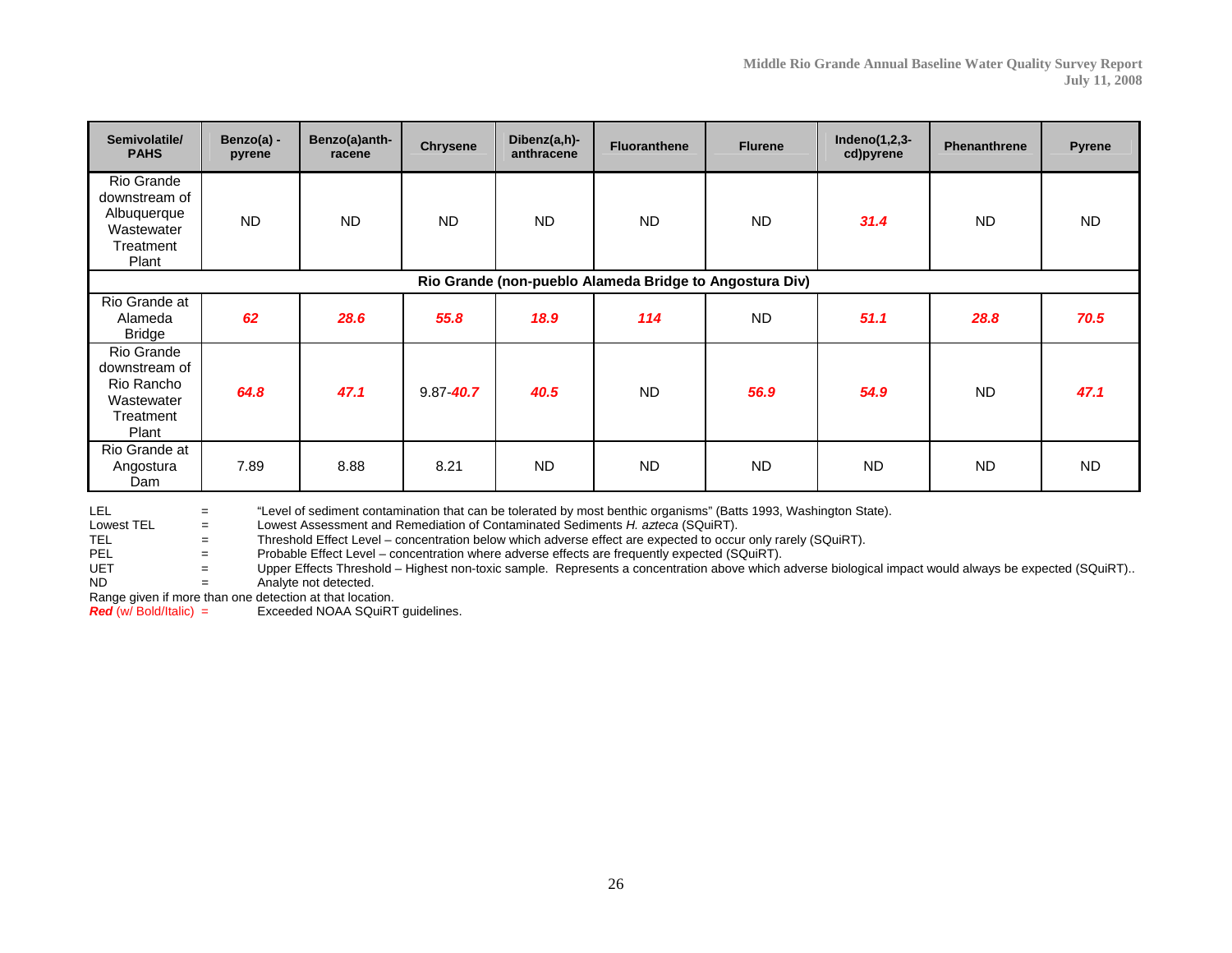| <b>Assessment Unit / Station</b>                                   | <b>Number of Common Carp</b> | Size Range (mm)     | Date     |  |  |  |  |  |  |
|--------------------------------------------------------------------|------------------------------|---------------------|----------|--|--|--|--|--|--|
| Rio Grande (Isleta Pueblo bnd to Alameda Street Bridge)            |                              |                     |          |  |  |  |  |  |  |
| Rio Grande downstream of Albuquerque<br>Wastewater Treatment Plant | 5                            | 535-655             | 5/9/2007 |  |  |  |  |  |  |
| Rio Grande (non-pueblo Alameda Bridge to Angostura Div)            |                              |                     |          |  |  |  |  |  |  |
| Rio Grande at Alameda Bridge                                       |                              | 435-570             | 5/8/2007 |  |  |  |  |  |  |
| Rio Grande downstream of Rio Rancho<br>Wastewater Treatment Plant  | 5                            | 388-500             | 5/9/2007 |  |  |  |  |  |  |
| Rio Grande at Angostura Dam                                        |                              | 5/9/2007<br>405-535 |          |  |  |  |  |  |  |

#### <span id="page-32-0"></span>**Table 14.** MRG Fish Collection Information, 2007.

All results are reported as whole fish, wet weight, and in mg/kg (ppm). Fish collected in this survey contained chemicals above method detection limits. The only contaminants not detected were lead and selenium for all samples and cadmium at two of the four sites. The sampling that took place near the Angostura site contained the highest concentration of cadmium and arsenic. Sampling near the Rio Rancho WWTP contained the highest concentrations of mercury. The Albuquerque WWTP sample contained the highest concentrations of zinc.

New Mexico has adopted only one fish tissue based criterion (methylmercury) in its WQS. SWQB used the USGS Biomonitoring of Environmental Status and Trends (BEST) Program [\(Schmitt 2004\)](#page-40-0)  screening levels for comparison (see **[Tables 15](#page-33-0) [– 17](#page-35-0)**). Current literature reviews have not resulted in any information showing concentrations of PCB and pesticide pollutants that impact fish health except for DDT. All of the studies that were reviewed report concentrations in fish tissue that impact wildlife or human health. Total PCB and pesticide values are reported in **[Table 15](#page-33-0)**.

SWQB found that most of the chemicals, except zinc, were detected at concentrations below limits that could impact fish health. Zinc was the only chemical that exceeded concentration limits at all sites (see **[Table 16](#page-34-0)**). According to the BEST study, the amount of zinc found in the MRGESACP water quality monitoring study has been found to affect the growth and survival of flagfish (*Jordanella floridae*). Data collected from 1997-98 for the BEST study found that common carp also exceed these concentrations of zinc. Zinc concentrations were higher in carp than those found in other fish studied (catfish, bass, and pike, [Schmitt 2004\).](#page-40-0) 

The USGS BEST data (whole fish, wet weight) found that common carp, when compared to the other types of fish sampled, contained higher concentrations for four out the nine analytes in the urban sections of the sampling area that are listed in **[Table 17](#page-35-0)**. Data from NMED monitoring show that concentrations in tissue samples are higher than the concentrations detected from the 1997-98 BEST study for some of the chemicals tested (see **[Table 17](#page-35-0)**). All samples had higher concentrations of arsenic than the maximum observed level from the BEST study and all levels of cadmium, copper, and zinc where higher than geometric means reported from Elephant Butte Reservoir from the BEST study. It should be noted that all but one of the BEST sample sites were located downstream of the NMED project area. The BEST study found that fish from the lower Rio Grande contained higher amounts of some chemicals and appeared to be less healthy [\(Schmitt 2004\).](#page-40-0)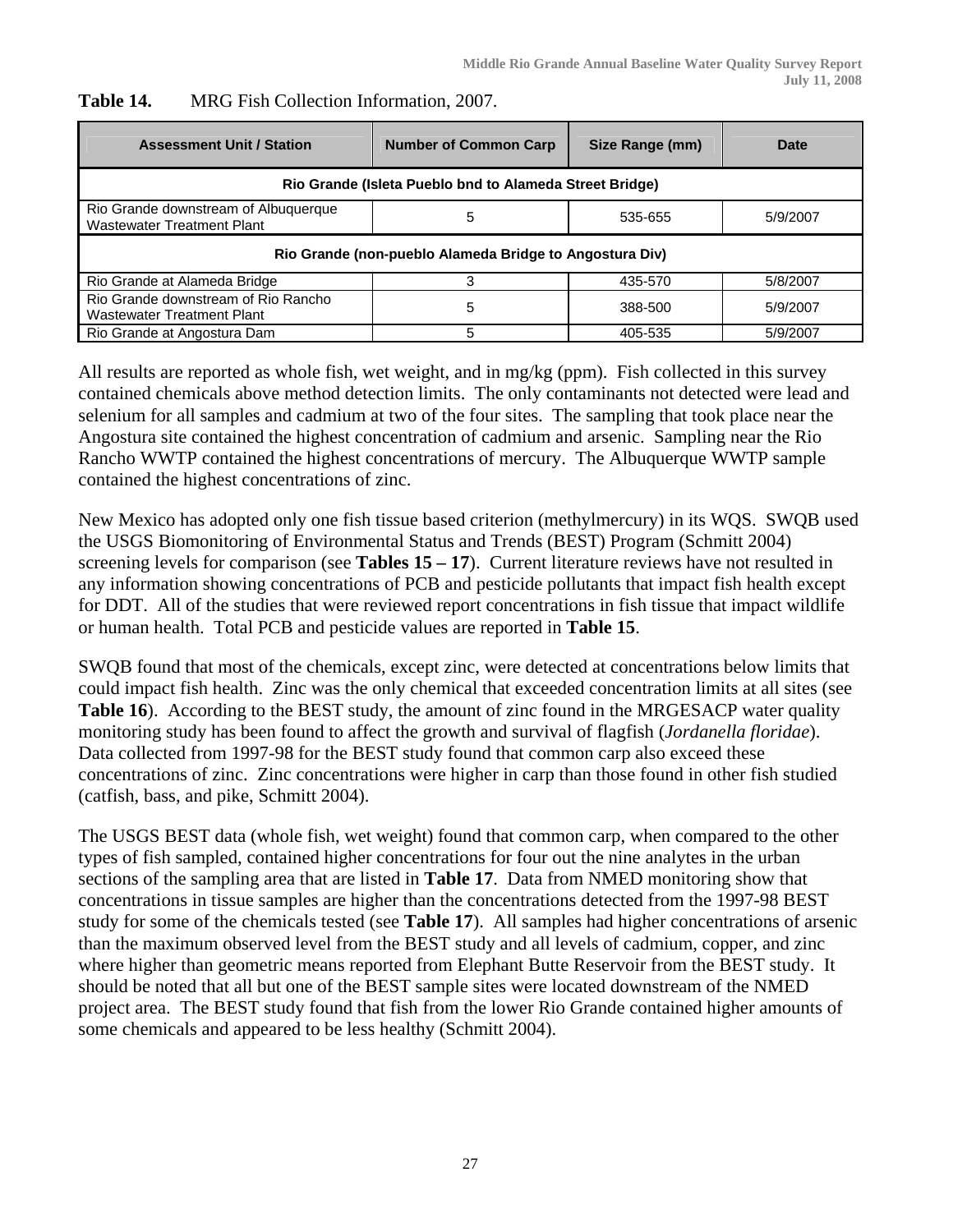| Analyte                                                                              | $2,4'$ -<br><b>DDE</b> | $4.4' -$<br><b>DDE</b>                                  | $2,4'$ -<br><b>DDD</b> | 4.4'-DDD                                                | 2,4'-DDT  | 4,4'-DDT  |                  | <b>Total DDT</b>           |                     | <b>Total</b><br><b>PCB</b> |  |
|--------------------------------------------------------------------------------------|------------------------|---------------------------------------------------------|------------------------|---------------------------------------------------------|-----------|-----------|------------------|----------------------------|---------------------|----------------------------|--|
| Source                                                                               | <b>NA</b>              | <b>NA</b>                                               | <b>NA</b>              | <b>NA</b>                                               | <b>NA</b> | <b>NA</b> |                  | <b>USGS BEST</b>           | <b>NA</b>           |                            |  |
| Anaylte<br>Effects on<br><b>Fish Health</b>                                          |                        |                                                         |                        |                                                         |           |           | Toxic<br>Effects | Reduced<br>Egg<br>Survival | Reduced<br>Survival |                            |  |
| <b>Units</b>                                                                         | ng/g                   | ng/g                                                    | ng/g                   | ng/g                                                    | ng/g      | ng/g      | 0.05<br>u g/g    | $1.27$ ug/g                | $24 \text{ ug/g}$   | ug/g                       |  |
| Assessment<br>Unit/Station                                                           |                        | Rio Grande (Isleta Pueblo bnd to Alameda Street Bridge) |                        |                                                         |           |           |                  |                            |                     |                            |  |
| Rio Grande<br>downstream of<br>Albuquerque<br>Wastewater<br>Treatment<br>Plant       | 0.445                  | 51.7                                                    | 1.1                    | 3.46                                                    | 0.165     | 0.907     | 0.058            |                            |                     | 0.09<br>88                 |  |
| Assessment<br>Unit/Station                                                           |                        |                                                         |                        | Rio Grande (non-pueblo Alameda Bridge to Angostura Div) |           |           |                  |                            |                     |                            |  |
| Rio Grande at<br>Alameda<br><b>Bridge</b>                                            | 0.174                  | 23.4                                                    | 1.32                   | 2.18                                                    | 0.22      | 0.668     |                  | 0.028                      |                     | 0.09<br>77                 |  |
| Rio Grande<br>downstream of<br>Rio Rancho<br>Wastewater<br><b>Treatment</b><br>Plant | 0.492                  | 25.7                                                    | 2.79                   | 2.21                                                    | 0.508     | 1.62      | 0.033            |                            |                     | 0.07<br>57                 |  |
| Rio Grande at<br>Angostura<br>Dam                                                    | 0.277                  | 33.5                                                    | 2.67                   | 2.48                                                    | 0.566     | 0.638     |                  | 0.04                       |                     | 0.12<br>02                 |  |

<span id="page-33-0"></span>

| <b>Table 15.</b> MRG Fish Tissue Results – Total PCB and Pesticides, 2007. |  |
|----------------------------------------------------------------------------|--|
|----------------------------------------------------------------------------|--|

*Red* (w/ Bold/Italic) = Exceeded quidelines.

 $NA$   $=$  No criteria or quidelines could be found relating to fish health.

All chemicals, expect for zinc, were below concentration limits that affect fish. Most of the chemicals were reported at levels that are likely by themselves not to be hazardous to fish. However, little is known about possible synergistic effects these contaminants may have on fish. Zinc was found to be high in common carp samples taken in this study and in the USGS BEST study. The level of zinc observed is above concentrations that have caused reduced growth and survival in flagfish [\(Schmitt](#page-40-0)  [2004\).](#page-40-0) When combined with other chemicals, zinc may exhibit synergistic effects, such as changes in accumulation, metabolism, and toxicity to organisms, resulting in detrimental health effects [\(Eisler,](#page-39-0)  [1993\).](#page-39-0) Further studies should be conducted to determine sources of zinc and impacts to RGSM.

Results from the MRGESACP water quality monitoring study show some increases in tissue chemical concentrations when compared to 1997-98 BEST data. Common carp have been shown to have higher chemical concentrations than other fish in the BEST study. Though carp are omnivores, they have feeding characteristics more closely related to the RGSM than the other fish that were used in the BEST study (catfish, bass, and pike, [Schmitt 2004\).](#page-40-0) Considering concentration levels in carp, RGSM may have similar concentrations. Further studies need to be conducted to determine RGSM chemical concentrations and their possible effects. Continued monitoring will be necessary to detect trends in fish tissue concentrations of chemicals.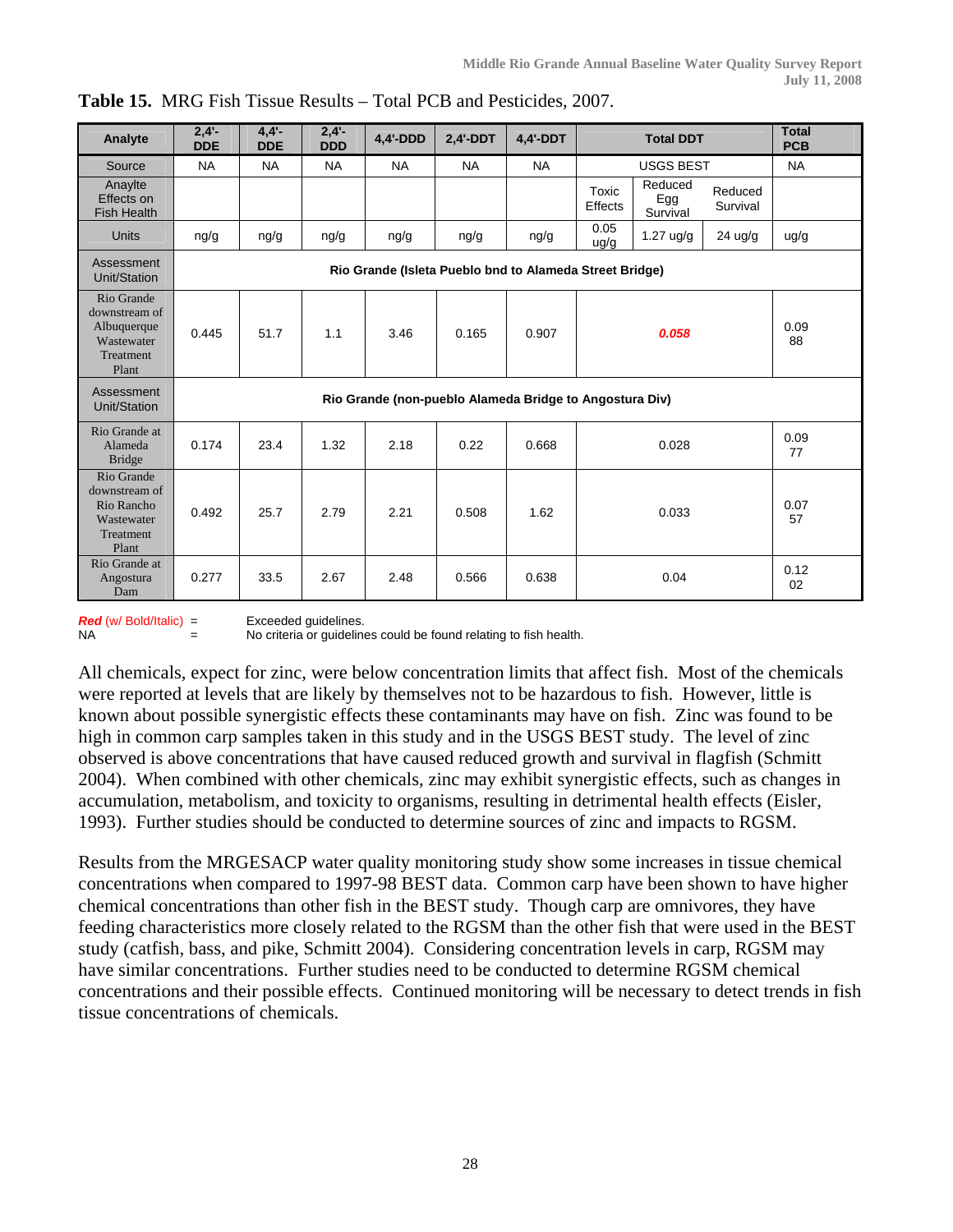#### <span id="page-34-0"></span>**Table 16.** MRG Fish Tissue Results **–** Metal, 2007.

Effects compared to concentration limits reported in USGS BEST Program (2004).

| Analyte*                                                                                | <b>Arsenic</b>                                          |                        | Cadmium                    |                                    | Lead**<br><b>Mercury</b><br><b>Selenium</b> |                      |                                                         | <b>Zinc</b>                |                             |                        |      |
|-----------------------------------------------------------------------------------------|---------------------------------------------------------|------------------------|----------------------------|------------------------------------|---------------------------------------------|----------------------|---------------------------------------------------------|----------------------------|-----------------------------|------------------------|------|
| <b>Analyte Effects</b><br>on Fish Health                                                | Loss of<br>Equilibrium                                  | Increased<br>Mortality | Reduced<br>Reproduction    | Reduced<br>Reproduct<br>ion        | Reduced<br>Growth                           | Behavioral           | Reduced<br>Reproduction                                 | Toxicity to<br><b>Fish</b> | Reproduc<br>tive<br>Failure | Growth and<br>Survival |      |
| Type of<br>sample/Fish                                                                  | Whole Body - Rainbow<br>Trout                           |                        | Whole Body $-$<br>Flagfish | Embryos -<br><b>Brook</b><br>Trout | <b>Brook</b><br>Trout                       | Whole Body<br>Fish   | Whole Body<br>Concentrations                            | Whole<br>Body              | Fathead<br>Minnow           | Flagfish               |      |
| <b>USGS BEST</b><br>Concentrations<br><b>That Affect Fish</b><br>Health - Wet<br>Weight | $8.1 - 13.5$<br>mg/kg                                   | 5.4 mg/kg              | $>2.8$ mg/kg               | $0.4$ mg/kg                        | $4.0 - 8.8$<br>mg/kg                        | $0.7 - 5.4$<br>mg/kg | 4.47 mg/kg                                              | $0.8$ mg/kg                | $1.6 - 3.2$<br>mg/kg        | 40-64 mg/kg            |      |
| Assessment<br>Unit/Station                                                              | Rio Grande (Isleta Pueblo bnd to Alameda Street Bridge) |                        |                            |                                    |                                             |                      |                                                         |                            |                             |                        |      |
| Rio Grande<br>downstream of<br>Albuquerque<br>Wastewater<br>Treatment<br>Plant          | 0.62                                                    |                        | 0.102                      | $0.239**$                          |                                             | 0.025                |                                                         | $0.573**$                  |                             |                        | 59.1 |
| Assessment<br>Unit/Station                                                              |                                                         |                        |                            |                                    |                                             |                      | Rio Grande (non-pueblo Alameda Bridge to Angostura Div) |                            |                             |                        |      |
| Rio Grande at<br>Alameda<br><b>Bridge</b>                                               | 0.76                                                    |                        | $0.0958**$                 | $0.239**$                          |                                             | 0.03                 |                                                         | $0.575**$                  |                             | 52                     |      |
| Rio Grande<br>downstream of<br>Rio Rancho<br>Wastewater<br>Treatment<br>Plant           | 0.74                                                    |                        | $0.096**$                  | $0.24***$                          |                                             | 0.047                |                                                         | $0.576**$                  |                             |                        | 42.2 |
| Rio Grande at<br>Angostura Dam                                                          | 1.09                                                    |                        | 0.114                      | $0.242**$                          |                                             | 0.046                |                                                         | $0.581**$                  |                             | 52.2                   |      |

*Red* (w/ Bold/Italic) = Concentration limits exceeded.<br>  $\begin{array}{r} \n\star \n\end{array}$  = Chromium, nickel, and copper

\* = Chromium, nickel, and copper were omitted due to lack of information on concentrations and effects on fish [\(Schmitt 2004\).](#page-40-0) 

 $=$  Samples were below detection limits.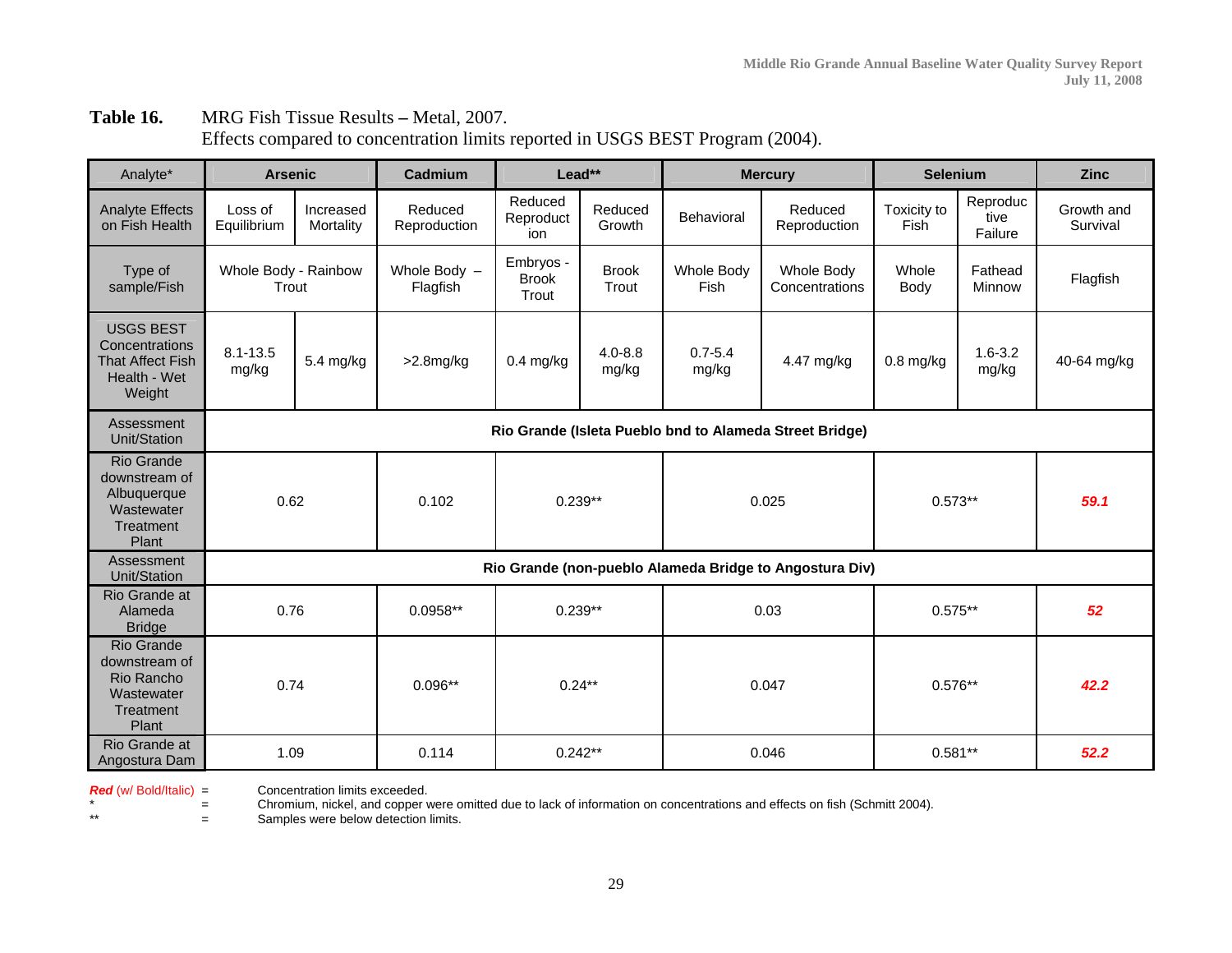|                                 | <b>Chemical</b>                                                                       | As    | C <sub>d</sub> | Cr    | Cu   | Hg    | <b>Ni</b> | $Pb^*$ | $Se*$ | Zn   |
|---------------------------------|---------------------------------------------------------------------------------------|-------|----------------|-------|------|-------|-----------|--------|-------|------|
|                                 | <b>BEST Max.</b><br>Concentration<br>Observed All Rio<br><b>Grande Basin Stations</b> | 0.55  | 0.12           | 71.8  | 1.8  | 0.46  | 4.2       | 4.2    | 1.87  | 83.6 |
|                                 | <b>BEST Max.</b><br>Concentration @<br>Elephant Butte Res.                            | 0.25  | 0.08           | 71.76 | 1.16 | 0.46  | 2.14      | 0.1    | 0.54  | 75.2 |
|                                 | <b>BEST Geometric Mean</b><br>Concentration @<br>Elephant Butte Res.                  | 0.17  | 0.02           | 9.51  | 0.67 | 0.24  | 1.06      | 0.04   | 0.45  | 22.8 |
| Actual<br><b>Site</b><br>Values | ABQ<br><b>WWTP</b>                                                                    | 0.623 | 0.102          | 0.941 | 1.41 | 0.025 | 0.451     | 0.121  | 0.29  | 59.1 |
| 2006-07                         | Alameda                                                                               | 0.763 | 0.048          | 0.631 | 1.64 | 0.03  | 0.295     | 0.12   | 0.287 | 52   |
| <b>NMED</b><br>Data             | <b>RR WWTP</b>                                                                        | 0.736 | 0.048          | 1.22  | 1.41 | 0.047 | 0.642     | 0.12   | 0.29  | 42.2 |
|                                 | Angostura                                                                             | 1.09  | 0.114          | 0.838 | 1.49 | 0.046 | 0.392     | 0.12   | 0.29  | 52.2 |

<span id="page-35-0"></span>**Table 17.** USGS BEST Data Compared Against NMED 2006-2007 Data. Values are reported as whole fish wet weight in mg/kg.

**Red** (w/ Bold/Italic) = Project sampling detected chemicals at higher levels than the geometric mean of data from Elephant Butte Reservoir 1997-98 BEST study [\(Schmitt 2004\).](#page-40-0)

= All samples were below quantification limits.

## **6.3** EPA AMBIENT TOXICITY TESTING

Toxicity samples were collected July 16, 23 and 30, 2007. Sediment was collected and sent to the EPA Region 6 Laboratory in Houston for analysis. At the lab, sediment and water are combined in a sediment-towater ratio of 1:4. After mixing and settling, the elutriate is siphoned off and then filtered. *Ceriodaphnia dubia* and *Pimephales promelas* were then exposed to the water mixture for seven days of exposure.

Overall most of the samples did not have a significant effect on the test organisms. Significant effects were noticed in only three of the tests which included two samples of reduced reproduction for *Ceriodaphnia dubia* and 1 sample of *Pimephales promelas* that had 20% of the embryo/larvae affected. A summary of the results is included in **[Table 18](#page-36-0)**.

## **6.4** ADDITIONAL DATA FROM STATIONS IN MRG

SWQB collected water samples at a number of sites during th[e SWQB MRG \(2005\)](#page-39-0) water quality study for which the resulting data will not be assessed but will be used in discussions regarding sources during subsequent TMDL development. These sites are displayed in **[Table 19](#page-37-0)** and **[Figure 6](#page-38-0)** and include drains, diversion channels, the MRG conveyance channel, Pueblo sites, and wastewater treatment facilities in the MRG study area. Water chemistry data collection included nutrients, metals, ions, and E. coli in addition to total organic carbon, PCBs, pesticides, semi-volatile organics, sediment, and ambient toxicity.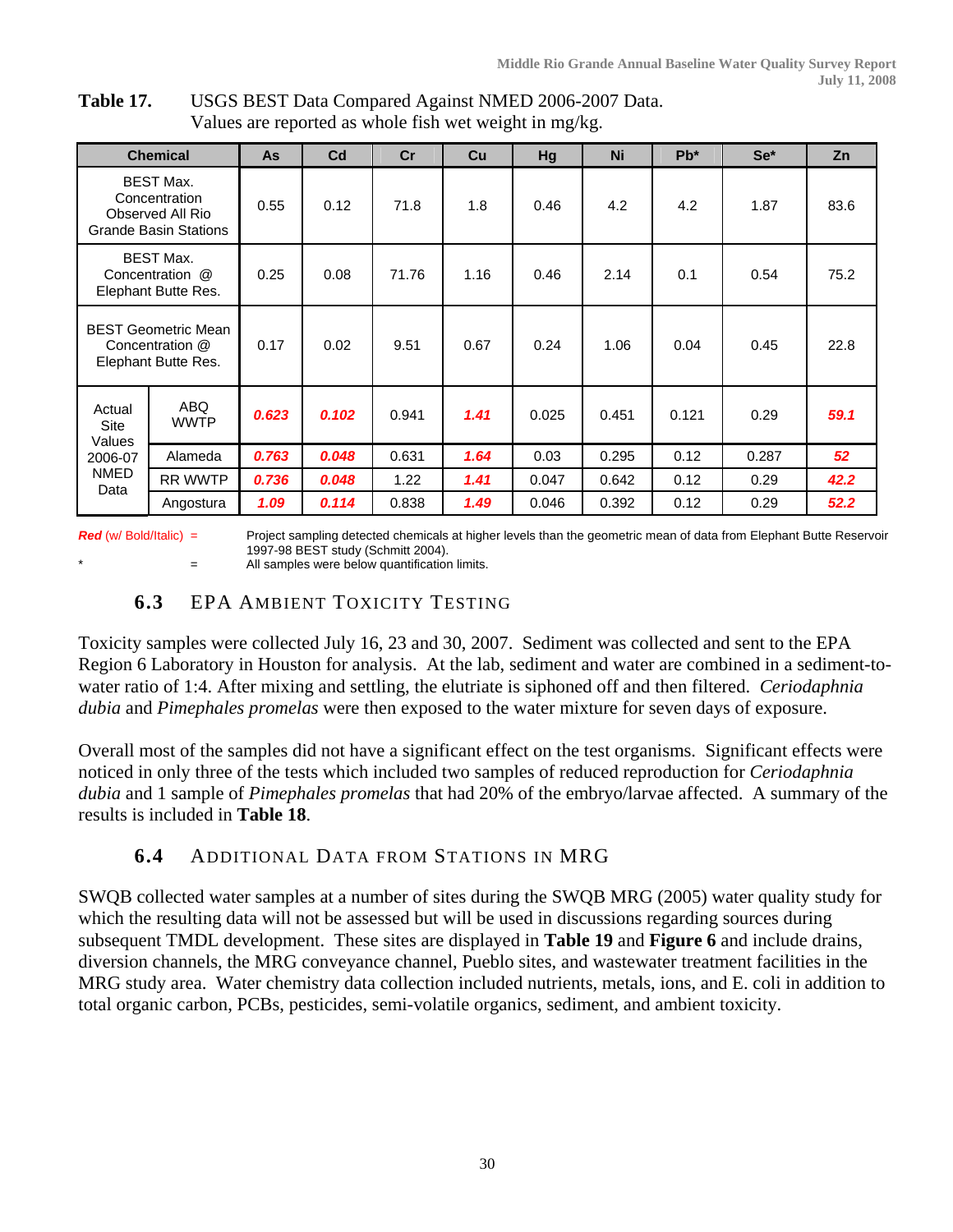| <b>Species</b>                                                                |             | Ceriodaphnia dubia                                      | Pimephales promelas                                   |  |  |  |  |  |  |
|-------------------------------------------------------------------------------|-------------|---------------------------------------------------------|-------------------------------------------------------|--|--|--|--|--|--|
| <b>Test</b>                                                                   |             | Survival and Reproduction                               | 7-Day Embryo/Larval                                   |  |  |  |  |  |  |
|                                                                               | Mortality % | Reproduction -<br>Young per<br>Female                   | Organisms Affected % (% of<br>embryo/larvae affected) |  |  |  |  |  |  |
| <b>Assessment Unit / Station</b>                                              |             |                                                         |                                                       |  |  |  |  |  |  |
|                                                                               |             | Rio Grande (San Marcial to Rio Puerco)                  |                                                       |  |  |  |  |  |  |
| Bosque del Apache                                                             | 10          | 15.6                                                    | $\mathbf 0$                                           |  |  |  |  |  |  |
| Rio Grande upstream of San Acacia Dam6                                        | 0           | 16.6                                                    | 3                                                     |  |  |  |  |  |  |
| Rio Grande below the confluence with Rio<br>Puerco - La Joya                  | 0           | $11.7*$                                                 | 3                                                     |  |  |  |  |  |  |
| Rio Grande (Rio Puerco to Isleta Pueblo bnd)                                  |             |                                                         |                                                       |  |  |  |  |  |  |
| Rio Grande at Los Lunas                                                       | $\Omega$    | 15.1                                                    | 3                                                     |  |  |  |  |  |  |
|                                                                               |             | Rio Grande (Isleta Pueblo bnd to Alameda Street Bridge) |                                                       |  |  |  |  |  |  |
| Rio Grande at the I-25 Bridge                                                 | $\mathbf 0$ | 17.3                                                    | $20*$                                                 |  |  |  |  |  |  |
| Rio Grande downstream of the AMAFCA<br>South Diversion Channel - Los Padillas | 0           | 16.6                                                    | 0                                                     |  |  |  |  |  |  |
| Rio Grande downstream of Albuquerque<br><b>Wastewater Treatment Plant</b>     | 0           | $13.6*$                                                 | 0                                                     |  |  |  |  |  |  |
|                                                                               |             | Rio Grande (non-pueblo Alameda Bridge to Angostura Div) |                                                       |  |  |  |  |  |  |
| Rio Grande at Alameda Bridge                                                  | 0           | 18.4                                                    | 0                                                     |  |  |  |  |  |  |
| Rio Grande downstream of Rio Rancho<br><b>Wastewater Treatment Plant</b>      | $\Omega$    | 17.6                                                    | 0                                                     |  |  |  |  |  |  |
| Rio Grande at Angostura Dam                                                   | $\Omega$    | 17.1                                                    | $\overline{7}$                                        |  |  |  |  |  |  |

## <span id="page-36-0"></span>Table 18. Results of MRG Sediment Toxicity Testing by USEPA, 2007.

**\* =** significant effect in test organisms exposed to eluate.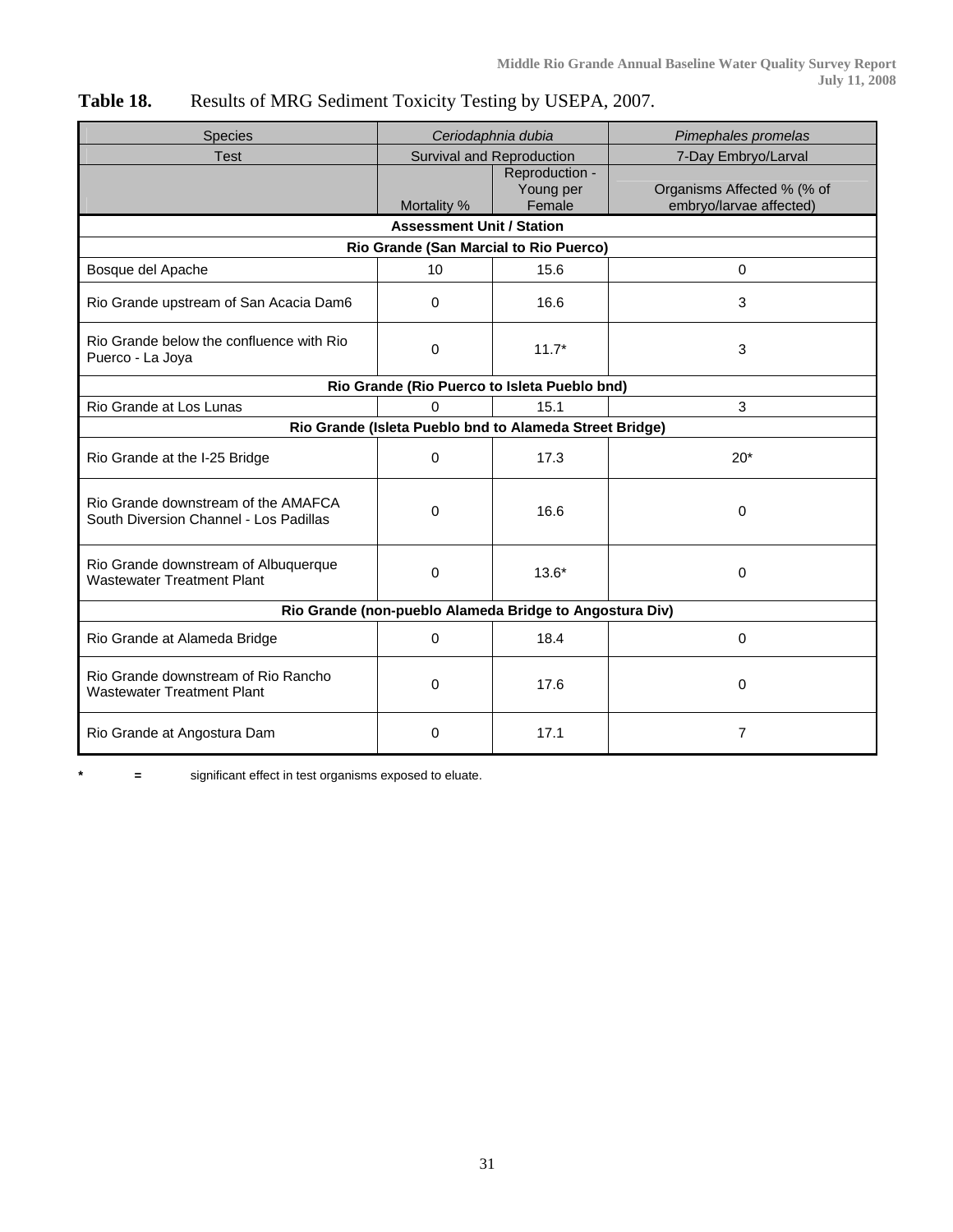| <b>Station Name</b>                                                    | <b>Station Type</b>                 | <b>STORET ID</b> | <b>Study</b>            |
|------------------------------------------------------------------------|-------------------------------------|------------------|-------------------------|
| Rio Grande Conveyance Channel at San Marcial<br>near USGS gage 0858300 | Conveyance                          | 32RGrand261.0    | MRG (2005)              |
| Socorro WWTP effluent                                                  | <b>WWTP Effluent</b>                | NM0028835        | MRG (2005)              |
| Belen WWTP effluent                                                    | <b>WWTP Effluent</b>                | NM0020150        | MRG (2005)              |
| Los Lunas WWTP effluent                                                | <b>WWTP Effluent</b>                | NM0020303        | MRG (2005)              |
| Bosque Farms WWTP effluent                                             | <b>WWTP</b> Effluent                | NM0030279        | MRG (2005)              |
| Rio Grande above Isleta Diversion                                      | Pueblo                              | 32RGrand407.8    | MRG (2005)              |
| Albuquerque Riverside Drain at Rio Grande<br>Confluence                | Drain                               | 32AbqRivDr&RG    | MRG (2005)              |
| Atrisco Riverside Drain at Rio Grande confl                            | Drain                               | 32AtriscDr&RG    | MRG (2005)              |
| Rio Grande abv BNSF RR Bridge on Isleta Pueblo                         | Pueblo                              | 32RGrand411.6    | MRG (2005)              |
| Confl Abq Riverside Drain and Barr Interior Drain                      | Drain                               | 32AbqR&BarrDr    | MRG (2005)              |
| Confl Los Padillas Drain and Isleta Drain @ I-25                       | Drain                               | 32Pad&IsletDr    | MRG (2005)              |
| South Diversion Channel abv Rio Grande                                 | Drain                               | 32AlbSDiv00.7    | MRG (2005)              |
| Albuquerque WWTP effluent                                              | <b>WWTP</b> Effluent                | NM0022250        | MRG (2005)              |
| San Jose Drain                                                         | Drain                               | 32SaJoseDrain    | MRG (2005)              |
| North Diversion Channel blw El Camino Real                             | Drain (on Pueblo)                   | 32AlbNDiv00.7    | MRG (2005)              |
| Rio Rancho #2 WWTP effluent                                            | <b>WWTP</b> Effluent                | NM0027987        | MRG (2005)              |
| Rio Rancho #3 WWTP effluent                                            | <b>WWTP Effluent</b>                | NM0029602        | <b>NPDES</b> monitoring |
| Rio Grande on Sandia Pueblo                                            | Pueblo                              | 32RGrand458.9    | MRG (2005)              |
| Bernalillo WWTP effluent                                               | <b>WWTP Effluent</b><br>(on Pueblo) | NM0023485        | MRG (2005)              |

<span id="page-37-0"></span>**Table 19.** List of Other Water Quality Monitoring Sites from 2005 SWQB Water Sampling Efforts.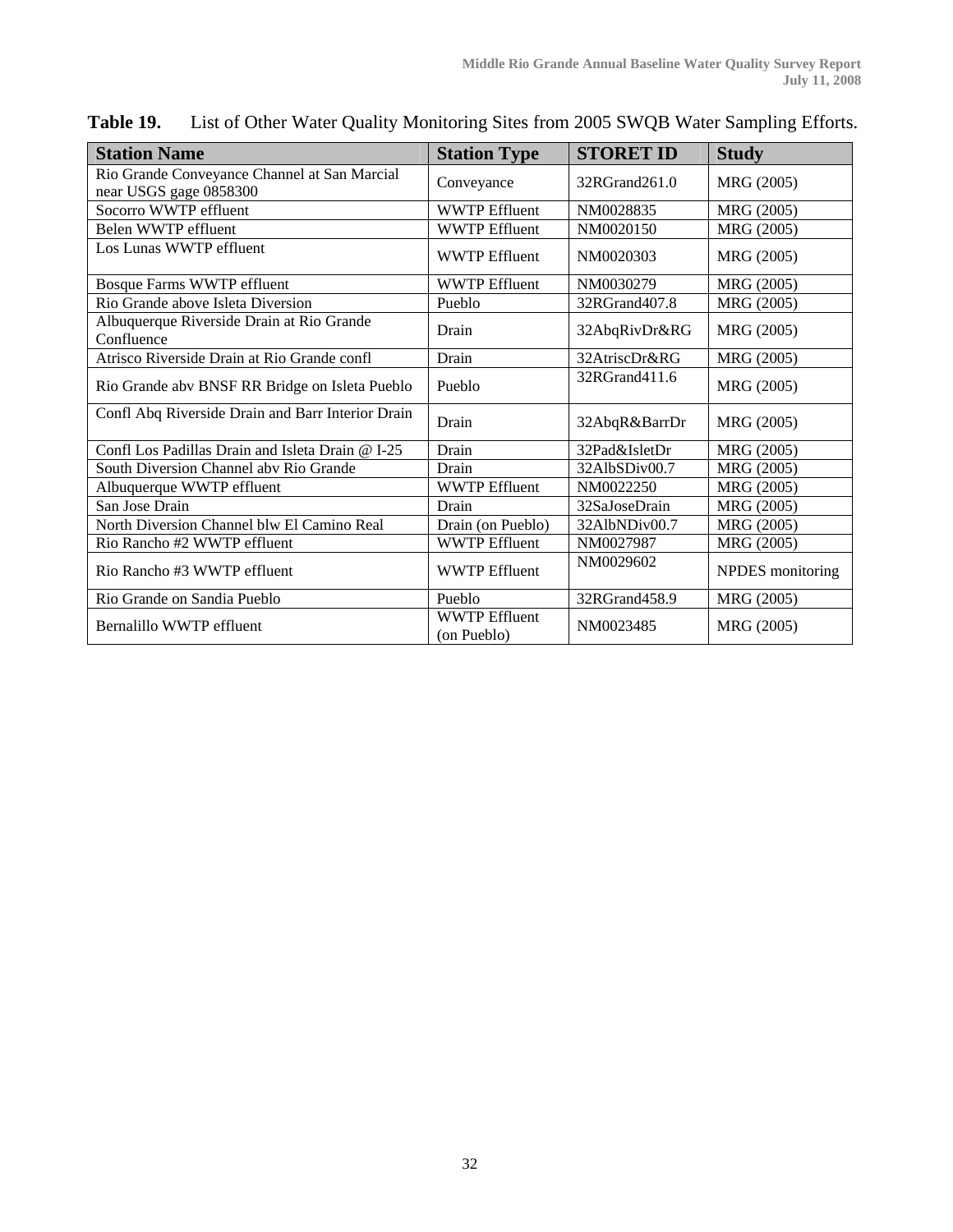<span id="page-38-0"></span>![](_page_38_Figure_1.jpeg)

Figure 6. Additional Stations Where SWQB Collected Water Quality Data, 2005.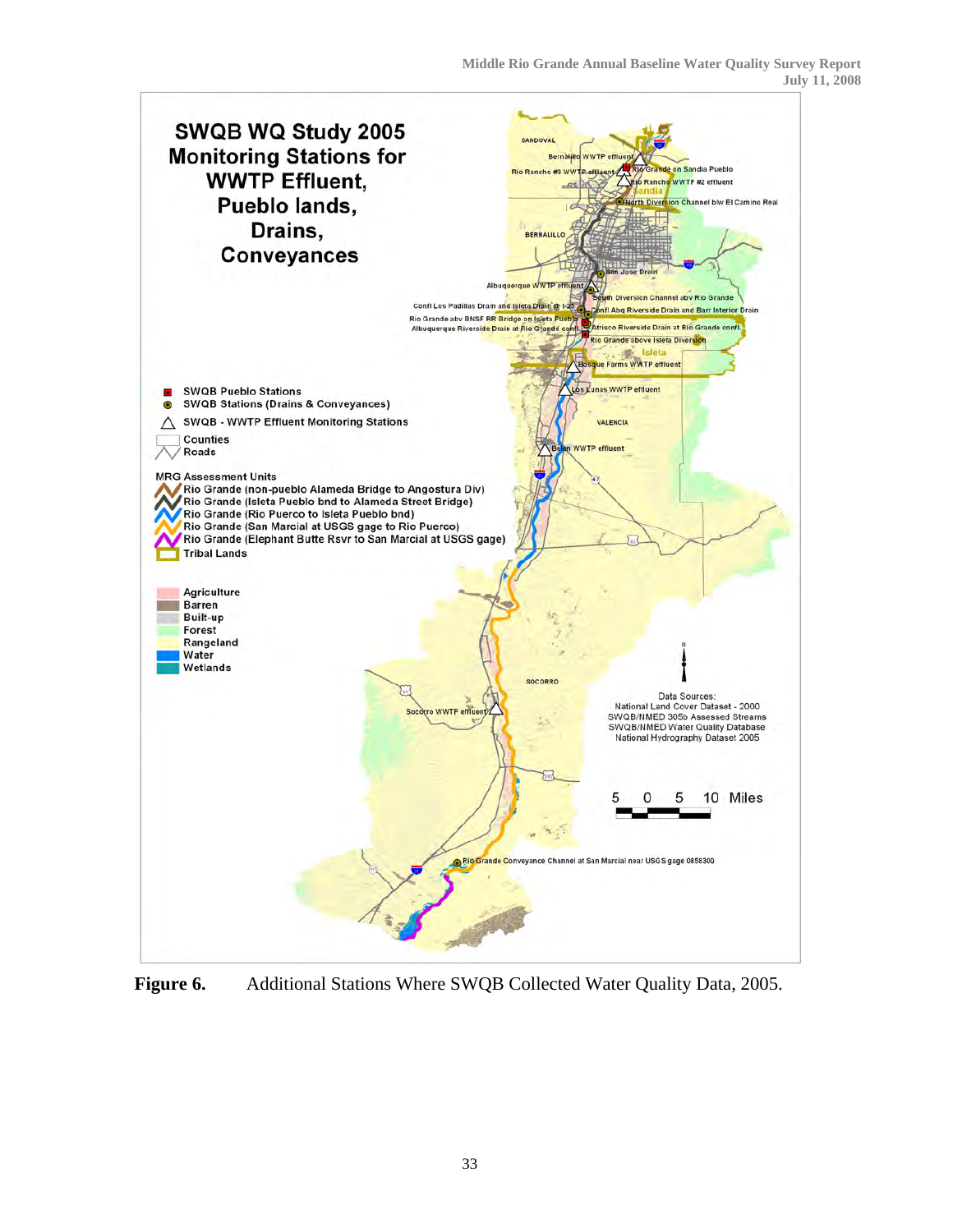### <span id="page-39-0"></span>**7.0 REFERENCES**

- Abeyta, C.G. and J.D. Lusk. 2004. *Hydrologic and Biologic Data for the Water-Quality Assessment in Relation to Rio Grande Silvery Minnow Habitats, Middle Rio Grande, New Mexico, 2002-2003.* Draft. U.S. Fish and Wildlife Service. New Mexico Ecological Services Field Office, Albuquerque, NM.
- Batts, D., J. Cubbage. 1993. *Summary of Guidelines For Contaminated Freshwater Sediments*. Washington State Department of Ecology.
- Buchman, M. F., 1999. *NOAA Screening Quick Reference Tables*, NOAA HAZMAT Report 99-1, Seattle, WA, Coastal protection and Restoration Division, National Oceanic and Atmospheric Administration.
- Eisler, R. 1993. *Zinc hazards to fish, wildlife, and invertebrates: a synoptic review*: U.S. Fish and Wildlife Service, Biological Report, Contaminant Hazard Reviews nr 85 (1.26), 106 p.
- New Mexico Administrative Code (NMAC). 2007. *Standards for Interstate and Intrastate Surface Waters*. 20.6.4 NMAC. www.nmcpr.state.nm.us/nmac/parts/title20/20.006.0004.pdf
- New Mexico Environment Department Surface Water Quality Bureau (NMED/SWQB). 2002. *Middle Rio Grande Total Maximum Daily Load (TMDL) for Fecal Coliform.* Santa Fe, NM. www.nmenv.state.nm.us/SWQB/Middle\_Rio\_Grande-Fecal\_Coliform\_TMDL-May2002.pdf
- New Mexico Environment Department Surface Water Quality Bureau (NMED/SWQB). 2004a. *Quality Assurance Project Plan for Water Quality Management Programs*. NMED/SWQB EPA QAPP. Santa Fe, NM. (revised annually). www.nmenv.state.nm.us/swqb/qapp
- New Mexico Environment Department Surface Water Quality Bureau (NMED/SWQB). 2004b. *Standard Operating Procedures for Sample Collection and Handling.* Santa Fe, NM.
- New Mexico Environment Department Surface Water Quality Bureau (NMED/SWQB). 2005. *Middle Rio Grande Microbial Source Tracking Assessment Report.* Santa Fe, NM. www.nmenv.state.nm.us/swqb/Rio\_Grande/Middle/MST
- New Mexico Environment Department Surface Water Quality Bureau (NMED/SWQB). 2006a. *2006- 2008 State of New Mexico Integrated Clean Water Act §303(d)/ §305(b) Report*. Santa Fe, NM. http://www.nmenv.state.nm.us/SWQB/303d-305b/2006-2008
- New Mexico Environment Department Surface Water Quality Bureau (NMED/SWQB). 2006b. Water Quality Monitoring of the Middle Rio Grande: Annual Baseline Condition and Trends of Key Water Quality Parameters Workplan. Santa Fe, NM.
- New Mexico Environment Department Surface Water Quality Bureau (NMED/SWQB). 2007. *Standard Operating Procedures for Data Collection.* Santa Fe, NM. www.nmenv.state.nm.us/swqb/sop
- New Mexico Environment Department Surface Water Quality Bureau (NMED/SWQB). 2008. *Procedures for Assessing Standards Attainment for the Integrated §303(d)/ §305(b) Water*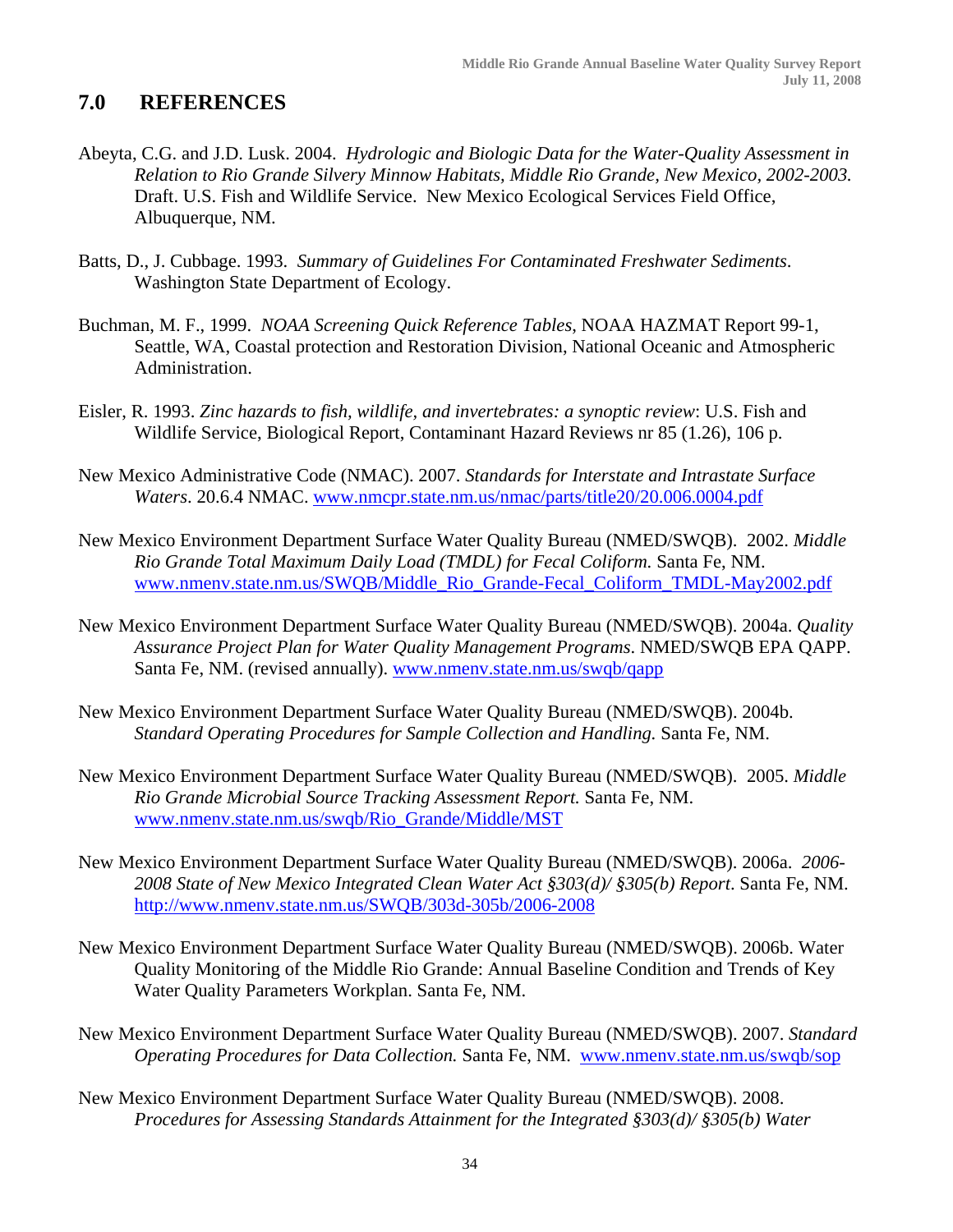<span id="page-40-0"></span>*Quality Monitoring and Assessment Report [Assessment Protocol]*. Santa Fe, NM. www.nmenv.state.nm.us/SWQB/protocols

- Schmitt, C.J., G.M. Dethloff, J.E. Hink, T.M. Bartish, V.S. Blazer, J.J. Coyle, N.D. Denslow, and D.E. Tillit. 2004. Biomonitoring of Environmental Status and Trends (BEST) Program: Environmental Contaminants and their Effect on Fish in the Rio Grande Basin. U.S. Geological Survey, Columbia Environmental research center, Columbia Missouri. Scientific Investigation Report 2004-5108, 117p.
- Van Horn, D. 2008. Unpublished PhD Dissertation. Department of Biology, University of New Mexico. Albuquerque, NM.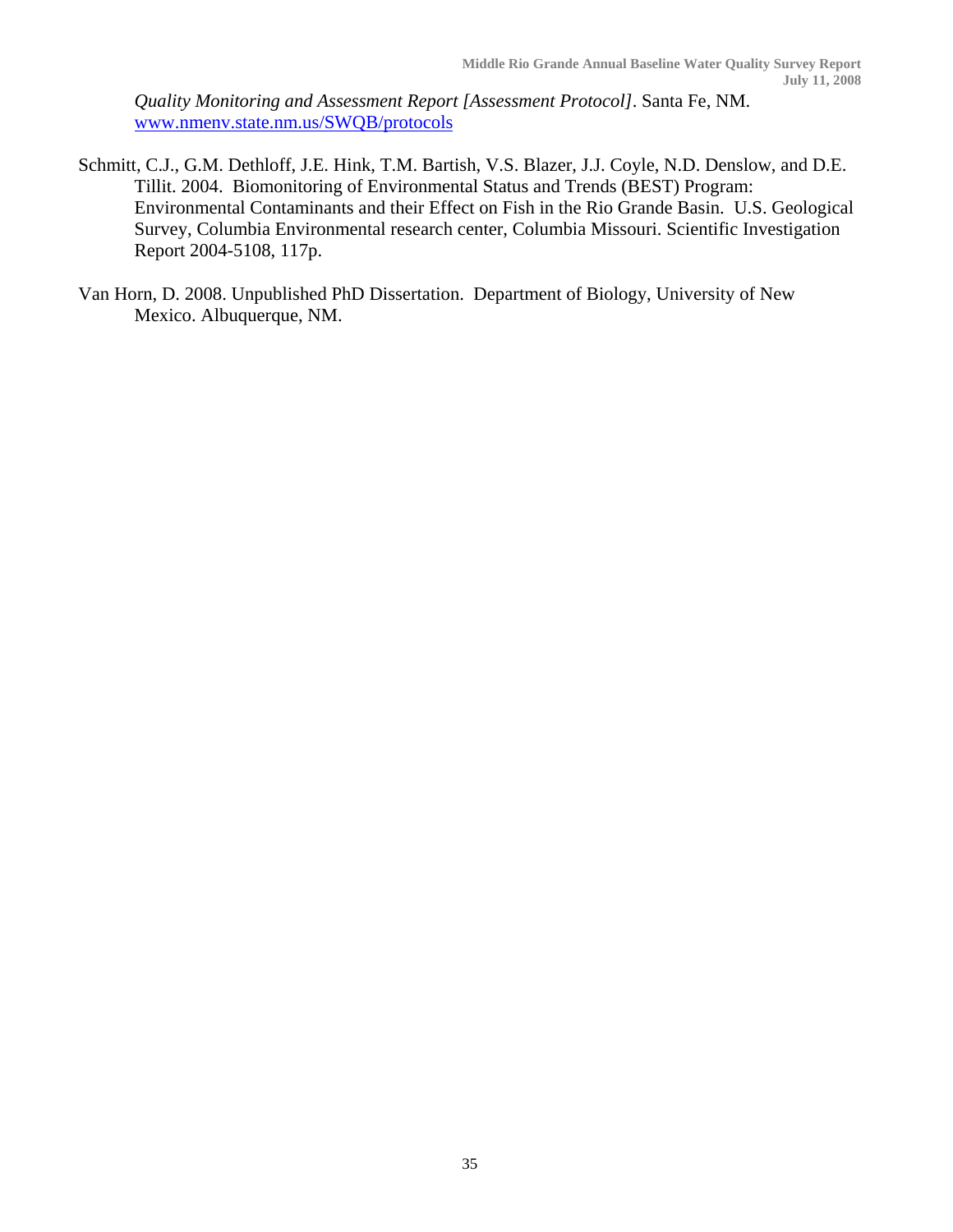#### **APPENDIX A**

#### **Numeric Criteria from New Mexico Water Quality Standards (20.6.4.900 NMAC, effective July 17, 2005)**

#### <span id="page-41-0"></span>**20.6.4.900 CRITERIA APPLICABLE TO ATTAINABLE OR DESIGNATED USES UNLESS OTHERWISE SPECIFIED IN 20.6.4.97 THROUGH 20.6.4.899 NMAC.**

 **A. Fish Culture, Water Supply and Storage:** Fish culture and municipal and industrial water supply and storage are designated uses in particular classified waters of the state where these uses are actually being realized. However, no numeric criteria apply uniquely to these uses. Water quality adequate for these uses is ensured by the general criteria and numeric criteria for bacterial quality, pH and temperature that are established for all classified waters of the state listed in 20.6.4.97 through 20.6.4.899 NMAC.

**B. Domestic Water Supply**: Surface waters of the state designated for use as domestic water supplies shall not contain substances in concentrations that create a lifetime cancer risk of more than one cancer per 100,000 exposed persons. Those criteria listed under domestic water supply in Subsection J of this section apply to this use.

**C. Irrigation and Irrigation Storage**: The following numeric criteria and those criteria listed under irrigation in Subsection J of this section apply to this use:

**(1)** dissolved selenium 0.13 mg/L

(2) dissolved selenium in presence of  $>500$  mg/L SO<sub>4</sub> 0.25 mg/L<br>**D.** Primary Contact: The monthly geometric mean of E. coli bacteri **Primary Contact:** The monthly geometric mean of E. coli bacteria of 126 cfu/100 mL and single sample of 410 cfu/100 mL, apply to this use and pH shall be within the range of 6.6 to 9.0.

**E.** Secondary Contact: The monthly geometric mean of E. coli bacteria of 548 cfu/100 mL and single sample of 2507 cfu/100 mL apply to this use.

**F. Livestock Watering**: The criteria listed in Subsection J for livestock watering apply to this use.

**G. Wildlife Habitat:** Wildlife habitat shall be free from any substances at concentrations that are toxic to or will adversely affect plants and animals that use these environments for feeding, drinking, habitat or propagation; can bioaccumulate; or might impair the community of animals in a watershed or the ecological integrity of surface waters of the state. The discharge of substances that bioaccumulate, in excess of levels listed in Subsection J for wildlife habitat is allowed if, and only to the extent that, the substances are present in the intake waters that are diverted and utilized prior to discharge, and then only if the discharger utilizes best available treatment technology to reduce the amount of bioaccumulating substances that are discharged. The numeric criteria listed in Subsection J for wildlife habitat apply to this use except when a site-specific or segment-specific criterion has been adopted under 20.6.4.101 through 20.6.4.899 NMAC.

**H.** Aquatic Life: Surface waters of the state with a designated, existing or attainable use of aquatic life shall be free from any substances at concentrations that can impair the community of plants and animals in or the ecological integrity of surface waters of the state. Except as provided in paragraph 6 below, the acute and chronic aquatic life criteria set out in subsections I and J of this section are applicable to this use. In addition, the specific criteria for aquatic life subcategories in the following paragraphs shall apply to waters classified under the respective designations

 **(1) High Quality Coldwater:** Dissolved oxygen 6.0 mg/L or more, temperature 20°C (68°F) or less, pH within the range of 6.6 to 8.8 and specific conductance a limit varying between 300 µmhos/cm and 1,500 µmhos /cm depending on the natural background in particular surface waters of the state (the intent of this criterion is to prevent excessive increases in dissolved solids which would result in changes in community structure). The total ammonia criteria set out in Subsections K, L and M of this section and the human health criteria for pollutants listed in Subsection J of this section are applicable to this use.

 **(2) Coldwater:** Dissolved oxygen 6.0 mg/L or more, temperature 20°C (68°F) or less and pH within the range of 6.6 to 8.8. The total ammonia criteria set out in Subsections K, L and M of this section and the human health criteria listed in Subsection J of this section are applicable to this use.

 **(3) Marginal Coldwater:** Dissolved oxygen than 6 mg/L or more, on a case by case basis maximum temperatures may exceed 25°C (77°F) and the pH may range from 6.6 to 9.0. The total ammonia criteria set out in Subsections K, L and M of this section and the human health criteria listed in Subsection J of this section are applicable to this use.

 **(4) Warmwater:** Dissolved oxygen 5 mg/L or more, temperature 32.2°C (90°F) or less, and pH within the range of 6.6 to 9.0. The total ammonia criteria set out in Subsections K, L and M of this section and the human health criteria listed in Subsection J of this section are applicable to this use.

 **(5) Marginal Warmwater:** Dissolved oxygen 5 mg/L or more, pH within the range of 6.6 to 9.0 and on a case by case basis maximum temperatures may exceed 32.2°C (90°F). The total ammonia criteria set out in Subsections K, L and M of this section and the human health criteria listed in Subsection J of this section are applicable to this use.

 **(6) Limited Aquatic Life:** Criteria shall be developed on a segment-specific basis. The acute aquatic life criteria of Subsections I and J of this section shall apply. Chronic aquatic life criteria do not apply unless adopted on a segment specific basis.

**I.** The following schedule of equations for the determination of numeric criteria for the substances listed and those criteria listed in Subsection J for aquatic life shall apply to the subcategories of aquatic life identified in this section.

**(1) Acute criteria:** 

- **(a)** dissolved silver 0.85 e<sup>(1.72(ln(hardness))-6.59)  $\mu$ g/L<br> **(b)** dissolved cadmium  $(e^{(1.0166(\ln(\text{hardness}))-3.924)})cf$   $\mu$ <sup>L</sup></sup>
	-

**(b)** dissolved cadmium  $(e^{(1.0166(ln(radrones)))-3.924})cf$   $\mu g/L$ , the hardness-dependent formulae for cadmium must be multiplied by a conversion factor (cf) to be expressed as dissolved values; the acute factor for cadmium is  $cf = 1.136672$  - ((ln hardness)(0.041838))

**(c)** dissolved chromium  $0.316 e^{(0.819(\text{ln}(\text{hardness})) + 3.7256)}$   $\mu g/L$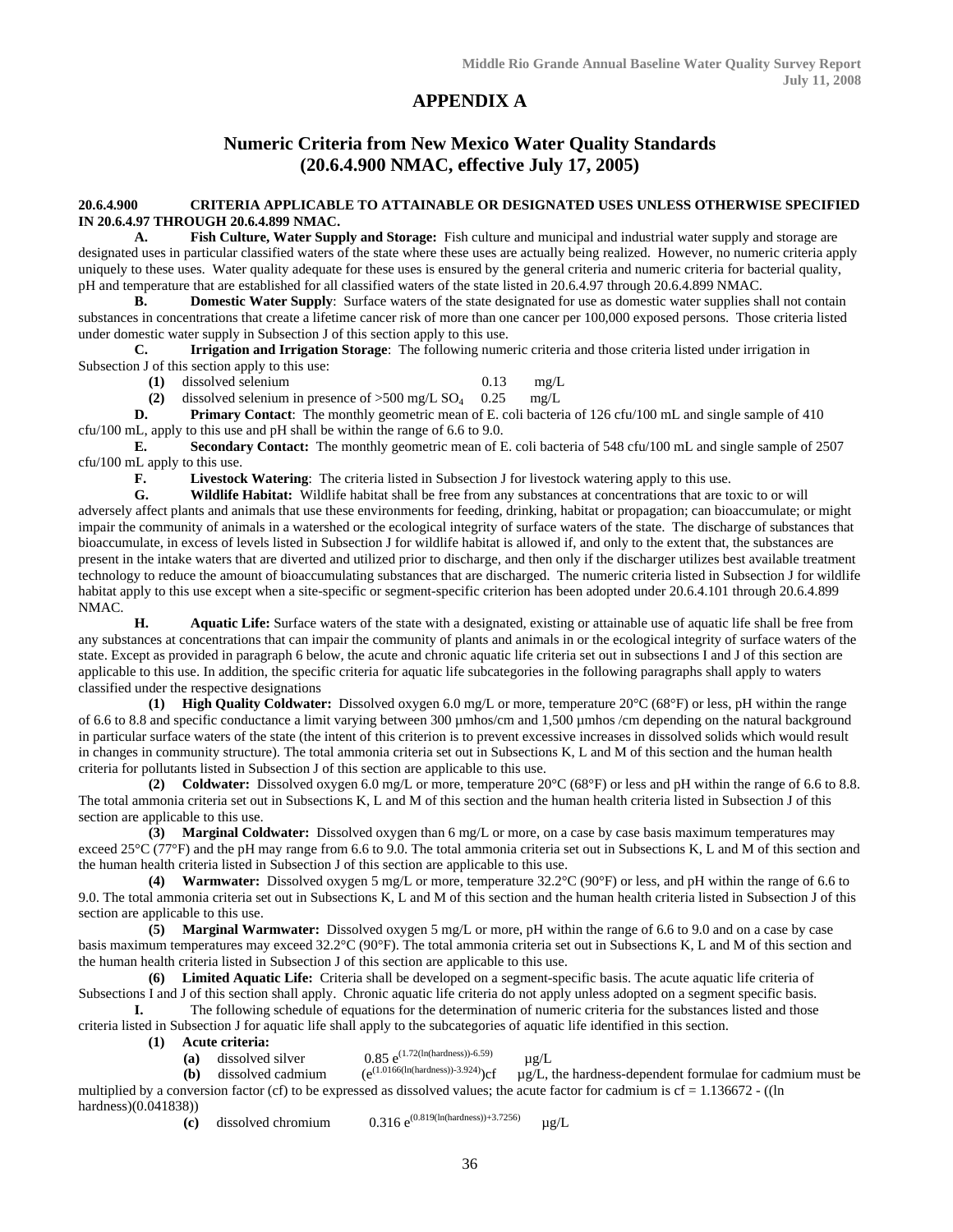**(d)** dissolved copper 0.960  $e^{(0.9422(\text{In(hardness)})-1.700)}$   $\mu g/L$ 

(a) dissolved copper<br> **(e)** dissolved lead  $(e^{(1.273(\ln(\text{hardness}))-1.46)})cf$   $\mu g/L$ , the hardness-dependent formulae for lead must be multiplied by a conversion factor (cf) to be expressed as dissolved values; the acute and chronic factor for lead is  $cf = 1.46203$  - ((ln hardness)(0.145712))

- **(f)** dissolved nickel  $0.998 e^{(0.8460(\ln(\text{hardness})) + 2.255)} \quad \mu g/L$ <br> **(g)** dissolved zinc  $0.978 e^{(0.8473(\ln(\text{hardness})) + 0.884)} \quad \mu g/L$
- (g) dissolved zinc 0.978 e<sup>(0.8473(ln(hardness))+0.884)  $\mu g/L$ <br>(g) dissolved zinc 0.978 e<sup>(0.8473(ln(hardness))+0.884)</sup>  $\mu g/L$ </sup>
- **(2) Chronic criteria:**

(a) dissolved cadmium  $(e^{(0.7409(\ln(hardness))4.719)})cf$   $\mu g/L$ , the hardness-dependent formulae for cadmium must be multiplied by a conversion factor (cf) to be expressed as dissolved values; the chronic factor for cadmium is  $cf = 1.101672$  - ((ln hardness)(0.041838))

- **(b)** dissolved chromium  $0.860 e^{(0.819(\text{ln}(\text{hardness}))+0.6848)} \mu g/L$ <br> **(c)** dissolved copper  $0.960 e^{(0.8545(\text{ln}(\text{hardness}))-1.702)} \mu g/L$
- **(c)** dissolved copper  $0.960 e^{(0.8545(ln(hardness))-1.702}$
- (d) dissolved lead  $(e^{(1.273(ln(hardness))-4.705})cf$   $\mu g/L$ , the hardness-dependent formulae for lead must be

multiplied by a conversion factor (cf) to be expressed as dissolved values; the acute and chronic factor for lead is  $cf = 1.46203$  - ((ln hardness)(0.145712))

- **(e)** dissolved nickel  $0.997 e^{(0.846(\text{In}(\text{hardness}))+0.0584)} \qquad \mu g/L$
- **(f)** dissolved zinc 0.986  $e^{(0.8473(\text{ln}(\text{hardness}))+0.884)}$   $\mu g/L$

**J.** Numeric criteria. The following table sets forth the numeric criteria adopted by the commission to protect existing, designated and attainable uses. Additional criteria that are not compatible with this table are found in Subsections A through I of this section.

| Pollutant                         |                             | <b>Domestic</b>                                         |                                                    | <b>Livestock</b>      | Wildlife                                                        |              | <b>Aquatic Life</b>             |                                     | Cancer                                   |
|-----------------------------------|-----------------------------|---------------------------------------------------------|----------------------------------------------------|-----------------------|-----------------------------------------------------------------|--------------|---------------------------------|-------------------------------------|------------------------------------------|
| total, unless<br>indicated        | <b>CAS</b><br><b>Number</b> | Water<br><b>Supply</b><br>$\mu$ g/L unless<br>indicated | <b>Irrigation</b><br>$\mu$ g/L unless<br>indicated | Watering<br>indicated | Habitat<br>$\mu$ g/L unless $\mu$ g/L unless Acute<br>indicated | $\mu$ g/L    | <b>Chronic</b><br>$\mu$ g/L     | Human<br><b>Health</b><br>$\mu$ g/L | Causing<br>$(C)$ or<br>Persistent<br>(P) |
| Aluminum, dissolved               | 7429-90-5                   |                                                         | 5,000                                              |                       |                                                                 | 750          | 87                              |                                     |                                          |
| Antimony, dissolved               | 7440-36-0                   | 5.6                                                     |                                                    |                       |                                                                 |              |                                 | 640                                 | $\mathbf{P}$                             |
| Arsenic, dissolved                | 7440-38-2                   | 2.3                                                     | 100                                                |                       |                                                                 | 340          | 150                             | 9.0                                 | C, P                                     |
| Asbestos                          | 1332-21-4                   | 7,000,000<br>fibers/L                                   |                                                    |                       |                                                                 |              |                                 |                                     |                                          |
| Barium, dissolved                 | 7440-39-3                   | 2,000                                                   |                                                    |                       |                                                                 |              |                                 |                                     |                                          |
| Beryllium, dissolved              | 7440-41-7                   | $\overline{4}$                                          |                                                    |                       |                                                                 |              |                                 |                                     |                                          |
| Boron, dissolved                  | 7440-42-8                   |                                                         | 750                                                | 5,000                 |                                                                 |              |                                 |                                     |                                          |
| Cadmium, dissolved                | 7440-43-9                   | 5                                                       | 10                                                 | 50                    |                                                                 | see<br>900.I | see<br>20.6.4. 20.6.4.900.<br>I |                                     |                                          |
| Chlorine residual                 | 7782-50-5                   |                                                         |                                                    |                       | 11                                                              | 19           | 11                              |                                     |                                          |
| Chromium, dissolved 18540-29-9    |                             | 100                                                     | 100                                                | 1,000                 |                                                                 | see<br>900.I | see<br>20.6.4. 20.6.4.900.<br>Ι |                                     |                                          |
| Cobalt, dissolved                 | 7440-48-4                   |                                                         | 50                                                 | 1,000                 |                                                                 |              |                                 |                                     |                                          |
| Copper, dissolved                 | 7440-50-8                   | 1300                                                    | 200                                                | 500                   |                                                                 | see<br>900.I | see<br>20.6.4. 20.6.4.900.<br>I |                                     |                                          |
| Cyanide, dissolved                | $57 - 12 - 5$               | 200                                                     |                                                    |                       |                                                                 |              |                                 |                                     |                                          |
| Cyanide, weak acid<br>dissociable | $57 - 12 - 5$               | 700                                                     |                                                    |                       | 5.2                                                             | 22.0         | 5.2                             | 220,000                             |                                          |
| Lead, dissolved                   | 7439-92-1                   | 50                                                      | 5,000                                              | 100                   |                                                                 | see<br>900.I | see<br>20.6.4. 20.6.4.900.<br>I |                                     |                                          |
| Mercury                           | 7439-97-6                   | $\overline{c}$                                          |                                                    | 10                    |                                                                 |              |                                 |                                     |                                          |
| Mercury, dissolved                | 7439-97-6                   |                                                         |                                                    |                       | 0.77                                                            | 1.4          | 0.77                            |                                     |                                          |
| Methymercury                      | 22967-92-6                  |                                                         |                                                    |                       |                                                                 |              |                                 | 0.3<br>mg/kg in<br>fish<br>tissue   | $\mathbf{P}$                             |
| Molybdenum,<br>dissolved          | 7439-98-7                   |                                                         | 1.000                                              |                       |                                                                 |              |                                 |                                     |                                          |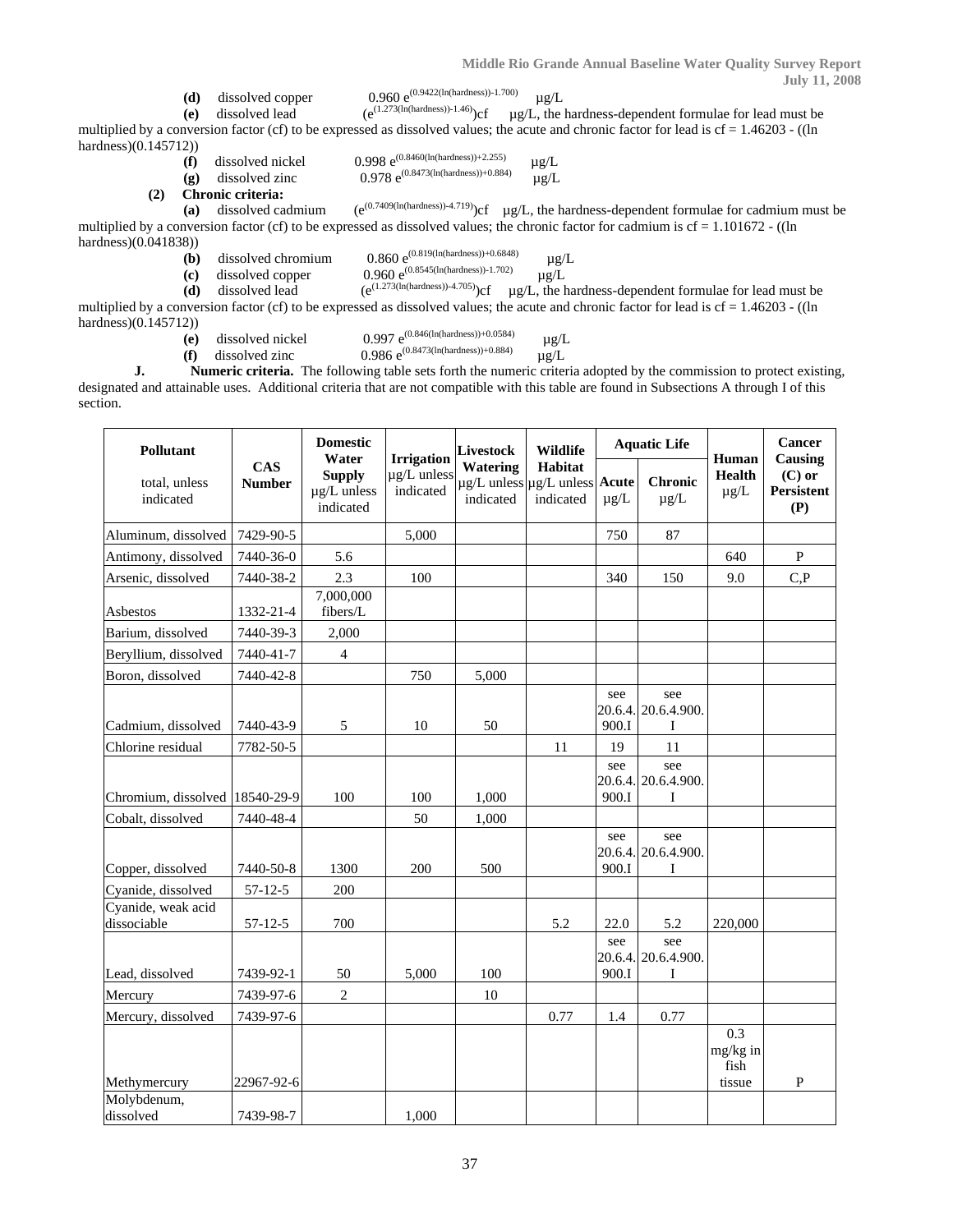| Pollutant                               |                             | <b>Domestic</b><br>Water                       | <b>Irrigation</b>             | <b>Livestock</b>      | Wildlife                                              | <b>Aquatic Life</b> |                             | Human                      | <b>Cancer</b><br>Causing      |
|-----------------------------------------|-----------------------------|------------------------------------------------|-------------------------------|-----------------------|-------------------------------------------------------|---------------------|-----------------------------|----------------------------|-------------------------------|
| total, unless<br>indicated              | <b>CAS</b><br><b>Number</b> | <b>Supply</b><br>$\mu$ g/L unless<br>indicated | $\mu$ g/L unless<br>indicated | Watering<br>indicated | Habitat<br>ug/L unless ug/L unless Acute<br>indicated | $\mu$ g/L           | <b>Chronic</b><br>$\mu$ g/L | <b>Health</b><br>$\mu$ g/L | $(C)$ or<br>Persistent<br>(P) |
|                                         |                             |                                                |                               |                       |                                                       | see                 | see                         |                            |                               |
| Nickel, dissolved                       | 7440-02-0                   | 100                                            |                               |                       |                                                       | 20.6.4.<br>900.I    | 20.6.4.900.<br>Ι            | 4,600                      | ${\bf P}$                     |
| Nitrate as N                            |                             | $10 \text{ mg/L}$                              |                               |                       |                                                       |                     |                             |                            |                               |
| Nitrite + Nitrate                       |                             |                                                |                               | 132 mg/L              |                                                       |                     |                             |                            |                               |
|                                         |                             |                                                | see                           |                       |                                                       |                     |                             |                            |                               |
| Selenium, dissolved                     | 7782-49-2                   | 50                                             | 20.6.4.900.<br>$\mathsf{C}$   | 50                    |                                                       |                     |                             | 4,200                      | $\, {\bf P}$                  |
| Selenium, total                         |                             |                                                |                               |                       |                                                       |                     |                             |                            |                               |
| recoverable                             | 7782-49-2                   |                                                |                               |                       | 5.0                                                   | 20.0                | 5.0                         |                            |                               |
|                                         |                             |                                                |                               |                       |                                                       | see                 |                             |                            |                               |
| Silver, dissolved                       | 7440-22-4                   |                                                |                               |                       |                                                       | 20.6.4.<br>900.I    |                             |                            |                               |
| Thallium, dissolved                     | 7440-28-0                   | 1.7                                            |                               |                       |                                                       |                     |                             | 6.3                        | ${\bf P}$                     |
| Uranium, dissolved                      | 7440-61-1                   | 5,000                                          |                               |                       |                                                       |                     |                             |                            |                               |
| Vanadium, dissolved                     | 7440-62-2                   |                                                | 100                           | 100                   |                                                       |                     |                             |                            |                               |
|                                         |                             |                                                |                               |                       |                                                       | see<br>20.6.4.      | see<br>20.6.4.900.          |                            |                               |
| Zinc, dissolved<br>Adjusted gross alpha | 7440-66-6                   | 7.400                                          | 2,000                         | 25,000                |                                                       | 900.I               | Ι                           | 26,000                     | $\, {\bf P}$                  |
| (see 20.6.4.900.B and<br>.F)            |                             | $15$ pCi/L                                     |                               | 15 pCi/L              |                                                       |                     |                             |                            |                               |
| Radium $226 +$                          |                             |                                                |                               |                       |                                                       |                     |                             |                            |                               |
| Radium 228                              |                             | 5 pCi/L                                        |                               | 30.0 pCi/L            |                                                       |                     |                             |                            |                               |
| Strontium 90                            |                             | 8 pCi/L                                        |                               |                       |                                                       |                     |                             |                            |                               |
| Tritium                                 |                             | 20,000 pCi/L                                   |                               | 20,000<br>pCi/L       |                                                       |                     |                             |                            |                               |
| Acenaphthene                            | 83-32-9                     | 670                                            |                               |                       |                                                       |                     |                             | 990                        |                               |
| Acrolein                                | $107 - 02 - 8$              | 190                                            |                               |                       |                                                       |                     |                             | 290                        |                               |
| Acrylonitrile                           | $107 - 13 - 1$              | 0.51                                           |                               |                       |                                                       |                     |                             | 2.5                        | $\mathsf{C}$                  |
| Aldrin                                  | 309-00-2                    | 0.00049                                        |                               |                       |                                                       | 3.0                 |                             | 0.00050                    | C, P                          |
| Anthracene                              | 120-12-7                    | 8,300                                          |                               |                       |                                                       |                     |                             | 40,000                     |                               |
| Benzene                                 | $71-43-2$                   | 22                                             |                               |                       |                                                       |                     |                             | 510                        | $\mathsf C$                   |
| Benzidine                               | $92 - 87 - 5$               | 0.00086                                        |                               |                       |                                                       |                     |                             | 0.0020                     | $\overline{C}$                |
| Benzo(a)anthracene                      | $56 - 55 - 3$               | 0.038                                          |                               |                       |                                                       |                     |                             | 0.18                       | $\mathsf C$                   |
| Benzo(a)pyrene                          | $50 - 32 - 8$               | 0.038                                          |                               |                       |                                                       |                     |                             | 0.18                       | C, P                          |
| Benzo(b)fluoranthene                    | 205-99-2                    | 0.038                                          |                               |                       |                                                       |                     |                             | $0.18\,$                   | $\mathbf C$                   |
| Benzo(k)fluoranthene                    | 207-08-9                    | 0.038                                          |                               |                       |                                                       |                     |                             | $0.18\,$                   | $\mathsf{C}$                  |
| alpha-BHC                               | 319-84-6                    | 0.026                                          |                               |                       |                                                       |                     |                             | 0.049                      | ${\bf C}$                     |
| beta-BHC                                | 319-85-7                    | 0.091                                          |                               |                       |                                                       |                     |                             | 0.17                       | $\mathbf C$                   |
| Gamma-BHC                               |                             |                                                |                               |                       |                                                       |                     |                             |                            |                               |
| (Lindane)                               | 58-89-9                     | 0.19                                           |                               |                       |                                                       | 0.95                |                             | 0.63                       | ${\bf C}$                     |
| Bis(2-chloroethyl)<br>ether             | 111-44-4                    | 0.30                                           |                               |                       |                                                       |                     |                             | 5.3                        | ${\bf C}$                     |
| $\operatorname{Bis}(2-)$                |                             |                                                |                               |                       |                                                       |                     |                             |                            |                               |
| chloroisopropyl) ether                  | $108 - 60 - 1$              | 1,400                                          |                               |                       |                                                       |                     |                             | 65,000                     |                               |
| Bis(2-ethylhexyl)                       | 117817                      | 12                                             |                               |                       |                                                       |                     |                             | 22                         | $\mathbf C$                   |
| phthalate<br><b>Bromoform</b>           | $75 - 25 - 2$               | 43                                             |                               |                       |                                                       |                     |                             | 1,400                      | $\mathsf{C}$                  |
| Butylbenzyl phthalate                   | 85-68-7                     | 1,500                                          |                               |                       |                                                       |                     |                             | 1,900                      |                               |
|                                         |                             |                                                |                               |                       |                                                       |                     |                             |                            |                               |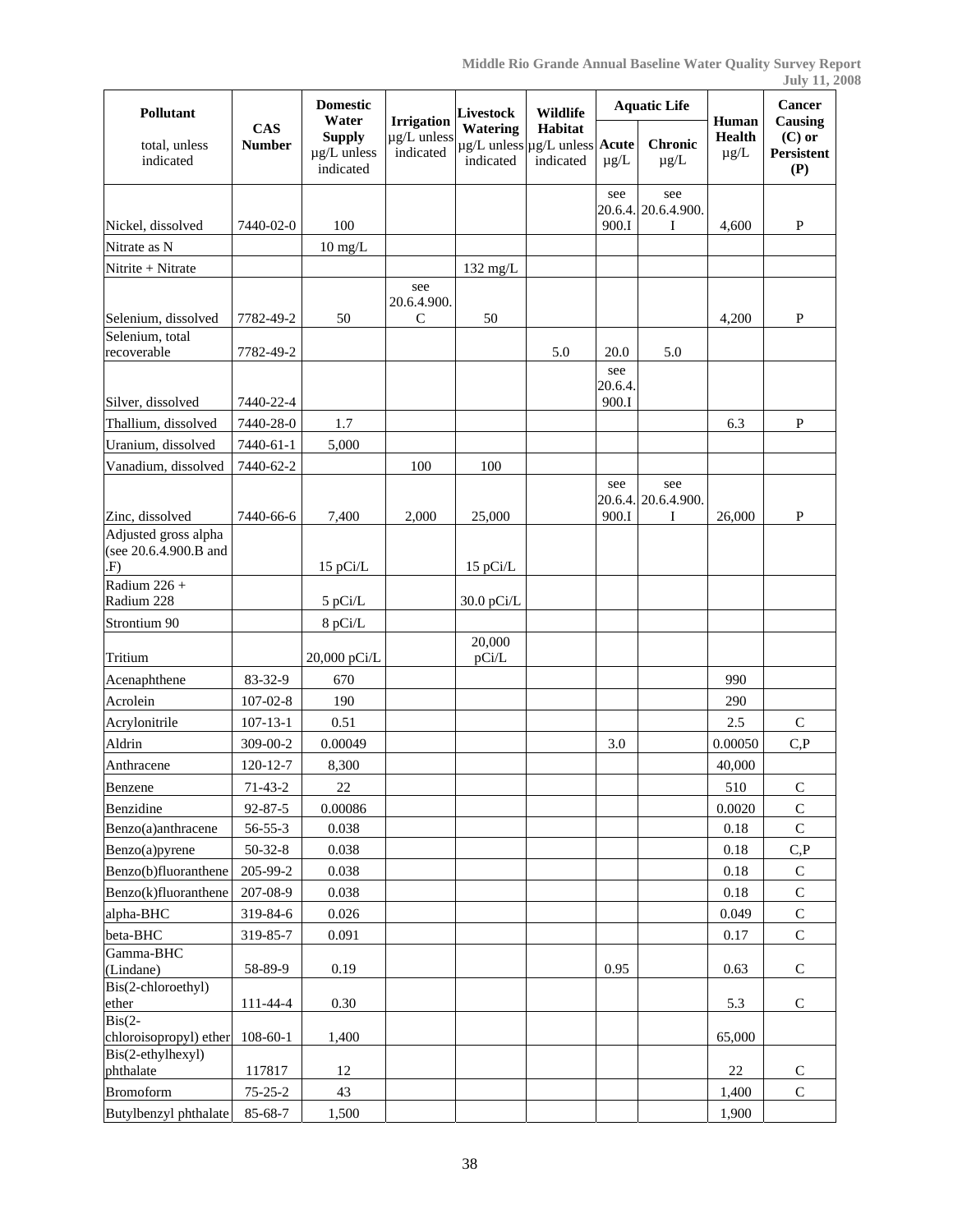| Pollutant                     |                             | <b>Domestic</b><br>Water                       | <b>Irrigation</b>             | <b>Livestock</b>      | Wildlife                                              | <b>Aquatic Life</b> |                             | Human                      | <b>Cancer</b><br>Causing      |
|-------------------------------|-----------------------------|------------------------------------------------|-------------------------------|-----------------------|-------------------------------------------------------|---------------------|-----------------------------|----------------------------|-------------------------------|
| total, unless<br>indicated    | <b>CAS</b><br><b>Number</b> | <b>Supply</b><br>$\mu$ g/L unless<br>indicated | $\mu$ g/L unless<br>indicated | Watering<br>indicated | Habitat<br>ug/L unless ug/L unless Acute<br>indicated | $\mu$ g/L           | <b>Chronic</b><br>$\mu$ g/L | <b>Health</b><br>$\mu g/L$ | $(C)$ or<br>Persistent<br>(P) |
| Carbon tetrachloride          | $56 - 23 - 5$               | 2.3                                            |                               |                       |                                                       |                     |                             | 16                         | $\mathsf{C}$                  |
| Chlordane                     | 57-74-9                     | 0.0080                                         |                               |                       |                                                       | 2.4                 | 0.0043                      | 0.0081                     | C.P                           |
| Chlorobenzene                 | 108-90-7                    | 680                                            |                               |                       |                                                       |                     |                             | 21,000                     |                               |
| Chlorodibromometha            |                             |                                                |                               |                       |                                                       |                     |                             |                            |                               |
| ne                            | 124-48-1                    | 4.0                                            |                               |                       |                                                       |                     |                             | 130                        | $\mathsf{C}$                  |
| Chloroform                    | $67 - 66 - 3$               | 57                                             |                               |                       |                                                       |                     |                             | 4,700                      | $\overline{C}$                |
| 2-Chloronaphthalene           | $91 - 58 - 7$               | 1,000                                          |                               |                       |                                                       |                     |                             | 1,600                      |                               |
| 2-Chlorophenol                | $95 - 57 - 8$               | 81                                             |                               |                       |                                                       |                     |                             | 150                        |                               |
| Chrysene                      | 218-01-9                    | 0.038                                          |                               |                       |                                                       |                     |                             | 0.18                       | $\mathbf C$                   |
| 4,4'-DDT and<br>derivatives   |                             | 0.0022                                         |                               |                       | 0.001                                                 | 1.1                 | 0.001                       | 0.0022                     | C, P                          |
| Dibenzo(a,h)anthrace<br>ne    | $53 - 70 - 3$               | 0.038                                          |                               |                       |                                                       |                     |                             | 0.18                       | $\mathsf{C}$                  |
| Dibutyl phthalate             | 84-74-2                     | 2,000                                          |                               |                       |                                                       |                     |                             | 4,500                      |                               |
| 1,2-Dichlorobenzene           | $95 - 50 - 1$               | 2,700                                          |                               |                       |                                                       |                     |                             | 17,000                     |                               |
| 1,3-Dichlorobenzene           | 541-73-1                    | 320                                            |                               |                       |                                                       |                     |                             | 960                        |                               |
| 1,4-Dichlorobenzene           | 106-46-7                    | 400                                            |                               |                       |                                                       |                     |                             | 2,600                      |                               |
| $3,3'$ -<br>Dichlorobenzidine | $91 - 94 - 1$               | 0.21                                           |                               |                       |                                                       |                     |                             | 0.28                       | $\mathsf{C}$                  |
| Dichlorobromometha            |                             |                                                |                               |                       |                                                       |                     |                             |                            |                               |
| ne                            | $75 - 27 - 4$               | 5.5                                            |                               |                       |                                                       |                     |                             | 170                        | $\mathsf{C}$                  |
| 1,2-Dichloroethane            | 107-06-2                    | 3.8                                            |                               |                       |                                                       |                     |                             | 370                        | $\overline{C}$                |
| 1,1-Dichloroethylene          | $75 - 35 - 4$               | 0.57                                           |                               |                       |                                                       |                     |                             | 32                         | $\overline{C}$                |
| 2,4-Dichlorophenol            | 120-83-2                    | 77                                             |                               |                       |                                                       |                     |                             | 290                        |                               |
| 1,2-Dichloropropane           | 78-87-5                     | 5.0                                            |                               |                       |                                                       |                     |                             | 150                        | $\mathsf{C}$                  |
| 1,3-Dichloropropene           | 542-75-6                    | 10                                             |                               |                       |                                                       |                     |                             | 1,700                      |                               |
| Dieldrin                      | $60-57-1$                   | 0.00052                                        |                               |                       |                                                       | 0.24                | 0.056                       | 0.00054                    | C.P                           |
| Diethyl phthalate             | 84-66-2                     | 17,000                                         |                               |                       |                                                       |                     |                             | 44,000                     |                               |
| Dimethyl phthalate            | $131 - 11 - 3$              | 270,000                                        |                               |                       |                                                       |                     |                             | 1,100,00<br>$\mathbf{0}$   |                               |
| 2,4-Dimethylphenol            | $105 - 67 - 9$              | 380                                            |                               |                       |                                                       |                     |                             | 850                        |                               |
| 2,4-Dinitrophenol             | 51-28-5                     | 69                                             |                               |                       |                                                       |                     |                             | 5,300                      |                               |
| 2,4-Dinitrotoluene            | $121 - 14 - 2$              | 1.1                                            |                               |                       |                                                       |                     |                             | 34                         | $\mathsf{C}$                  |
| $2,3,7,8$ -TCDD Dioxin        | 1746-01-6                   | 5.0E-08                                        |                               |                       |                                                       |                     |                             | 5.1E-08                    | C, P                          |
| $1,2-$<br>Diphenylhydrazine   | 122-66-7                    | 0.36                                           |                               |                       |                                                       |                     |                             | 2.0                        | $\mathsf{C}$                  |
| alpha-Endosulfan              | 959-98-8                    | 62                                             |                               |                       |                                                       | 0.22                | 0.056                       | 89                         |                               |
| beta-Endosulfan               | 33213-65-9                  | 62                                             |                               |                       |                                                       | 0.22                | 0.056                       | 89                         |                               |
| Endosulfan sulfate            | 1031-07-8                   | 62                                             |                               |                       |                                                       |                     |                             | 89                         |                               |
| Endrin                        | $72 - 20 - 8$               | 0.76                                           |                               |                       |                                                       | 0.086               | 0.036                       | 0.81                       |                               |
| Endrin aldehyde               | 7421-93-4                   | 0.29                                           |                               |                       |                                                       |                     |                             | 0.30                       |                               |
| Ethylbenzene                  | $100 - 41 - 4$              | 3,100                                          |                               |                       |                                                       |                     |                             | 29,000                     |                               |
| Fluoranthene                  | 206-44-0                    | 130                                            |                               |                       |                                                       |                     |                             | 140                        |                               |
| Fluorene                      | 86-73-7                     | 1,100                                          |                               |                       |                                                       |                     |                             | 5,300                      |                               |
| Heptachlor                    | 76-44-8                     | 0.00079                                        |                               |                       |                                                       | 0.52                | 0.0038                      | 0.00079                    | $\mathsf{C}$                  |
| Heptachlor epoxide            | 1024-57-3                   | 0.00039                                        |                               |                       |                                                       | 0.52                | 0.0038                      | 0.00039                    | $\mathsf C$                   |
| Hexachlorobenzene             | 118-74-1                    | 0.0028                                         |                               |                       |                                                       |                     |                             | 0.0029                     | C, P                          |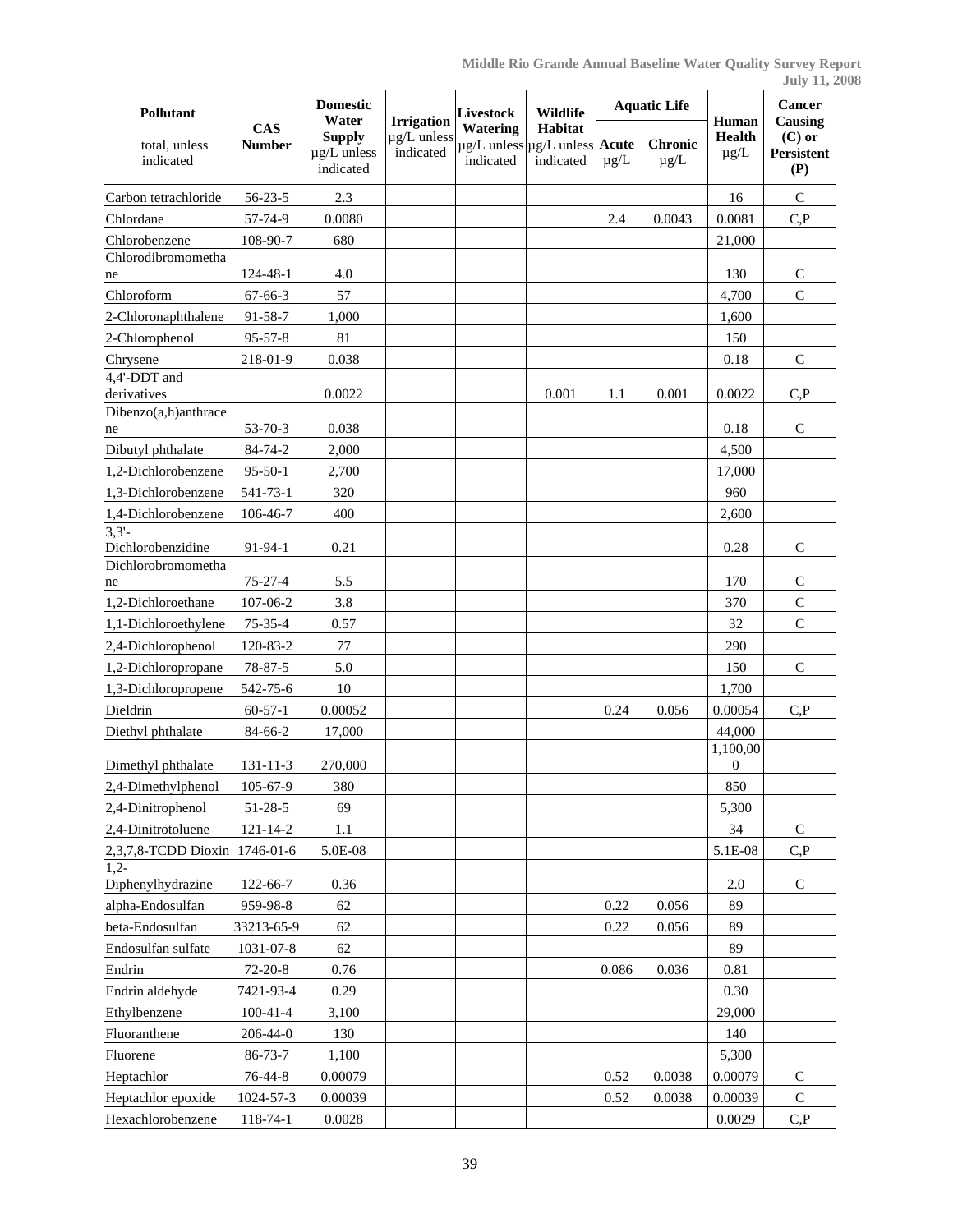| Pollutant                         |                             | <b>Domestic</b><br>Water                       | <b>Irrigation</b>             | Livestock                                        | <b>Wildlife</b>                          |                    | <b>Aquatic Life</b>         | Human                      | <b>Cancer</b><br>Causing      |
|-----------------------------------|-----------------------------|------------------------------------------------|-------------------------------|--------------------------------------------------|------------------------------------------|--------------------|-----------------------------|----------------------------|-------------------------------|
| total, unless<br>indicated        | <b>CAS</b><br><b>Number</b> | <b>Supply</b><br>$\mu$ g/L unless<br>indicated | $\mu$ g/L unless<br>indicated | <b>Watering</b><br>$\mu$ g/L unless<br>indicated | Habitat<br>$\mu$ g/L unless<br>indicated | Acute<br>$\mu$ g/L | <b>Chronic</b><br>$\mu$ g/L | <b>Health</b><br>$\mu$ g/L | $(C)$ or<br>Persistent<br>(P) |
| Hexachlorobutadiene               | $87 - 68 - 3$               | 4.4                                            |                               |                                                  |                                          |                    |                             | 180                        | $\mathsf{C}$                  |
| Hexachlorocyclopent<br>adiene     | $77 - 47 - 4$               | 240                                            |                               |                                                  |                                          |                    |                             | 17,000                     |                               |
| Hexachloroethane                  | $67 - 72 - 1$               | 14                                             |                               |                                                  |                                          |                    |                             | 33                         | $\mathsf C$                   |
| Ideno $(1,2,3$ -<br>cd)pyrene     | 193-39-5                    | 0.038                                          |                               |                                                  |                                          |                    |                             | 0.18                       | $\mathsf{C}$                  |
| Isophorone                        | 78-59-1                     | 350                                            |                               |                                                  |                                          |                    |                             | 9,600                      | $\overline{C}$                |
| Methyl bromide                    | 74-83-9                     | 47                                             |                               |                                                  |                                          |                    |                             | 1,500                      |                               |
| 2-Methyl-4,6-<br>dinitrophenol    | 534-52-1                    | 13                                             |                               |                                                  |                                          |                    |                             | 280                        |                               |
| Methylene chloride                | 75-09-2                     | 46                                             |                               |                                                  |                                          |                    |                             | 5,900                      | $\mathsf C$                   |
| Nitrobenzene                      | 98-95-3                     | 17                                             |                               |                                                  |                                          |                    |                             | 690                        |                               |
| $N-$<br>Nitrosodimethylamin       | 62-75-9                     | 0.0069                                         |                               |                                                  |                                          |                    |                             | 30                         | C                             |
| N-Nitrosodi-n-<br>propylamine     | 621-64-7                    | 0.050                                          |                               |                                                  |                                          |                    |                             | 5.1                        | C                             |
| $N -$<br>Nitrosodiphenylamin      | 86-30-6                     | 33                                             |                               |                                                  |                                          |                    |                             | 60                         | $\mathsf{C}$                  |
| <b>PCBs</b>                       | 1336-36-3                   | 0.00064                                        |                               |                                                  | 0.014                                    |                    | 0.014                       | 0.00064                    | C, P                          |
| Pentachlorophenol                 | $87 - 86 - 5$               | 2.7                                            |                               |                                                  |                                          | 19                 | 15                          | 30                         | $\mathbf C$                   |
| Phenol                            | 108-95-2                    | 21,000                                         |                               |                                                  |                                          |                    |                             | 1,700,00<br>$\theta$       |                               |
| Pyrene                            | $129 - 00 - 0$              | 830                                            |                               |                                                  |                                          |                    |                             | 4,000                      |                               |
| $1.1.2.2-$<br>Tetrachloroethane   | 79-34-5                     | 1.7                                            |                               |                                                  |                                          |                    |                             | 40                         | C                             |
| Tetrachloroethylene               | 127-18-4                    | 6.9                                            |                               |                                                  |                                          |                    |                             | 33                         | C, P                          |
| Toluene                           | 108-88-3                    | 6,800                                          |                               |                                                  |                                          |                    |                             | 200,000                    |                               |
| Toxaphene                         | 8001-35-2                   | 0.0028                                         |                               |                                                  |                                          | 0.73               | 0.0002                      | 0.0028                     | $\mathsf C$                   |
| $1,2$ -Trans-<br>dichloroethylene | 156-60-5                    | 700                                            |                               |                                                  |                                          |                    |                             | 140,000                    |                               |
| $1,2,4-$<br>Trichlorobenzene      | 120-82-1                    | 260                                            |                               |                                                  |                                          |                    |                             | 940                        |                               |
| 1,1,2-Trichloroethane             | 79-00-5                     | 5.9                                            |                               |                                                  |                                          |                    |                             | 160                        | $\mathsf{C}$                  |
| Trichloroethylene                 | 79-01-6                     | 25                                             |                               |                                                  |                                          |                    |                             | 300                        | $\overline{C}$                |
| 2,4,6-Trichlorophenol             | 88-06-2                     | 14                                             |                               |                                                  |                                          |                    |                             | 24                         | $\overline{C}$                |
| Vinyl chloride                    | $75-01-4$                   | 20                                             |                               |                                                  |                                          |                    |                             | 5,300                      | $\overline{C}$                |

#### **K. Acute Criteria, Total Ammonia (mg/L as N)**

| pН  | <b>Salmonids Present</b> | <b>Salmonids Absent</b> |
|-----|--------------------------|-------------------------|
| 6.5 | 32.6                     | 48.8                    |
| 6.6 | 31.3                     | 46.8                    |
| 6.7 | 29.8                     | 44.6                    |
| 6.8 | 28.1                     | 42.0                    |
| 6.9 | 26.2                     | 39.1                    |
| 7.0 | 24.1                     | 36.1                    |
| 7.1 | 22.0                     | 32.8                    |
| 7.2 | 19.7                     | 29.5                    |
| 7.3 | 17.5                     | 26.2                    |
| 7.4 | 15.4                     | 23.0                    |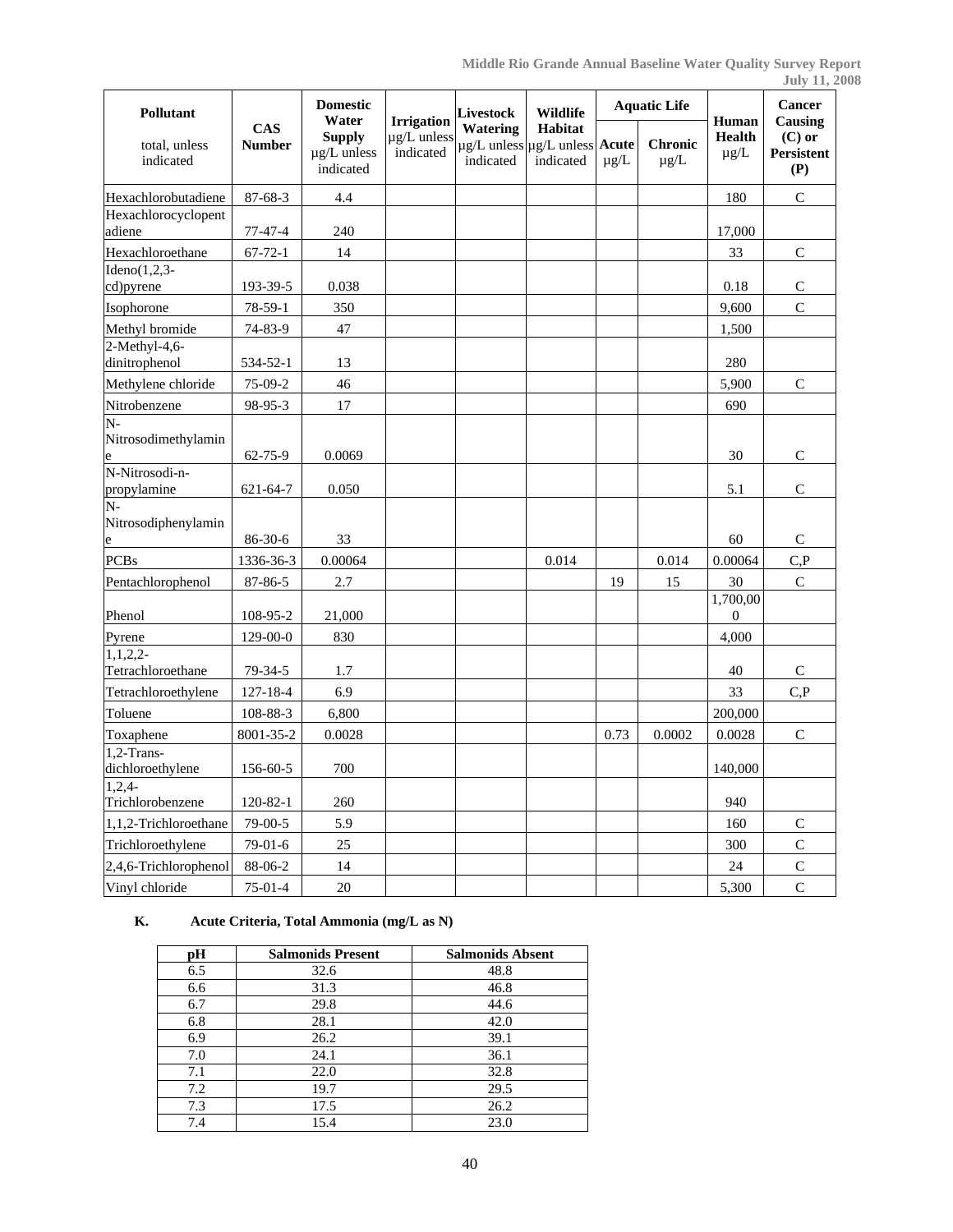| pН  | <b>Salmonids Present</b> | <b>Salmonids Absent</b> |
|-----|--------------------------|-------------------------|
| 7.5 | 13.3                     | 19.9                    |
| 7.6 | 11.4                     | 17.0                    |
| 7.7 | 9.65                     | 14.4                    |
| 7.8 | 8.11                     | 12.1                    |
| 7.9 | 6.77                     | 10.1                    |
| 8.0 | 5.62                     | 8.40                    |
| 8.1 | 4.64                     | 6.95                    |
| 8.2 | 3.83                     | 5.72                    |
| 8.3 | 3.15                     | 4.71                    |
| 8.4 | 2.59                     | 3.88                    |
| 8.5 | 2.14                     | 3.20                    |
| 8.6 | 1.77                     | 2.65                    |
| 8.7 | 1.47                     | 2.20                    |
| 8.8 | 1.23                     | 1.84                    |
| 8.9 | 1.04                     | 1.56                    |
| 9.0 | 0.885                    | 1.32                    |

#### **L. Chronic Criteria, Total Ammonia (mg/L as N), Fish Early Life Stages Present**

|     | Temperature $(^{\circ}C)$ |       |       |       |       |       |       |       |       |       |       |  |
|-----|---------------------------|-------|-------|-------|-------|-------|-------|-------|-------|-------|-------|--|
| pН  | $\overline{0}$            | 14    | 15    | 16    | 18    | 20    | 22    | 24    | 26    | 28    | 30    |  |
| 6.5 | 6.67                      | 6.67  | 6.46  | 6.06  | 5.33  | 4.68  | 4.12  | 3.62  | 3.18  | 2.80  | 2.46  |  |
| 6.6 | 6.57                      | 6.57  | 6.36  | 5.97  | 5.25  | 4.61  | 4.05  | 3.56  | 3.13  | 2.75  | 2.42  |  |
| 6.7 | 6.44                      | 6.44  | 6.25  | 5.86  | 5.15  | 4.52  | 3.98  | 3.50  | 3.07  | 2.70  | 2.37  |  |
| 6.8 | 6.29                      | 6.29  | 6.10  | 5.72  | 5.03  | 4.42  | 3.89  | 3.42  | 3.00  | 2.64  | 2.32  |  |
| 6.9 | 6.12                      | 6.12  | 5.93  | 5.56  | 4.89  | 4.30  | 3.78  | 3.32  | 2.92  | 2.57  | 2.25  |  |
| 7.0 | 5.91                      | 5.91  | 5.73  | 5.37  | 4.72  | 4.15  | 3.65  | 3.21  | 2.82  | 2.48  | 2.18  |  |
| 7.1 | 5.67                      | 5.67  | 5.49  | 5.15  | 4.53  | 3.98  | 3.50  | 3.08  | 2.70  | 2.38  | 2.09  |  |
| 7.2 | 5.39                      | 5.39  | 5.22  | 4.90  | 4.31  | 3.78  | 3.33  | 2.92  | 2.57  | 2.26  | 1.99  |  |
| 7.3 | 5.08                      | 5.08  | 4.92  | 4.61  | 4.06  | 3.57  | 3.13  | 2.76  | 2.42  | 2.13  | 1.87  |  |
| 7.4 | 4.73                      | 4.73  | 4.59  | 4.30  | 3.78  | 3.32  | 2.92  | 2.57  | 2.26  | 1.98  | 1.74  |  |
| 7.5 | 4.36                      | 4.36  | 4.23  | 3.97  | 3.49  | 3.06  | 2.69  | 2.37  | 2.08  | 1.83  | 1.61  |  |
| 7.6 | 3.98                      | 3.98  | 3.85  | 3.61  | 3.18  | 2.79  | 2.45  | 2.16  | 1.90  | 1.67  | 1.47  |  |
| 7.7 | 3.58                      | 3.58  | 3.47  | 3.25  | 2.86  | 2.51  | 2.21  | 1.94  | 1.71  | 1.50  | 1.32  |  |
| 7.8 | 3.18                      | 3.18  | 3.09  | 2.89  | 2.54  | 2.23  | 1.96  | 1.73  | 1.52  | 1.33  | 1.17  |  |
| 7.9 | 2.80                      | 2.80  | 2.71  | 2.54  | 2.24  | 1.96  | 1.73  | 1.52  | 1.33  | 1.17  | 1.03  |  |
| 8.0 | 2.43                      | 2.43  | 2.36  | 2.21  | 1.94  | 1.71  | 1.50  | 1.32  | 1.16  | 1.02  | 0.897 |  |
| 8.1 | 2.10                      | 2.10  | 2.03  | 1.91  | 1.68  | 1.47  | 1.29  | 1.14  | 1.00  | 0.879 | 0.773 |  |
| 8.2 | 1.79                      | 1.79  | 1.74  | 1.63  | 1.43  | 1.26  | 1.11  | 0.973 | 0.855 | 0.752 | 0.661 |  |
| 8.3 | 1.52                      | 1.52  | 1.48  | 1.39  | 1.22  | 1.07  | 0.941 | 0.827 | 0.727 | 0.639 | 0.562 |  |
| 8.4 | 1.29                      | 1.29  | 1.25  | 1.17  | 1.03  | 0.906 | 0.796 | 0.700 | 0.615 | 0.541 | 0.475 |  |
| 8.5 | 1.09                      | 1.09  | 1.06  | 0.990 | 0.870 | 0.765 | 0.672 | 0.591 | 0.520 | 0.457 | 0.401 |  |
| 8.6 | 0.920                     | 0.920 | 0.892 | 0.836 | 0.735 | 0.646 | 0.568 | 0.499 | 0.439 | 0.386 | 0.339 |  |
| 8.7 | 0.778                     | 0.778 | 0.754 | 0.707 | 0.622 | 0.547 | 0.480 | 0.422 | 0.371 | 0.326 | 0.287 |  |
| 8.8 | 0.661                     | 0.661 | 0.641 | 0.601 | 0.528 | 0.464 | 0.408 | 0.359 | 0.315 | 0.277 | 0.244 |  |
| 8.9 | 0.565                     | 0.565 | 0.548 | 0.513 | 0.451 | 0.397 | 0.349 | 0.306 | 0.269 | 0.237 | 0.208 |  |
| 9.0 | 0.486                     | 0.486 | 0.471 | 0.442 | 0.389 | 0.342 | 0.300 | 0.264 | 0.232 | 0.204 | 0.179 |  |

#### **M. Chronic Criteria, Total Ammonia (mg/L as N), Fish Early Life Stages Absent**

|     | Temperature $(^{\circ}C)$ |      |      |      |      |      |      |      |      |      |  |
|-----|---------------------------|------|------|------|------|------|------|------|------|------|--|
| pH  | 0                         |      | 8    | 9    | 10   | 11   | 12   | 13   | 14   | 15   |  |
| 6.5 | 10.8                      | 10.8 | 10.1 | 9.51 | 8.92 | 8.36 | 7.84 | 7.35 | 6.89 | 6.46 |  |
| 6.6 | 10.7                      | 10.7 | 9.99 | 9.37 | 8.79 | 8.24 | 7.72 | 7.24 | 6.79 | 6.36 |  |
| 6.7 | 10.5                      | 10.5 | 9.81 | 9.20 | 8.62 | 8.08 | 7.58 | 7.11 | 6.66 | 6.25 |  |
| 6.8 | 10.2                      | 10.2 | 9.58 | 8.98 | 8.42 | 7.90 | 7.40 | 6.94 | 6.51 | 6.10 |  |
| 6.9 | 9.93                      | 9.93 | 9.31 | 8.73 | 8.19 | 7.68 | 7.20 | 6.75 | 6.33 | 5.93 |  |
| 7.0 | 9.60                      | 9.60 | 9.00 | 8.43 | 7.91 | 7.41 | 6.95 | 6.52 | 6.11 | 5.73 |  |
| 7.1 | 9.20                      | 9.20 | 8.63 | 8.09 | 7.58 | 7.11 | 6.67 | 6.25 | 5.86 | 5.49 |  |
| 7.2 | 8.75                      | 8.75 | 8.20 | 7.69 | 7.21 | 6.76 | 6.34 | 5.94 | 5.57 | 5.22 |  |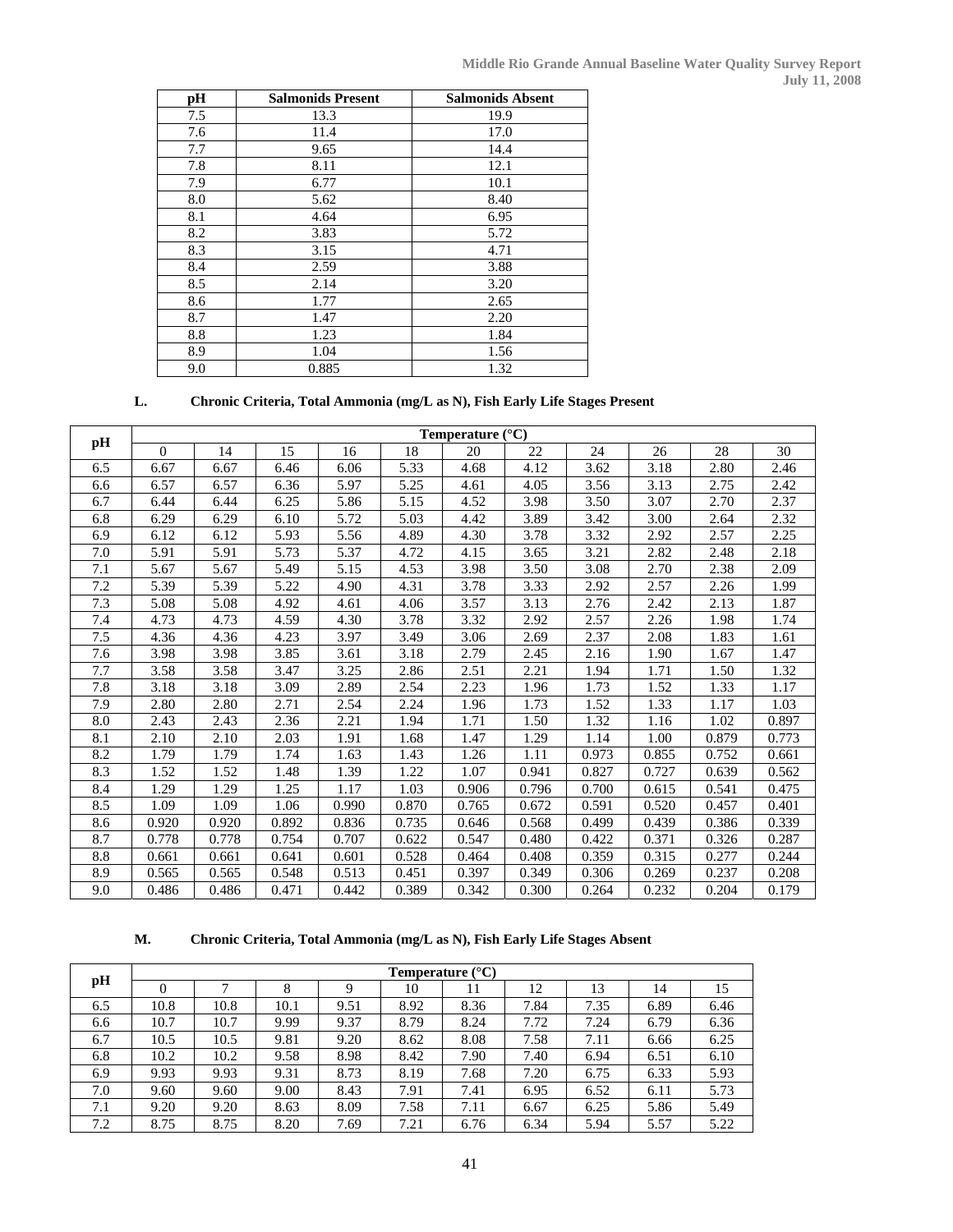**Middle Rio Grande Annual Baseline Water Quality Survey Report July 11, 2008** 

|     | Temperature $(^{\circ}C)$                                                                                                  |        |       |       |       |       |       |       |       |       |  |  |
|-----|----------------------------------------------------------------------------------------------------------------------------|--------|-------|-------|-------|-------|-------|-------|-------|-------|--|--|
| pН  | $\Omega$                                                                                                                   | $\tau$ | 8     | 9     | 10    | 11    | 12    | 13    | 14    | 15    |  |  |
| 7.3 | 8.24                                                                                                                       | 8.24   | 7.73  | 7.25  | 6.79  | 6.37  | 5.97  | 5.60  | 5.25  | 4.92  |  |  |
| 7.4 | 7.69                                                                                                                       | 7.69   | 7.21  | 6.76  | 6.33  | 5.94  | 5.57  | 5.22  | 4.89  | 4.59  |  |  |
| 7.5 | 7.09                                                                                                                       | 7.09   | 6.64  | 6.23  | 5.84  | 5.48  | 5.13  | 4.81  | 4.51  | 4.23  |  |  |
| 7.6 | 6.46                                                                                                                       | 6.46   | 6.05  | 5.67  | 5.32  | 4.99  | 4.68  | 4.38  | 4.11  | 3.85  |  |  |
| 7.7 | 5.81                                                                                                                       | 5.81   | 5.45  | 5.11  | 4.79  | 4.49  | 4.21  | 3.95  | 3.70  | 3.47  |  |  |
| 7.8 | 5.17                                                                                                                       | 5.17   | 4.84  | 4.54  | 4.26  | 3.99  | 3.74  | 3.51  | 3.29  | 3.09  |  |  |
| 7.9 | 4.54                                                                                                                       | 4.54   | 4.26  | 3.99  | 3.74  | 3.51  | 3.29  | 3.09  | 2.89  | 2.71  |  |  |
| 8.0 | 3.95                                                                                                                       | 3.95   | 3.70  | 3.47  | 3.26  | 3.05  | 2.86  | 2.68  | 2.52  | 2.36  |  |  |
| 8.1 | 3.41                                                                                                                       | 3.41   | 3.19  | 2.99  | 2.81  | 2.63  | 2.47  | 2.31  | 2.17  | 2.03  |  |  |
| 8.2 | 2.91                                                                                                                       | 2.91   | 2.73  | 2.56  | 2.40  | 2.25  | 2.11  | 1.98  | 1.85  | 1.74  |  |  |
| 8.3 | 2.47                                                                                                                       | 2.47   | 2.32  | 2.18  | 2.04  | 1.91  | 1.79  | 1.68  | 1.58  | 1.48  |  |  |
| 8.4 | 2.09                                                                                                                       | 2.09   | 1.96  | 1.84  | 1.73  | 1.62  | 1.52  | 1.42  | 1.33  | 1.25  |  |  |
| 8.5 | 1.77                                                                                                                       | 1.77   | 1.66  | 1.55  | 1.46  | 1.37  | 1.28  | 1.20  | 1.13  | 1.06  |  |  |
| 8.6 | 1.49                                                                                                                       | 1.49   | 1.40  | 1.31  | 1.23  | 1.15  | 1.08  | 1.01  | 0.951 | 0.892 |  |  |
| 8.7 | 1.26                                                                                                                       | 1.26   | 1.18  | 1.11  | 1.04  | 0.976 | 0.915 | 0.858 | 0.805 | 0.754 |  |  |
| 8.8 | 1.07                                                                                                                       | 1.07   | 1.01  | 0.944 | 0.855 | 0.829 | 0.778 | 0.729 | 0.684 | 0.641 |  |  |
| 8.9 | 0.917                                                                                                                      | 0.917  | 0.860 | 0.806 | 0.756 | 0.709 | 0.664 | 0.623 | 0.584 | 0.548 |  |  |
| 9.0 | 0.790                                                                                                                      | 0.790  | 0.740 | 0.694 | 0.651 | 0.610 | 0.572 | 0.536 | 0.503 | 0.471 |  |  |
|     | At 15°C and above, the criterion for fish early life stages absent is the same as the criterion for fish early life stages |        |       |       |       |       |       |       |       |       |  |  |
|     | present (refer to Subsection L of 20.6.4.900 NMAC).                                                                        |        |       |       |       |       |       |       |       |       |  |  |

#### **N. Dissolved oxygen saturation based on temperature and elevation.**

|  | $(1)$ Elevation 5,000 feet or less: |
|--|-------------------------------------|
|--|-------------------------------------|

|                  |                         | <b>Elevation</b> (feet) |                   |                  |                  |                  |       |       |       |       |         |                  |
|------------------|-------------------------|-------------------------|-------------------|------------------|------------------|------------------|-------|-------|-------|-------|---------|------------------|
|                  |                         | $\mathbf{0}$            | 500               | 1,000            | 1,500            | 2,000            | 2,500 | 3,000 | 3,500 | 4,000 | 4,500   | 5,000            |
|                  | $\bf{0}$                | 14.6                    | 14.3              | 14.1             | 13.8             | 13.6             | 13.3  | 13.1  | 12.8  | 12.6  | 12.3    | 12.1             |
|                  | 1                       | 14.2                    | 13.9              | 13.7             | 13.4             | 13.2             | 12.9  | 12.7  | 12.5  | 12.2  | 12.0    | 11.8             |
|                  | $\overline{2}$          | 13.8                    | 13.6              | 13.3             | 13.1             | 12.8             | 12.6  | 12.4  | 12.1  | 11.9  | 11.7    | 11.5             |
|                  | 3                       | 13.4                    | 13.2              | 13.0             | 12.7             | 12.5             | 12.3  | 12.0  | 11.8  | 11.6  | 11.4    | 11.1             |
|                  | $\overline{\mathbf{4}}$ | 13.1                    | 12.8              | 12.6             | 12.4             | 12.2             | 11.9  | 11.7  | 11.5  | 11.3  | 11.1    | 10.9             |
|                  | 5                       | 12.7                    | 12.5              | 12.3             | 12.1             | 11.8             | 11.6  | 11.4  | 11.2  | 11.0  | 10.8    | 10.6             |
|                  | 6                       | 12.4                    | 12.2              | 12.0             | 11.8             | 11.5             | 11.3  | 11.1  | 10.9  | 10.7  | 10.5    | 10.3             |
|                  | 7                       | 12.1                    | 11.9              | 11.7             | 11.5             | 11.3             | 11.1  | 10.8  | 10.6  | 10.4  | 10.2    | 10.1             |
|                  | $\overline{\bf 8}$      | 11.8                    | 11.6              | 11.4             | 11.2             | 11.0             | 10.8  | 10.6  | 10.4  | 10.2  | 10.0    | 9.8              |
|                  | $\boldsymbol{9}$        | 11.5                    | 11.3              | 11.1             | 10.9             | 10.7             | 10.5  | 10.3  | 10.1  | 9.9   | 9.8     | 9.6              |
|                  | 10                      | 11.3                    | $\overline{1}1.1$ | 10.9             | 10.7             | 10.5             | 10.3  | 10.1  | 9.9   | 9.7   | 9.5     | 9.4              |
|                  | 11                      | 11.0                    | 10.8              | 10.6             | 10.4             | 10.2             | 10.0  | 9.9   | 9.7   | 9.5   | 9.3     | 9.1              |
|                  | 12                      | 10.8                    | 10.6              | 10.4             | 10.2             | 10.0             | 9.8   | 9.6   | 9.5   | 9.3   | 9.1     | 8.9              |
|                  | 13                      | 10.5                    | 10.3              | 10.1             | 9.9              | 9.8              | 9.6   | 9.4   | 9.2   | 9.1   | 8.9     | 8.7              |
|                  | 14                      | 10.3                    | 10.1              | 9.9              | 9.7              | 9.6              | 9.4   | 9.2   | 9.0   | 8.9   | 8.7     | 8.5              |
|                  | 15                      | $10.1\,$                | 9.9               | 9.7              | 9.5              | 9.3              | 9.2   | 9.0   | 8.8   | 8.7   | 8.5     | 8.4              |
|                  | 16                      | 9.8                     | 9.7               | 9.5              | 9.3              | 9.2              | 9.0   | 8.8   | 8.7   | 8.5   | 8.3     | 8.2              |
| Temperature (°C) | 17                      | 9.6                     | 9.5               | 9.3              | 9.1              | 9.0              | 8.8   | 8.6   | 8.5   | 8.3   | 8.2     | 8.0              |
|                  | 18                      | 9.4                     | 9.3               | 9.1              | 8.9              | 8.8              | 8.6   | 8.5   | 8.3   | 8.1   | 8.0     | 7.8              |
|                  | 19                      | 9.3                     | 9.1               | 8.9              | 8.8              | 8.6              | 8.4   | 8.3   | 8.1   | 8.0   | 7.8     | 7.7              |
|                  | 20                      | 9.1                     | 8.9               | 8.7              | 8.6              | 8.4              | 8.3   | 8.1   | 8.0   | 7.8   | 7.7     | 7.5              |
|                  | 21                      | 8.9                     | 8.7               | 8.6              | 8.4              | 8.3              | 8.1   | 8.0   | 7.8   | 7.7   | 7.5     | 7.4              |
|                  | 22                      | 8.7                     | 8.6               | 8.4              | 8.2              | 8.1              | 8.0   | 7.8   | 7.7   | 7.5   | 7.4     | 7.2              |
|                  | 23                      | 8.6                     | 8.4               | $\overline{8.2}$ | 8.1              | 7.9              | 7.8   | 7.7   | 7.5   | 7.4   | $7.2\,$ | $\overline{7.1}$ |
|                  | 24                      | 8.4                     | 8.2               | $\overline{8.1}$ | 7.9              | 7.8              | 7.7   | 7.5   | 7.4   | 7.2   | 7.1     | 7.0              |
|                  | 25                      | 8.2                     | 8.1               | 7.9              | 7.8              | 7.7              | 7.5   | 7.4   | 7.2   | 7.1   | 7.0     | 6.8              |
|                  | 26                      | 8.1                     | 7.9               | 7.8              | 7.7              | 7.5              | 7.4   | 7.2   | 7.1   | 7.0   | 6.8     | 6.7              |
|                  | 27                      | 7.9                     | 7.8               | 7.7              | 7.5              | 7.4              | 7.2   | 7.1   | 7.0   | 6.8   | 6.7     | 6.6              |
|                  | 28                      | 7.8                     | 7.7               | 7.5              | 7.4              | 7.2              | 7.1   | 7.0   | 6.9   | 6.7   | 6.6     | 6.5              |
|                  | 29                      | 7.7                     | 7.5               | 7.4              | 7.3              | 7.1              | 7.0   | 6.9   | 6.7   | 6.6   | 6.5     | 6.4              |
|                  | 30                      | $\overline{7.5}$        | $\overline{7.4}$  | 7.3              | $\overline{7.1}$ | $\overline{7.0}$ | 6.9   | 6.7   | 6.6   | 6.5   | 6.4     | 6.3              |